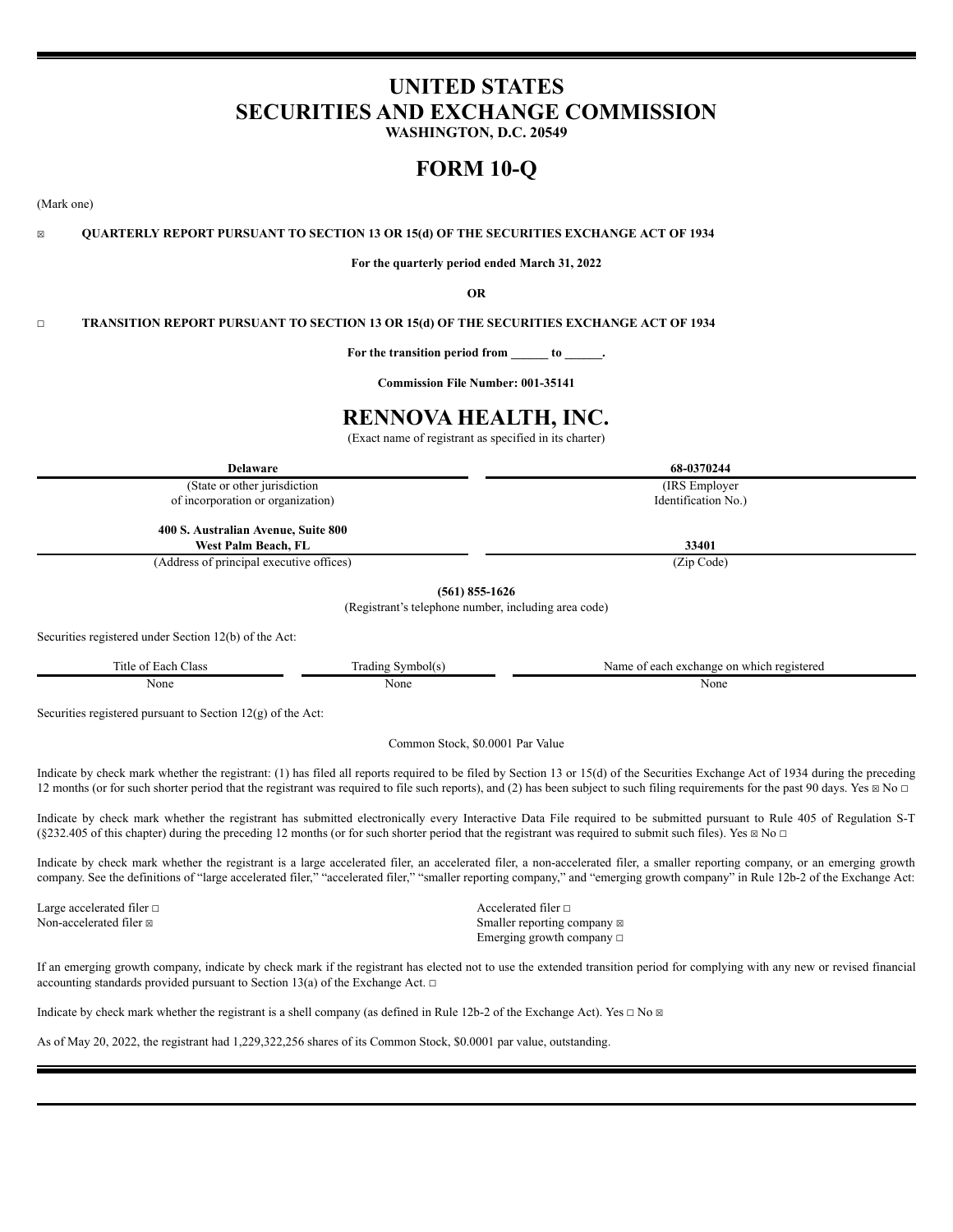# **RENNOVA HEALTH, INC. AND SUBSIDIARIES FORM 10-Q**

# **March 31, 2022 TABLE OF CONTENTS**

|                   |                                                                                                                                      | Page No.      |
|-------------------|--------------------------------------------------------------------------------------------------------------------------------------|---------------|
|                   | <b>PART I - FINANCIAL INFORMATION</b>                                                                                                |               |
|                   |                                                                                                                                      |               |
| Item 1.           | <b>Financial Statements</b>                                                                                                          |               |
|                   | Condensed Consolidated Balance Sheets as of March 31, 2022 (unaudited) and December 31, 2021                                         | 3             |
|                   | Condensed Consolidated Statements of Operations for the three months ended March 31, 2022 and 2021 (unaudited)                       | 4             |
|                   | Condensed Consolidated Statements of Changes in Stockholders' Deficit for the three months ended March 31, 2022 and 2021 (unaudited) | 5             |
|                   | Condensed Consolidated Statements of Cash Flows for the three months ended March 31, 2022 and 2021 (unaudited)                       | $\mathcal{I}$ |
|                   | Notes to Condensed Consolidated Financial Statements (unaudited)                                                                     | 8             |
| Item 2.           | Management's Discussion and Analysis of Financial Condition and Results of Operations                                                | 35            |
| Item 3.           | Quantitative and Qualitative Disclosures About Market Risk                                                                           | 44            |
| Item 4.           | <b>Controls and Procedures</b>                                                                                                       | 44            |
|                   |                                                                                                                                      |               |
|                   | <b>PART II - OTHER INFORMATION</b>                                                                                                   | 45            |
|                   |                                                                                                                                      |               |
| Item 1.           | <b>Legal Proceedings</b>                                                                                                             | 45            |
| Item 1A.          | <b>Risk Factors</b>                                                                                                                  | 45            |
| Item 2.           | Unregistered Sales of Equity Securities and Use of Proceeds                                                                          | 45            |
| Item 3.           | <b>Defaults Upon Senior Securities</b>                                                                                               | 45            |
| Item 4.           | <b>Mine Safety Disclosures</b>                                                                                                       | 45            |
| Item 5.           | <b>Other Information</b>                                                                                                             | 45            |
| Item 6.           | <b>Exhibits</b>                                                                                                                      | 45            |
|                   |                                                                                                                                      |               |
| <b>SIGNATURES</b> |                                                                                                                                      | 46            |
|                   |                                                                                                                                      |               |
|                   | $\overline{2}$                                                                                                                       |               |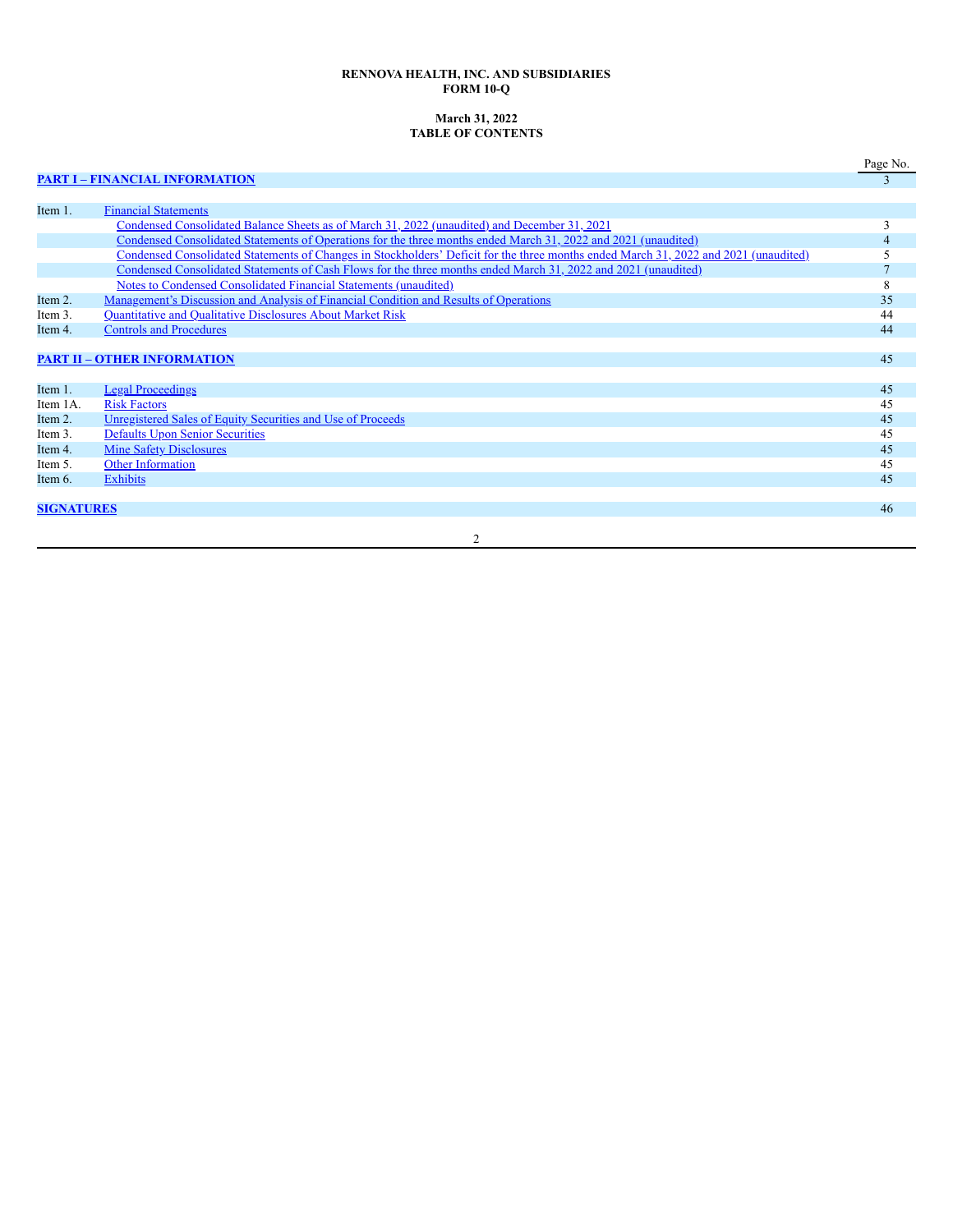# **RENNOVA HEALTH, INC. PART I - FINANCIAL INFORMATION**

# <span id="page-2-1"></span><span id="page-2-0"></span>**Item 1. Financial Statements.**

# <span id="page-2-2"></span>C**ONDENSED CONSOLIDATED BALANCE SHEETS**

|                                                                                                                                                                      |               | March 31,<br>2022 | December 31,<br>2021 |                 |  |
|----------------------------------------------------------------------------------------------------------------------------------------------------------------------|---------------|-------------------|----------------------|-----------------|--|
|                                                                                                                                                                      |               | (unaudited)       |                      |                 |  |
| <b>ASSETS</b>                                                                                                                                                        |               |                   |                      |                 |  |
| <b>Current assets:</b>                                                                                                                                               |               |                   |                      |                 |  |
| Cash                                                                                                                                                                 | $\mathbf{s}$  | 103,280           | $\mathbb{S}$         | 724,524         |  |
| Accounts receivable, net                                                                                                                                             |               | 2,097,957         |                      | 2,079,288       |  |
| Receivable from related party                                                                                                                                        |               | 501,786           |                      | 374,473         |  |
| Inventory                                                                                                                                                            |               | 291,277           |                      | 280,513         |  |
| Prepaid expenses and other current assets                                                                                                                            |               | 99,662            |                      | 121,879         |  |
| Income tax refunds receivable                                                                                                                                        |               | 1,139,226         |                      | 1,139,226       |  |
| <b>Total current assets</b>                                                                                                                                          |               | 4,233,188         |                      | 4,719,903       |  |
| Property and equipment, net                                                                                                                                          |               | 4,513,266         |                      | 4,630,090       |  |
| Intangible asset                                                                                                                                                     |               | 259,443           |                      | 259,443         |  |
| Investment                                                                                                                                                           |               | 9,016,072         |                      | 9,016,072       |  |
| Deposits                                                                                                                                                             |               | 197,814           |                      | 187,814         |  |
| Right-of-use assets                                                                                                                                                  |               | 793,862           |                      | 821,274         |  |
|                                                                                                                                                                      |               |                   |                      |                 |  |
| <b>Total assets</b>                                                                                                                                                  | \$            | 19,013,645        | \$                   | 19,634,596      |  |
| <b>LIABILITIES AND STOCKHOLDERS' DEFICIT</b>                                                                                                                         |               |                   |                      |                 |  |
| <b>Current liabilities:</b>                                                                                                                                          |               |                   |                      |                 |  |
| Accounts payable (includes related party amounts of \$0.3 million and \$0.3 million, respectively)                                                                   | $\mathcal{S}$ | 12,869,464        | $\$$                 | 12.135.237      |  |
| Accrued expenses (includes related party amounts of \$0.4 million and \$0.3 million, respectively)                                                                   |               | 15,960,304        |                      | 15,499,935      |  |
| Income taxes payable                                                                                                                                                 |               | 1,337,342         |                      | 1,337,342       |  |
| Current portion of notes payable                                                                                                                                     |               | 3,399,582         |                      | 4,667,819       |  |
| Current portion of note payable, related party                                                                                                                       |               | 2,877,000         |                      | 2,127,000       |  |
| Current portion of debentures                                                                                                                                        |               | 8,222,240         |                      | 8,222,240       |  |
| Current portion of right-of-use operating lease obligations                                                                                                          |               | 247,017           |                      | 247,017         |  |
|                                                                                                                                                                      |               |                   |                      |                 |  |
| Current portion of finance lease obligation                                                                                                                          |               | 220,461           |                      | 220,461         |  |
| Derivative liabilities                                                                                                                                               |               | 455,336           |                      | 455,336         |  |
| Current liabilities of discontinued operations                                                                                                                       |               | 1,447,153         |                      | 1,449,476       |  |
| <b>Total current liabilities</b>                                                                                                                                     |               | 47,035,899        |                      | 46,361,863      |  |
| <b>Other liabilities:</b>                                                                                                                                            |               |                   |                      |                 |  |
| Right-of-use operating lease obligations, net of current portion                                                                                                     |               | 546,845           |                      | 574,257         |  |
| <b>Total liabilities</b>                                                                                                                                             |               | 47,582,744        |                      | 46,936,120      |  |
|                                                                                                                                                                      |               |                   |                      |                 |  |
| <b>Commitments and contingencies</b>                                                                                                                                 |               |                   |                      |                 |  |
| Stockholders' deficit:                                                                                                                                               |               |                   |                      |                 |  |
| Series F preferred stock, \$0.01 par value, \$1.00 stated value per share, 1,750,000 shares authorized,                                                              |               |                   |                      |                 |  |
| 1,750,000 shares issued and outstanding                                                                                                                              |               | 17,500            |                      | 17,500          |  |
| Series H preferred stock, \$0.01 par value, \$1,000 stated value per share, 14,202 shares authorized, 10                                                             |               |                   |                      |                 |  |
| shares issued and outstanding                                                                                                                                        |               |                   |                      |                 |  |
| Series L preferred stock, \$0.01 par value, \$1.00 stated value per share, 250,000 shares authorized,                                                                |               |                   |                      |                 |  |
| 250,000 shares issued and outstanding                                                                                                                                |               | 2,500             |                      | 2,500           |  |
| Series M preferred stock, \$0.01 par value, \$1,000 stated value per share, 30,000 shares authorized,                                                                |               |                   |                      |                 |  |
| 20,810 shares issued and outstanding<br>Series N preferred stock, \$0.01 par value, \$1,000 stated value per share, 50,000 shares authorized,                        |               | 208               |                      | 208             |  |
| 5,343 and 5,936 shares issued and outstanding, respectively                                                                                                          |               | 53                |                      | 59              |  |
| Series O preferred stock, \$0.01 par value, \$1,000 stated value per share, 10,000 shares authorized,                                                                |               |                   |                      |                 |  |
| 9,900 shares issued and outstanding                                                                                                                                  |               | 99                |                      | 99              |  |
| Series P preferred stock, \$0.01 par value, \$1,000 stated value per share, 30,000 shares authorized,<br>9,645 and 8,545 shares issued and outstanding, respectively |               | 96                |                      | 85              |  |
| Common stock, \$0.0001 par value, 250,000,000,000 shares authorized, 17,177,190 and 4,244,700                                                                        |               |                   |                      |                 |  |
| shares issued and outstanding, respectively                                                                                                                          |               | 1,717             |                      | 424             |  |
| Additional paid-in-capital                                                                                                                                           |               | 1,479,009,395     |                      | 1,342,085,957   |  |
| Accumulated deficit                                                                                                                                                  |               | (1,507,600,667)   |                      | (1,369,408,356) |  |
| Total stockholders' deficit                                                                                                                                          |               | (28, 569, 099)    |                      | (27, 301, 524)  |  |
| Total liabilities and stockholders' deficit                                                                                                                          | S             | 19,013,645        | S                    | 19,634,596      |  |

The accompanying notes are an integral part of these condensed consolidated financial statements.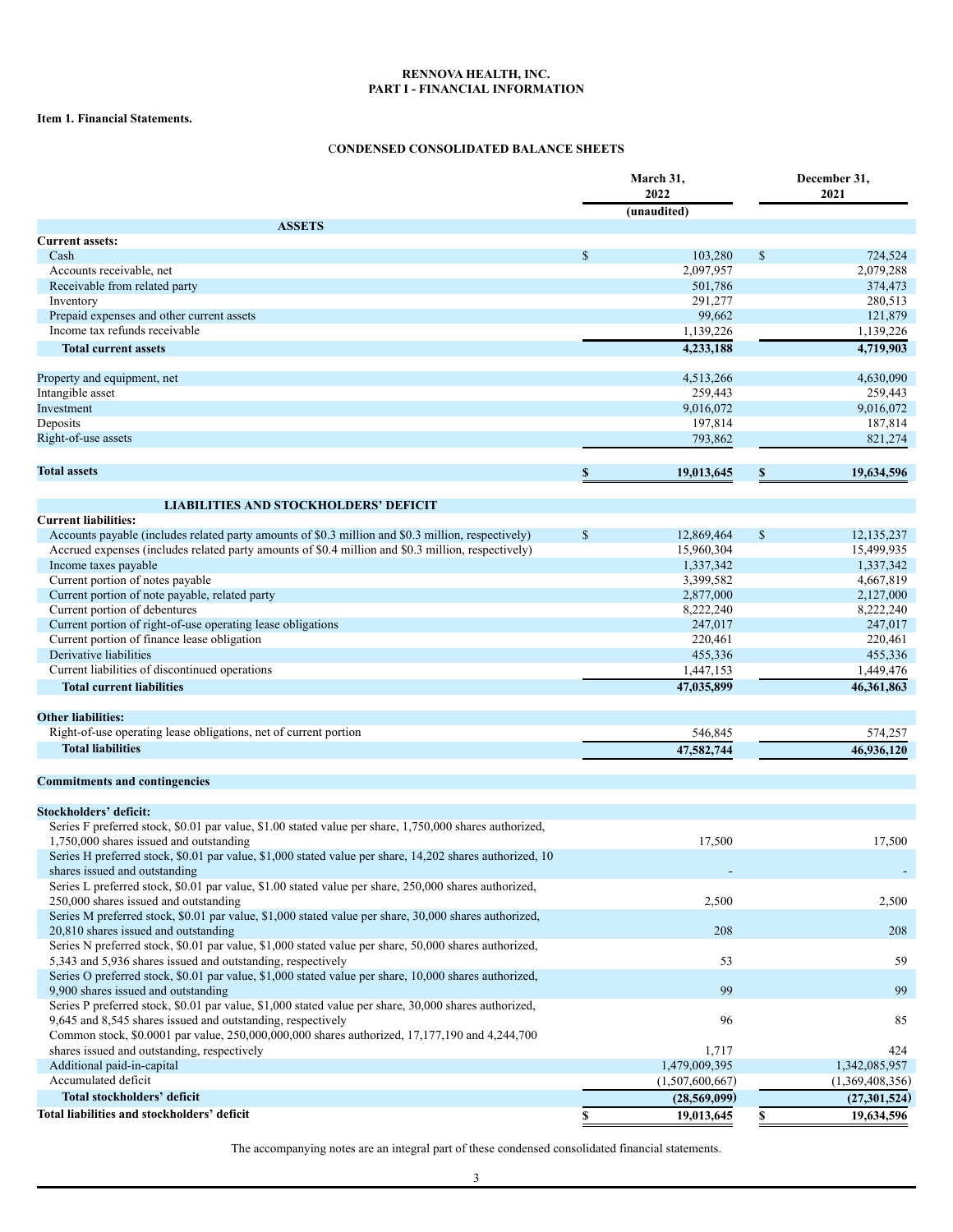# **RENNOVA HEALTH, INC. CONDENSED CONSOLIDATED STATEMENTS OF OPERATIONS (unaudited)**

<span id="page-3-0"></span>

|                                                                                          | <b>Three Months Ended</b><br>March 31. |                 |               |                |
|------------------------------------------------------------------------------------------|----------------------------------------|-----------------|---------------|----------------|
|                                                                                          |                                        | 2022            |               | 2021           |
| <b>Net revenues</b>                                                                      | S                                      | 1,144,520       | $\mathbf{s}$  | (650, 692)     |
| <b>Operating expenses:</b>                                                               |                                        |                 |               |                |
| Direct costs of revenues                                                                 |                                        | 1,374,643       |               | 1,597,098      |
| General and administrative expenses                                                      |                                        | 1,572,336       |               | 2,790,479      |
| Depreciation and amortization                                                            |                                        | 116,824         |               | 185,224        |
| <b>Total operating expenses</b>                                                          |                                        | 3,063,803       |               | 4,572,801      |
| Loss from continuing operations before other income (expense) and income taxes           |                                        | (1,919,283)     |               | (5,223,493)    |
| Other income (expense):                                                                  |                                        |                 |               |                |
| Other income, net                                                                        |                                        | 274,088         |               | 2,468,789      |
| Interest expense                                                                         |                                        | (620, 937)      |               | (912, 624)     |
| Total other income (expense), net                                                        |                                        | (346, 849)      |               | 1,556,165      |
| Net loss from continuing operations before income taxes                                  |                                        | (2,266,132)     |               | (3,667,328)    |
| (Provision) benefit from income taxes                                                    |                                        |                 |               |                |
| Net loss from continuing operations                                                      |                                        | (2,266,132)     |               | (3,667,328)    |
| Net loss from discontinued operations                                                    |                                        | (1, 434)        |               | (226, 666)     |
| <b>Net loss</b>                                                                          |                                        | (2,267,566)     |               | (3,893,994)    |
| Deemed dividends                                                                         |                                        | (135, 924, 745) |               | (50, 358, 149) |
| Net loss available to common stockholders                                                | S                                      | (138, 192, 311) | S             | (54, 252, 143) |
| Net loss per share of common stock available to common stockholders - basic and diluted: |                                        |                 |               |                |
| Continuing operations                                                                    | S                                      | (28.71)         | \$            | (2,161,019.08) |
| Discontinued operations                                                                  | $\mathcal{S}$                          | (0.00)          | $\mathsf{\$}$ | (9,066.64)     |
| <b>Total basic and diluted</b>                                                           | $\overline{\mathbf{s}}$                | (28.71)         | \$            | (2,170,085,72) |
| Weighted average number of shares of common stock outstanding during the period:         |                                        |                 |               |                |
| Basic and diluted                                                                        |                                        | 4,812,754       |               | 25             |

The accompanying notes are an integral part of these condensed consolidated financial statements.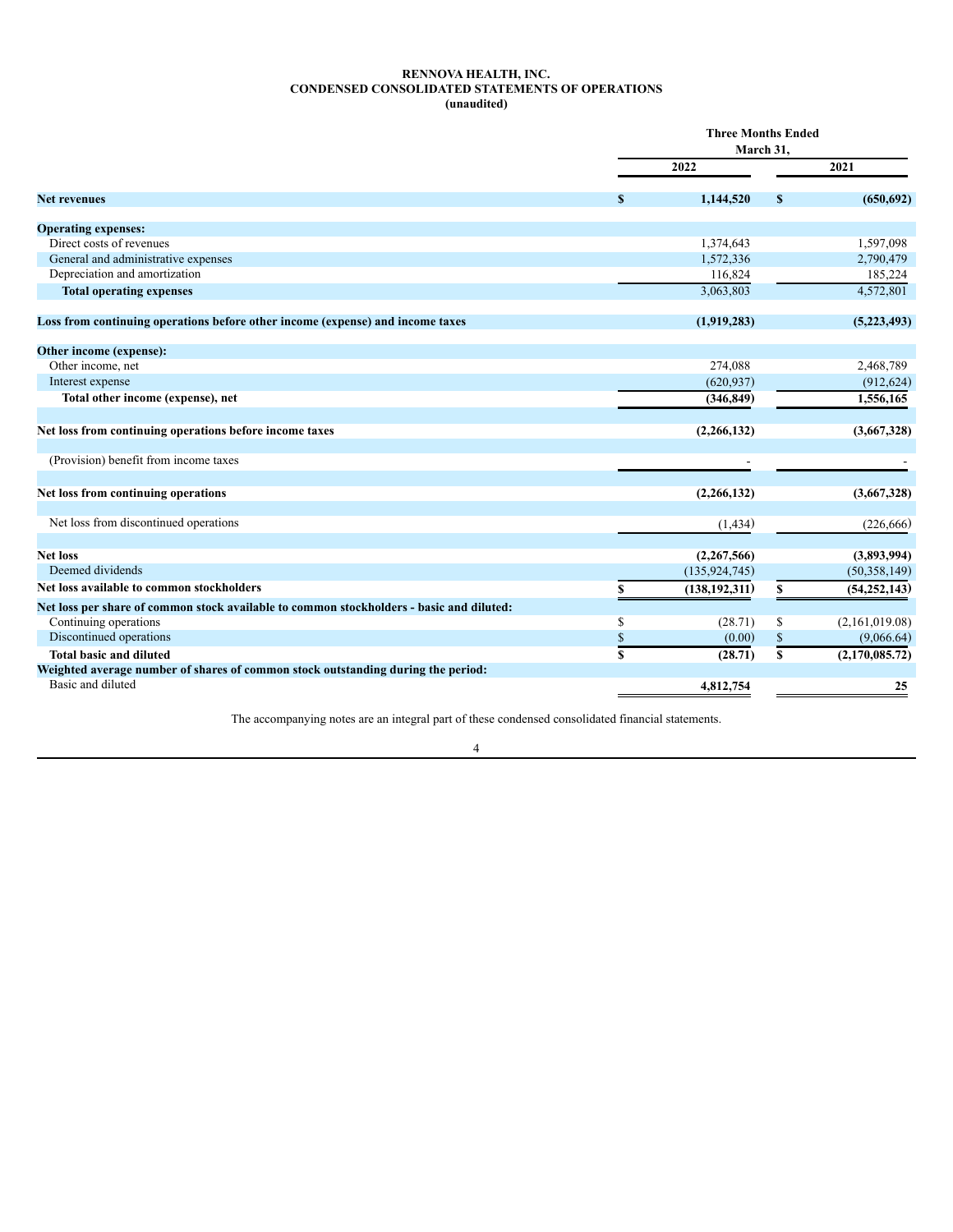# **RENNOVA HEALTH, INC. CONDENSED CONSOLIDATED STATEMENT OF CHANGES IN STOCKHOLDERS' DEFICIT For the three months ended March 31, 2022**

(unaudited)

<span id="page-4-0"></span>

|                                                             | <b>Preferred Stock</b>   |        | <b>Common Stock</b> |        |       | <b>Additional</b><br>paid-in- |              | Accumulated |                          | <b>Total</b><br>Stockholders' |
|-------------------------------------------------------------|--------------------------|--------|---------------------|--------|-------|-------------------------------|--------------|-------------|--------------------------|-------------------------------|
|                                                             | <b>Shares</b>            | Amount | <b>Shares</b>       | Amount |       |                               | capital      |             | Deficit                  | Deficit                       |
| Balance at December 31, 2021                                | 2,045,201                | 20,451 | 4,244,700           |        | 424   |                               | .342,085,957 |             | (1,369,408,356)          | \$(27,301,524)                |
| Conversions of Series N Preferred Stock into common stock   | (593)                    | (6)    | 12,932,500          |        | 1,293 |                               | (1, 287)     |             |                          |                               |
| Issuances of Series P Preferred Stock                       | .100                     | 11     |                     |        |       |                               | 999,989      |             | $\overline{\phantom{a}}$ | 1,000,000                     |
| Deemed dividends from issuances of Series P Preferred Stock |                          |        |                     |        |       |                               | 222,222      |             | (222, 222)               |                               |
| Payment of cash in lieu of fractional shares                |                          |        | (10)                |        |       |                               | (9)          |             |                          | (9)                           |
| Deemed dividends from triggers of down round provisions     | $\overline{\phantom{a}}$ |        |                     |        |       |                               | 135,702,523  |             | (135, 702, 523)          |                               |
| Net loss                                                    |                          |        |                     |        |       |                               |              |             | (2,267,566)              | (2,267,566)                   |
| Balance at March 31, 2022                                   | 2.045.708                | 20.456 | 17.177.190          |        | .717  |                               | .479.009.395 |             | (1.507, 600, 667)        | \$(28, 569, 099)              |

The accompanying notes are an integral part of these condensed consolidated financial statements.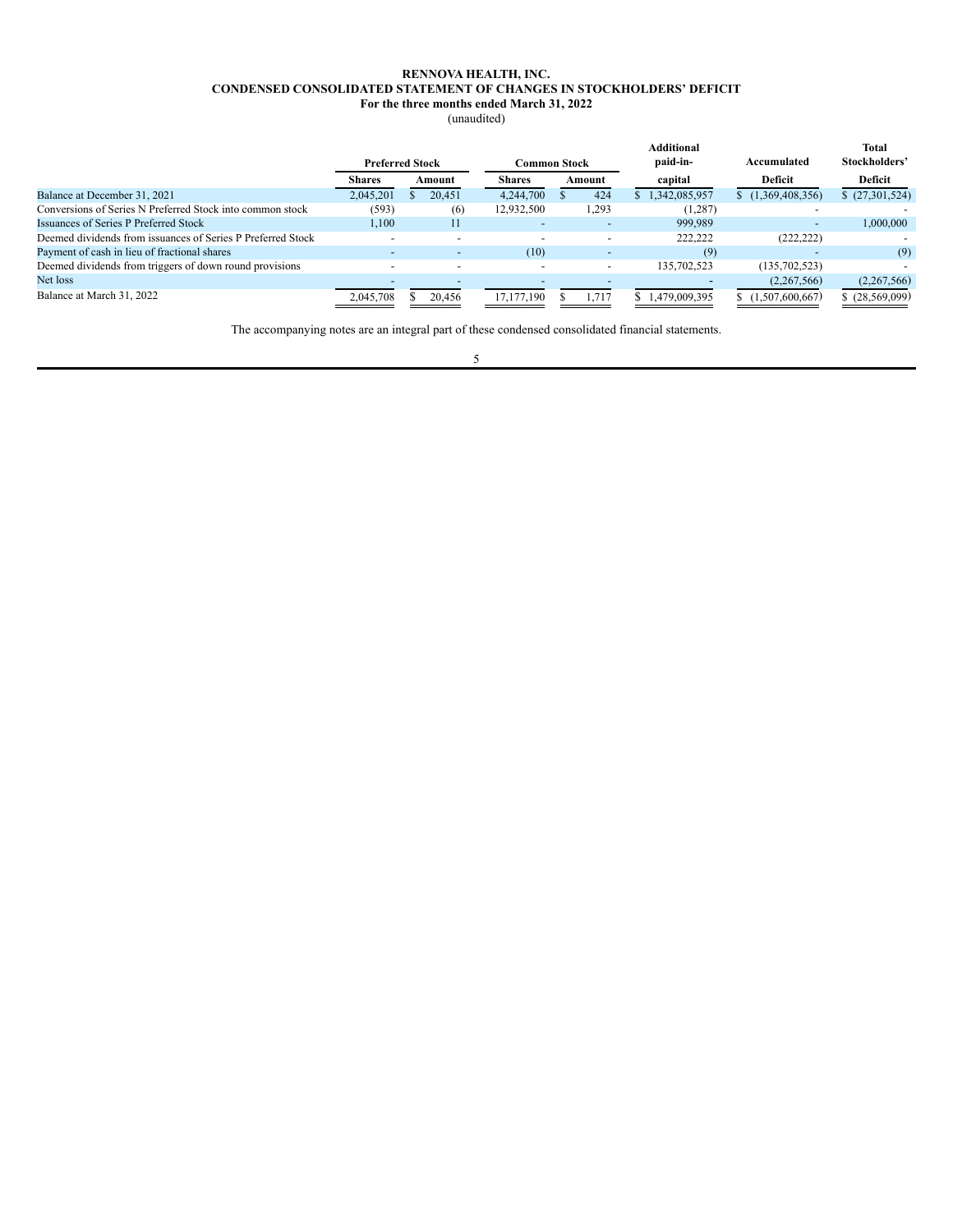# **RENNOVA HEALTH, INC. CONDENSED CONSOLIDATED STATEMENT OF CHANGES IN STOCKHOLDERS' DEFICIT For the three months ended March 31, 2021**

(unaudited)

|                                                          |               |                                        |               |  |        | <b>Additional</b> |                  | Total         |
|----------------------------------------------------------|---------------|----------------------------------------|---------------|--|--------|-------------------|------------------|---------------|
|                                                          |               | <b>Preferred Stock</b><br>Common Stock |               |  |        | paid-in-          | Accumulated      | Stockholders' |
|                                                          | <b>Shares</b> | Amount                                 | <b>Shares</b> |  | Amount | capital           | Deficit          | Deficit       |
| Balance at December 31, 2020                             | 2,051,444     | 20,514                                 | 4             |  | $\sim$ | 819,498,240       | (868, 536, 506)  | (49,017,752)  |
| Conversion of Series N Preferred Stock into common stock | (4,177)       | (42)                                   | 44            |  |        | 42                |                  |               |
| Deemed dividends from triggers of down round provisions  |               |                                        |               |  |        | 50,358,149        | (50, 358, 149)   |               |
| Net loss                                                 |               |                                        |               |  |        |                   | (3,893,994)      | (3,893,994)   |
| Balance at March 31, 2021                                | 2,047,267     | 20.472                                 | 48            |  |        | 869.856.431       | \$ (922.788.649) | (52.911.746)  |

The accompanying notes are an integral part of these condensed consolidated financial statements.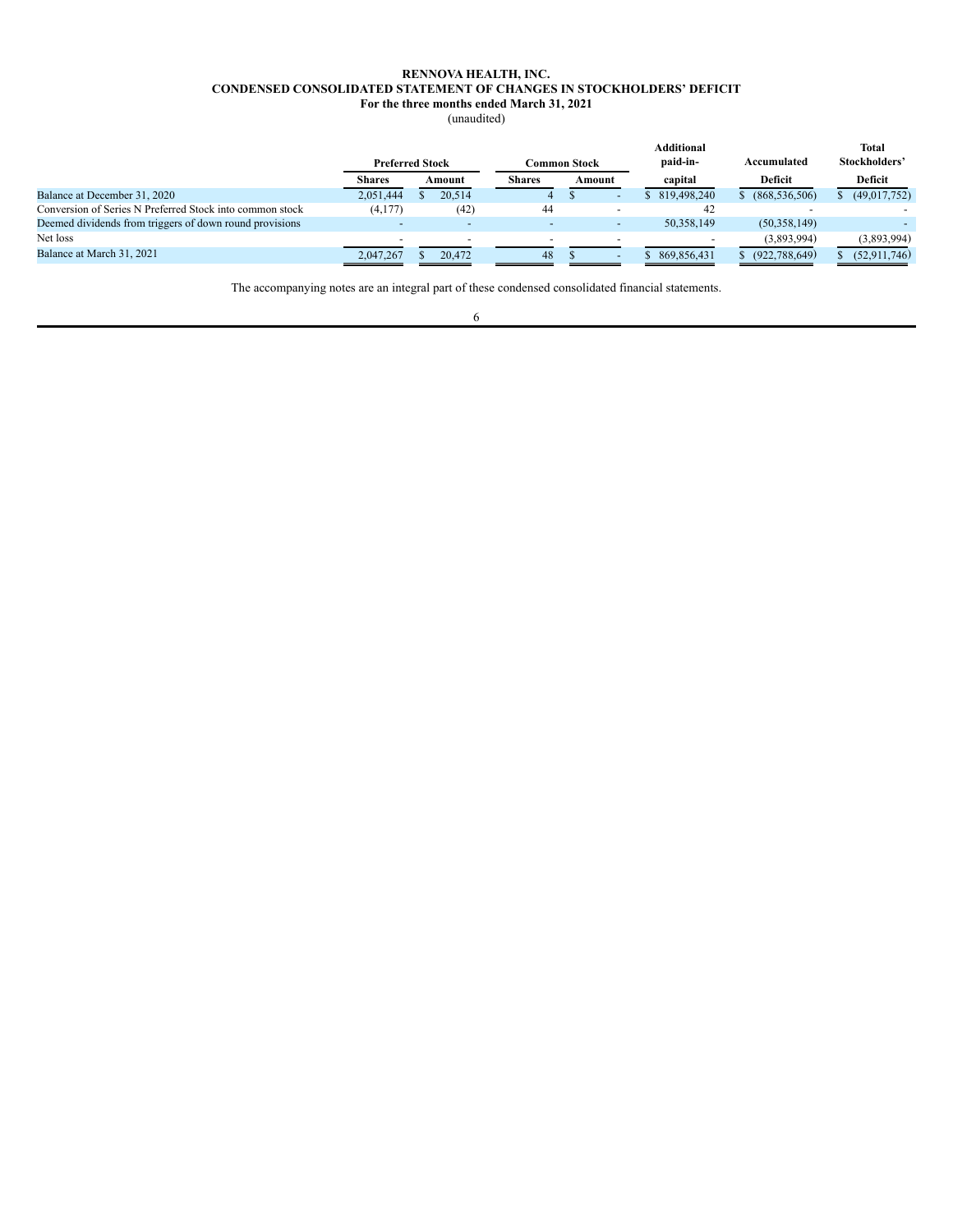# **RENNOVA HEALTH, INC. CONDENSED CONSOLIDATED STATEMENTS OF CASH FLOWS (unaudited)**

<span id="page-6-0"></span>

|                                                                                | <b>Three Months Ended March 31,</b> |               |    |               |
|--------------------------------------------------------------------------------|-------------------------------------|---------------|----|---------------|
|                                                                                |                                     | 2022          |    | 2021          |
| <b>Cash flows from operating activities:</b>                                   |                                     |               |    |               |
| Net loss from continuing operations                                            | \$                                  | (2,266,132)   | \$ | (3,667,328)   |
| Adjustments to reconcile net loss to net cash used in operations:              |                                     |               |    |               |
| Depreciation and amortization                                                  |                                     | 116,824       |    | 185,224       |
| Amortization of debt discount                                                  |                                     |               |    | 4,795         |
| Other income from forgiveness of PPP notes payable                             |                                     | (334, 819)    |    |               |
| (Gain) loss from legal settlements                                             |                                     | (5,282)       |    | 8,860         |
| Other income from federal government provider relief funds                     |                                     |               |    | (2,490,783)   |
| Loss from discontinued operations                                              |                                     | (1, 434)      |    | (226, 666)    |
| Changes in operating assets and liabilities:                                   |                                     |               |    |               |
| Accounts receivable                                                            |                                     | 140,155       |    | 1,301,871     |
| Inventory                                                                      |                                     | (10,764)      |    | (17,259)      |
| Prepaid expenses and other current assets                                      |                                     | 22,217        |    | 38,952        |
| Security deposits                                                              |                                     | (10,000)      |    | 501           |
| Change in right-of-use assets                                                  |                                     | 27,412        |    | 41,526        |
| Accounts payable                                                               |                                     | 734,227       |    | 1,621,906     |
| Accrued expenses                                                               |                                     | 465,651       |    | 2,093,145     |
| Change in right-of-use operating lease obligations                             |                                     | (27, 412)     |    | (41, 526)     |
| Net cash used in operating activities of continuing operations                 |                                     | (1, 149, 357) |    | (1,146,782)   |
| Net cash (used in) provided by operating activities of discontinued operations |                                     | (2,323)       |    | 33,210        |
| Net cash used in operating activities                                          |                                     | (1,151,680)   |    | (1, 113, 572) |
| Cash flows from investing activities:                                          |                                     |               |    |               |
| Net cash used in investing activities                                          |                                     |               |    |               |
|                                                                                |                                     |               |    |               |
| Cash flows from financing activities:                                          |                                     |               |    |               |
| Proceeds from the issuances of notes payable                                   |                                     |               |    | 745,000       |
| Proceeds from issuance of related party note payable and advances              |                                     | 750,000       |    | 530,000       |
| Payments on notes payable                                                      |                                     | (933, 418)    |    | (24, 276)     |
| Receivable from related party                                                  |                                     | (127, 313)    |    |               |
| Receivables paid under accounts receivable sales agreements                    |                                     | (158, 824)    |    | (151, 198)    |
| Proceeds from issuances of Series P Preferred Stock                            |                                     | 1,000,000     |    |               |
| Cash paid for fractional shares in connection with reverse stock splits        |                                     | (9)           |    |               |
| Net cash provided by financing activities of continuing operations             |                                     | 530,436       |    | 1,099,526     |
| Net cash provided by financing activities of discontinued operations           |                                     |               |    | 60,402        |
| Net cash provided by financing activities                                      |                                     | 530,436       |    | 1,159,928     |
| Net change in cash                                                             |                                     | (621, 244)    |    | 46,356        |
| Cash at beginning of period                                                    |                                     | 724,524       |    | 25,353        |
|                                                                                |                                     |               |    |               |
| Cash at end of period                                                          | S                                   | 103,280       | \$ | 71,709        |

The accompanying notes are an integral part of these condensed consolidated financial statements.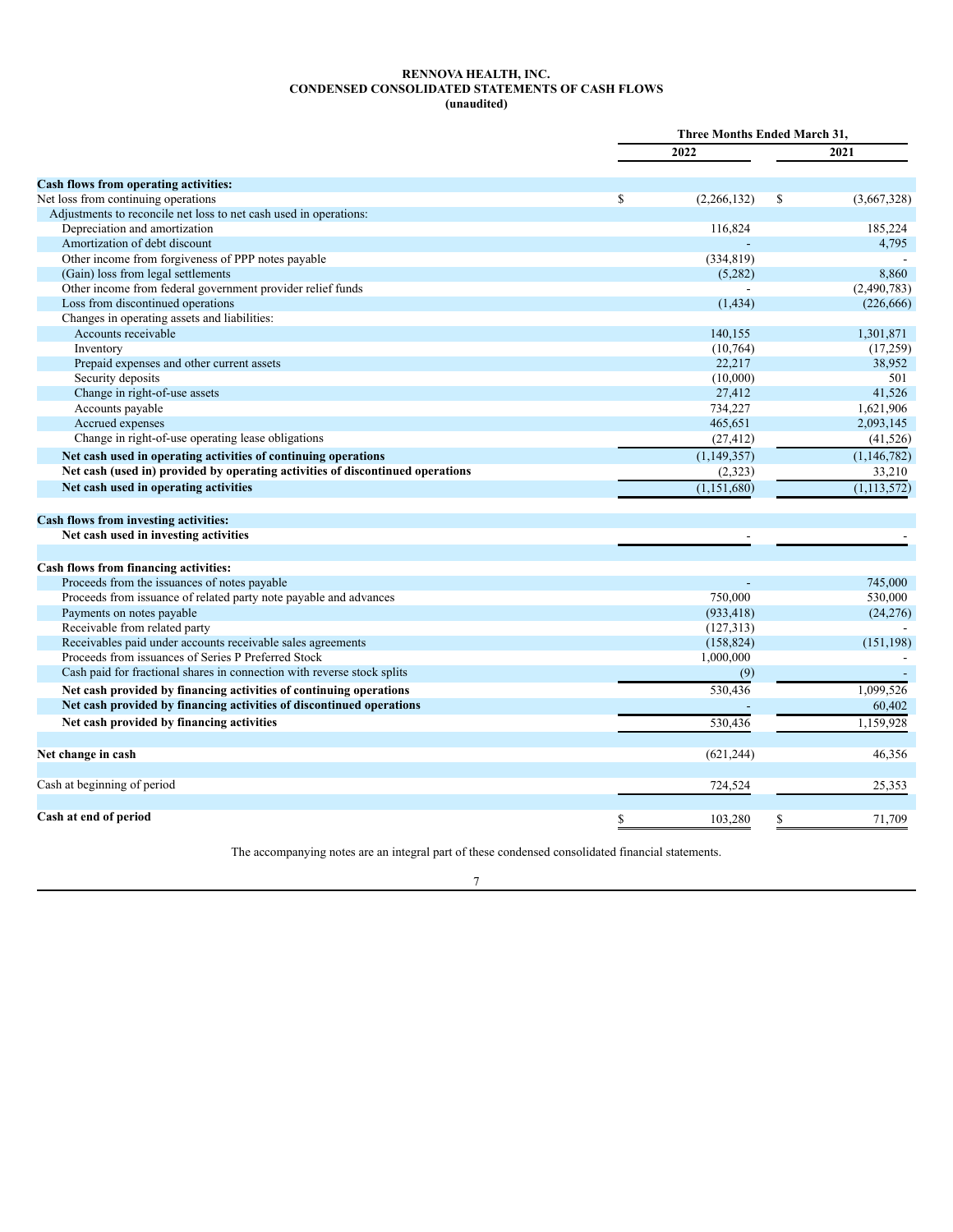#### **RENNOVA HEALTH, INC. NOTES TO CONDENSED CONSOLIDATED FINANCIAL STATEMENTS For the Three Months Ended March 31, 2022 and 2021 (unaudited)**

#### <span id="page-7-0"></span>**Note 1 – Organization and Summary of Significant Accounting Policies**

#### *Description of Business*

Rennova Health, Inc. ("Rennova", together with its subsidiaries, the "Company", "we", "us", "its" or "our") is a provider of health care services. The Company owns one operating hospital in Oneida, Tennessee, a hospital located in Jamestown, Tennessee that it plans to reopen and operate, a physician practice in Jamestown, Tennessee that it plans to reopen and operate and a rural clinic in Kentucky. We operate in one business segment.

#### *Basis of Presentation*

The unaudited condensed consolidated financial statements were prepared using generally accepted accounting principles for interim financial information and the instructions to Form 10-Q and Regulation S-X. Accordingly, these financial statements do not include all information or notes required by generally accepted accounting principles for annual financial statements and should be read in conjunction with the consolidated financial statements as filed in the Company's Annual Report on Form 10-K for the year ended December 31, 2021, filed with the Securities and Exchange Commission on April 15, 2022. In the opinion of management, the unaudited condensed consolidated financial statements included herein contain all adjustments necessary to present fairly the Company's consolidated financial position as of March 31, 2022, and the results of its operations, changes in stockholders' deficit and cash flows for the three months ended March 31, 2022 and 2021. Such adjustments are of a normal recurring nature. The results of operations for the three months ended March 31, 2022 may not be indicative of results for the year ending December 31, 2022.

### *Principles of Consolidation*

The unaudited condensed consolidated financial statements, which have been prepared in accordance with accounting principles generally accepted in the United States of America ("U.S. GAAP"), include the accounts of Rennova and its wholly-owned subsidiaries. All intercompany transactions and balances have been eliminated in the consolidation.

## *Comprehensive Loss*

During the three months ended March 31, 2022 and 2021, comprehensive loss was equal to the net loss amounts presented in the accompanying unaudited condensed consolidated statements of operations.

## *Use of Estimates*

The preparation of financial statements in conformity with U.S. GAAP requires management to make estimates and assumptions that affect the reported amounts of assets and liabilities, and disclosure of contingent liabilities at the date of the condensed consolidated financial statements, and the reported amounts of revenues and expenses during the reporting period. Actual results could differ from those estimates. Significant estimates and assumptions include the estimates of fair values of assets acquired and liabilities assumed in business combinations, reserves, contractual allowances and write-downs related to receivables, the recoverability of long-lived assets, the valuation allowance relating to the Company's deferred tax assets, the valuations of investments, equity and derivative instruments, income from HHS Provider Relief Funds and deemed dividends, among others. Actual results could differ from those estimates and would impact future results of operations and cash flows.

#### *Reclassifications*

Certain prior year amounts have been reclassified to conform to the current year presentation.

#### *Cash and Cash Equivalents*

The Company considers all highly liquid temporary cash investments with an original maturity of three months or less to be cash equivalents.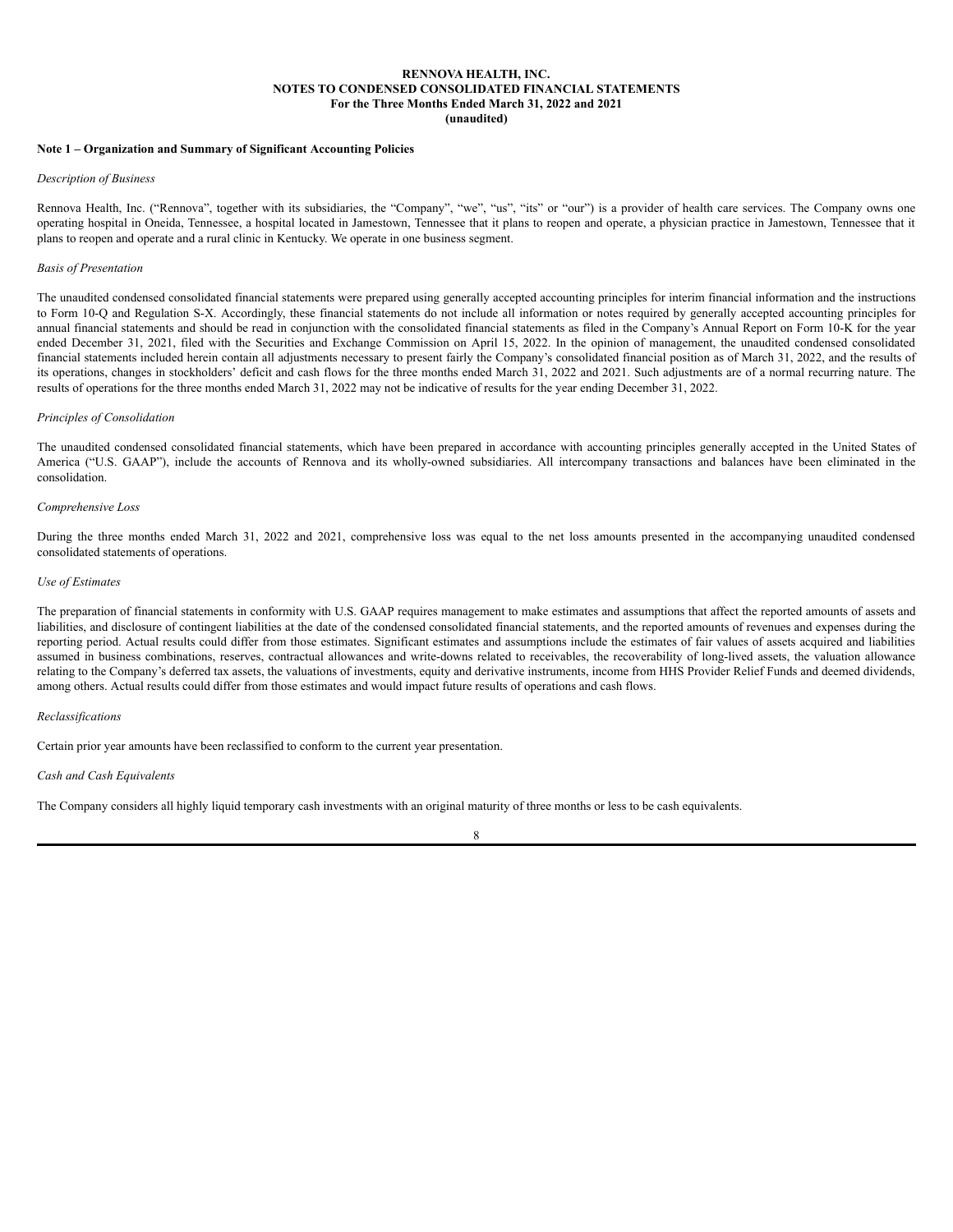## *Reverse Stock Splits*

On July 16, 2021 and March 15, 2022, the Company effected a 1-for-1,000 reverse stock split and a 1-for-10,000 reverse stock split, respectively (the "Reverse Stock Splits").

As a result of the Reverse Stock Splits, every 1,000 shares of the Company's then outstanding common stock was combined and automatically converted into one share of the Company's common stock on July 16, 2021 and every 10,000 shares of the Company's common stock then outstanding was combined and automatically converted into one share of the Company's common stock on March 15, 2022. The conversion and exercise prices of all of the Company's outstanding convertible preferred stock, common stock purchase warrants, stock options and convertible debentures were proportionately adjusted at the applicable reverse split ratio in accordance with the terms of such instruments. The par value and other terms of the common stock were not affected by the Reverse Stock Splits. The authorized capital of the Company's common stock and preferred stock were also unaffected by the Reverse Stock Splits. All share, per share and capital stock amounts and common stock equivalents presented herein have been restated where appropriate to give effect to the Reverse Stock Splits.

#### *Amendment to Certificate of Incorporation, as Amended*

Effective November 5, 2021, the Company filed an Amendment to its Certificate of Incorporation, as amended, with the Secretary of State of the State of Delaware to provide that the number of authorized shares of the Company's common stock or preferred stock may be increased or decreased (but not below the number of shares then outstanding) by the affirmative vote of the holders of a majority in voting power of the stock of the Company entitled to vote generally in the election of directors, irrespective of the provisions of Section 242(b)(2) of the General Corporation Law of the State of Delaware (or any successor provision thereto), voting together as a single class, without a separate vote of the holders of the class or classes the number of authorized shares of which are being increased or decreased unless a vote by any holders of one or more series of preferred stock is required by the express terms of any series of preferred stock pursuant to the terms thereof.

#### *Increase in Authorized Shares of Common Stock*

Effective November 5, 2021, the Company increased the authorized shares of common stock from 10 billion to 50 billion and, effective March 15, 2022, the Company increased the authorized shares of its common stock from 50 billion to 250 billion.

#### *Discontinued Operations*

Sale of Health Technology Solutions, Inc. and Advanced Molecular Services Group, Inc.

On June 25, 2021, the Company sold its subsidiaries, Health Technology Solutions, Inc. ("HTS") and Advanced Molecular Services Group, Inc. ("AMSG"), including their subsidiaries, to InnovaQor, Inc. ("InnovaQor"), formerly known as VisualMED Clinical Solutions Corporation. HTS and AMSG held Rennova's software and genetic testing interpretation divisions. The financial results of HTS and AMSG prior to the sale are reflected herein as discontinued operations. The sale is more fully discussed in Note 13.

#### EPIC Reference Labs, Inc.

During the third quarter of 2020, we announced that we had decided to sell our last clinical laboratory, EPIC Reference Labs, Inc. ("EPIC"), and as a result, EPIC's operations have been included in discontinued operations for all periods presented. The Company has been unable to find a buyer for EPIC and, therefore, has ceased all efforts to sell EPIC and closed down its operations.

#### *Revenue Recognition*

We recognize revenue in accordance with Accounting Standard Update ("ASU") 2014-09, "*Revenue from Contracts with Customers (Topic 606),"* including subsequently issued updates. Under the accounting guidance, we no longer present the provision for doubtful accounts as a separate line item and our revenues are presented net of estimated contract and related allowances. We also do not present "allowances for doubtful accounts" on our condensed consolidated balance sheets.

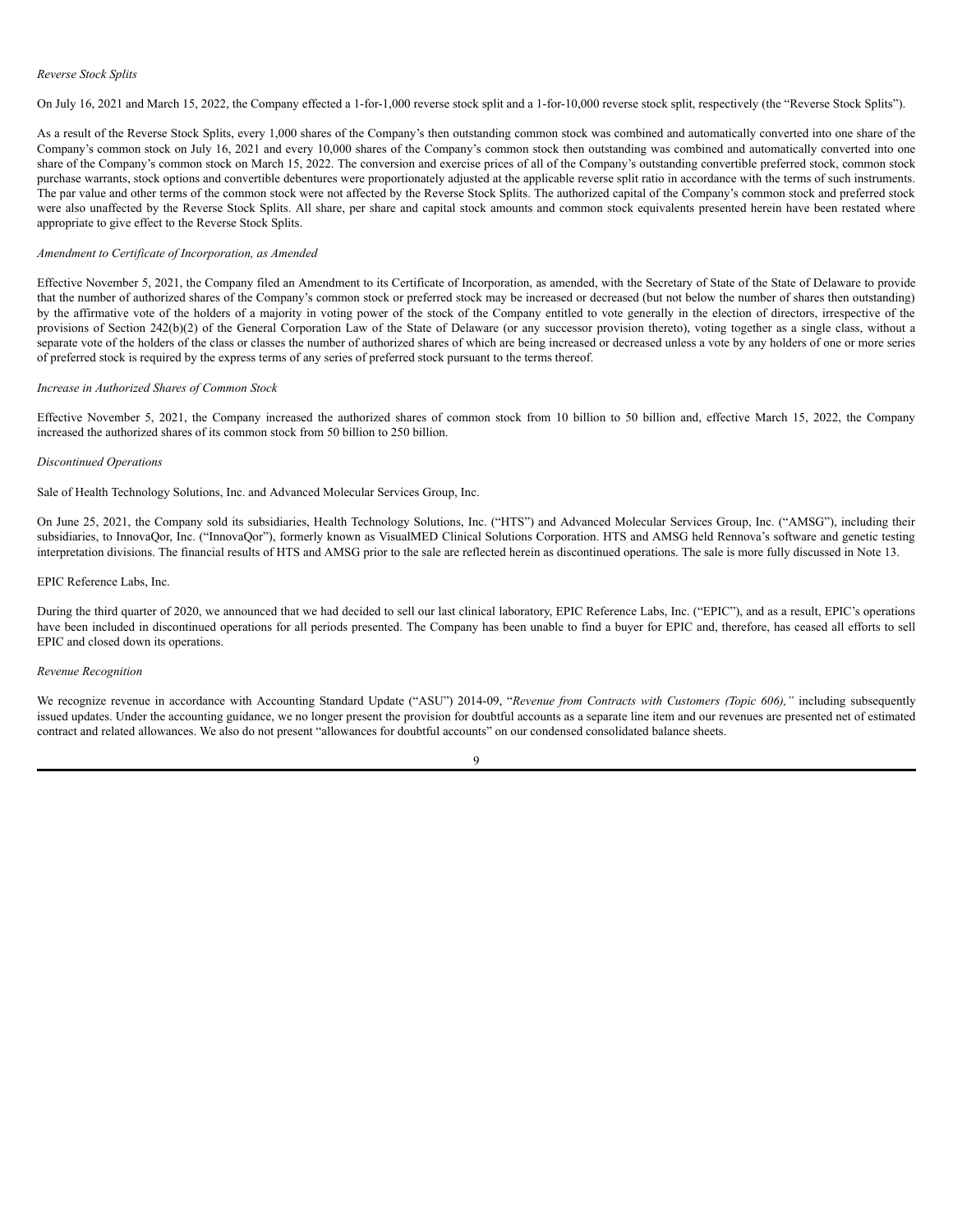Our revenues relate to contracts with patients in which our performance obligations are to provide health care services to the patients. Revenues are recorded during the period our obligations to provide health care services are satisfied. Our performance obligations for inpatient services are generally satisfied over periods that average approximately five days, and revenues are recognized based on charges incurred in relation to total expected charges. Our performance obligations for outpatient services are generally satisfied over a period of less than one day. The contractual relationships with patients, in most cases, also involve a third-party payer (Medicare, Medicaid, managed care health plans and commercial insurance companies, including plans offered through the health insurance exchanges) and the transaction prices for the services provided are dependent upon the terms provided by (Medicare and Medicaid) or negotiated with (managed care health plans and commercial insurance companies) the third-party payers. The payment arrangements with third-party payers for the services we provide to the related patients typically specify payments at amounts less than our standard charges. Medicare generally pays for inpatient and outpatient services at prospectively determined rates based on clinical, diagnostic and other factors. Services provided to patients having Medicaid coverage are generally paid at prospectively determined rates per discharge, per identified service or per covered member. Agreements with commercial insurance carriers, managed care and preferred provider organizations generally provide for payments based upon predetermined rates per diagnosis, per diem rates or discounted fee-for-service rates. Management continually reviews the contractual estimation process to consider and incorporate updates to laws and regulations and the frequent changes in managed care contractual terms resulting from contract renegotiations and renewals. Our revenues are based upon the estimated amounts we expect to be entitled to receive from patients and third-party payers. Estimates of contractual allowances under managed care and commercial insurance plans are based upon the payment terms specified in the related contractual agreements. Revenues related to uninsured patients and uninsured copayment and deductible amounts for patients who have health care coverage may have discounts applied (uninsured discounts and contractual discounts). We also record estimated implicit price concessions (based primarily on historical collection experience) related to uninsured accounts to record self-pay revenues at the estimated amounts we expect to collect.

Laws and regulations governing the Medicare and Medicaid programs are complex and subject to interpretation. Estimated reimbursement amounts are adjusted in subsequent periods as cost reports are prepared and filed and as final settlements are determined (in relation to certain government programs, primarily Medicare, this is generally referred to as the "cost report" filing and settlement process). There were no adjustments to estimated Medicare and Medicaid reimbursement amounts and disproportionate-share funds related primarily to cost reports filed during the three months ended March 31, 2022 and 2021.

The Emergency Medical Treatment and Labor Act ("EMTALA") requires any hospital participating in the Medicare program to conduct an appropriate medical screening examination of every person who presents to the hospital's emergency room for treatment and, if the individual is suffering from an emergency medical condition, to either stabilize the condition or make an appropriate transfer of the individual to a facility able to handle the condition. The obligation to screen and stabilize emergency medical conditions exists regardless of an individual's ability to pay for treatment. Federal and state laws and regulations require, and our commitment to providing quality patient care encourages, us to provide services to patients who are financially unable to pay for the health care services they receive. The federal poverty level is established by the federal government and is based on income and family size. The Company considers the poverty level in determining whether patients qualify for free or reduced cost of care. Because we do not pursue collection of amounts determined to qualify as charity care, they are not reported in revenues. We provide discounts to uninsured patients who do not qualify for Medicaid or charity care. In implementing the uninsured discount policy, we may first attempt to provide assistance to uninsured patients to help determine whether they may qualify for Medicaid, other federal or state assistance, or charity care. If an uninsured patient does not qualify for these programs, the uninsured discount is applied.

The collection of outstanding receivables for Medicare, Medicaid, managed care payers, other third-party payers and patients is our primary source of cash and is critical to our operating performance. The primary collection risks relate to uninsured patient accounts, including patient accounts for which the primary insurance carrier has paid the amounts covered by the applicable agreement, but patient responsibility amounts (deductibles and copayments) remain outstanding. Implicit price concessions relate primarily to amounts due directly from patients. Estimated implicit price concessions are recorded for all uninsured accounts, regardless of the aging of those accounts. Accounts are written off when all reasonable internal and external collection efforts have been performed. The estimates for implicit price concessions are based upon management's assessment of historical write offs and expected net collections, business and economic conditions, trends in federal, state and private employer health care coverage and other collection indicators. Management relies on the results of detailed reviews of historical write-offs and collections at facilities that represent a majority of our revenues and accounts receivable (the "hindsight analysis") as a primary source of information in estimating the collectability of our accounts receivable.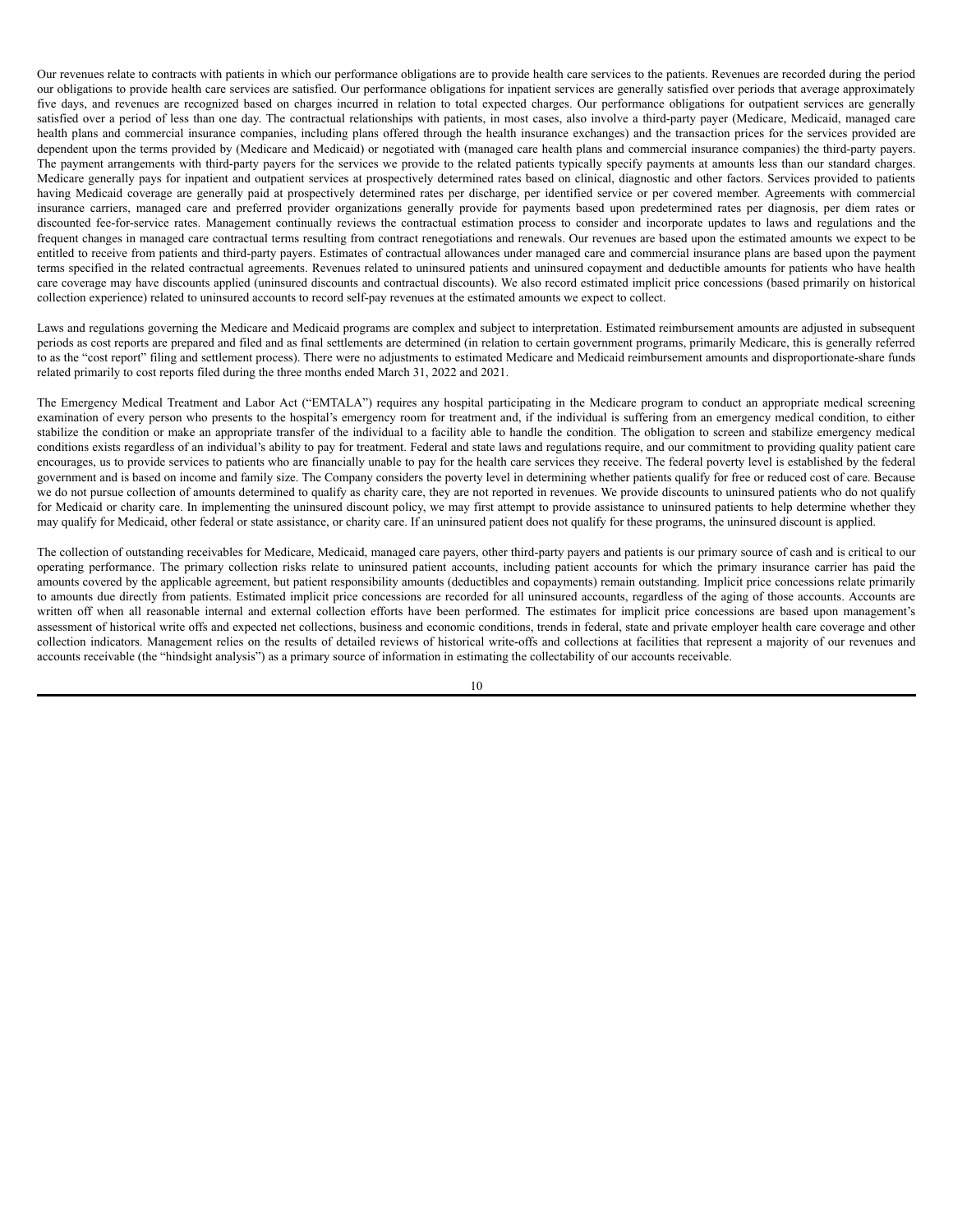# *Contractual Allowances and Doubtful Accounts Policy*

Accounts receivable are reported at realizable value, net of contractual allowances and estimated implicit price concessions (also referred to as doubtful accounts), which are estimated and recorded in the period the related revenue is recorded. The Company has a standardized approach to estimating and reviewing the collectability of its receivables based on a number of factors, including the period they have been outstanding. Historical collection and payer reimbursement experience is an integral part of the estimation process related to contractual allowances and doubtful accounts. In addition, the Company regularly assesses the state of its billing operations in order to identify issues which may impact the receivables or reserve estimates. Receivables deemed to be uncollectible are charged against the allowance for doubtful accounts at the time such receivables are written-off. Recoveries of receivables previously written-off are recorded as credits to the allowance for doubtful accounts. Revisions to the allowances for doubtful accounts are recorded as an adjustment to revenues.

During the three months ended March 31, 2022 and 2021, estimated contractual allowances of \$8.1 million and \$5.5 million, respectively, and estimated implicit price concessions of \$1.4 million and \$3.0 million, respectively, have been recorded as reductions to our revenues and accounts receivable balances to enable us to record our revenues and accounts receivable at the estimated amounts we expect to collect. As required by Topic 606, for the three months ended March 31, 2022 and 2021, after estimated implicit price concessions and contractual and related allowance adjustments to revenues of \$9.5 million and \$8.5 million, respectively, we reported positive net revenues of \$1.1 million and negative net revenues of \$0.7 million, respectively. We continue to review the provision for implicit price concessions and contractual allowances. See Note 4 – Accounts Receivable.

#### *Impairment or Disposal of Long-Lived Assets*

We account for the impairment or disposal of long-lived assets according to the Financial Accounting Standards Board (the "FASB") Accounting Standards Codification ("ASC") Topic 360, *Property, Plant and Equipment* ("ASC 360"). ASC 360 clarifies the accounting for the impairment of long-lived assets and for long-lived assets to be disposed of, including the disposal of business segments and major lines of business. Long-lived assets are reviewed when facts and circumstances indicate that the carrying value of the asset may not be recoverable. When necessary, impaired assets are written down to estimated fair value based on the best information available. Estimated fair value is generally based on either appraised value or measured by discounting estimated future cash flows. Considerable management judgment is necessary to estimate discounted future cash flows. Accordingly, actual results could vary significantly from such estimates. The Company did not record an asset impairment charge during the three months ended March 31, 2022 and 2021.

# *Leases in Accordance with ASU No. 2016-02*

We account for leases in accordance with ASU No. 2016-02, *Leases (Topic 842)*, which requires leases with durations greater than 12 months to be recognized on the balance sheet. Upon adoption in 2019, we elected the package of transition provisions available which allowed us to carryforward our historical assessments of (1) whether contracts are or contain leases, (2) lease classification and (3) initial direct costs. We lease property and equipment under finance and operating leases. For leases with terms greater than 12 months, we record the related right-of-use assets and right-of-use obligations at the present value of lease payments over the term. We do not separate lease and non-lease components of contracts. Our operating and finance leases are more fully discussed in Note 8.

# *Fair Value Measurements*

In accordance with ASC 820, "*Fair Value Measurements and Disclosures*," the Company applies fair value accounting for all financial assets and liabilities and non-financial assets and liabilities that are recognized or disclosed at fair value in the financial statements on a recurring basis. Fair value is defined as the price that would be received from selling an asset or paid to transfer a liability in an orderly transaction between market participants at the measurement date. When determining the fair value measurements for assets and liabilities which are required to be recorded at fair value, the Company considers the principal or most advantageous market in which it would transact and the market-based risk measurements or assumptions that market participants would use in pricing the asset or liability, such as risks inherent in valuation techniques, transfer restrictions and credit risk. Fair value is estimated by applying the following hierarchy, which prioritizes the inputs used to measure fair value into three levels and bases the categorization within the hierarchy upon the lowest level of input that is available and significant to the fair value measurement:

Level 1 applies to assets or liabilities for which there are quoted prices in active markets for identical assets or liabilities that we have the ability to access at the measurement date.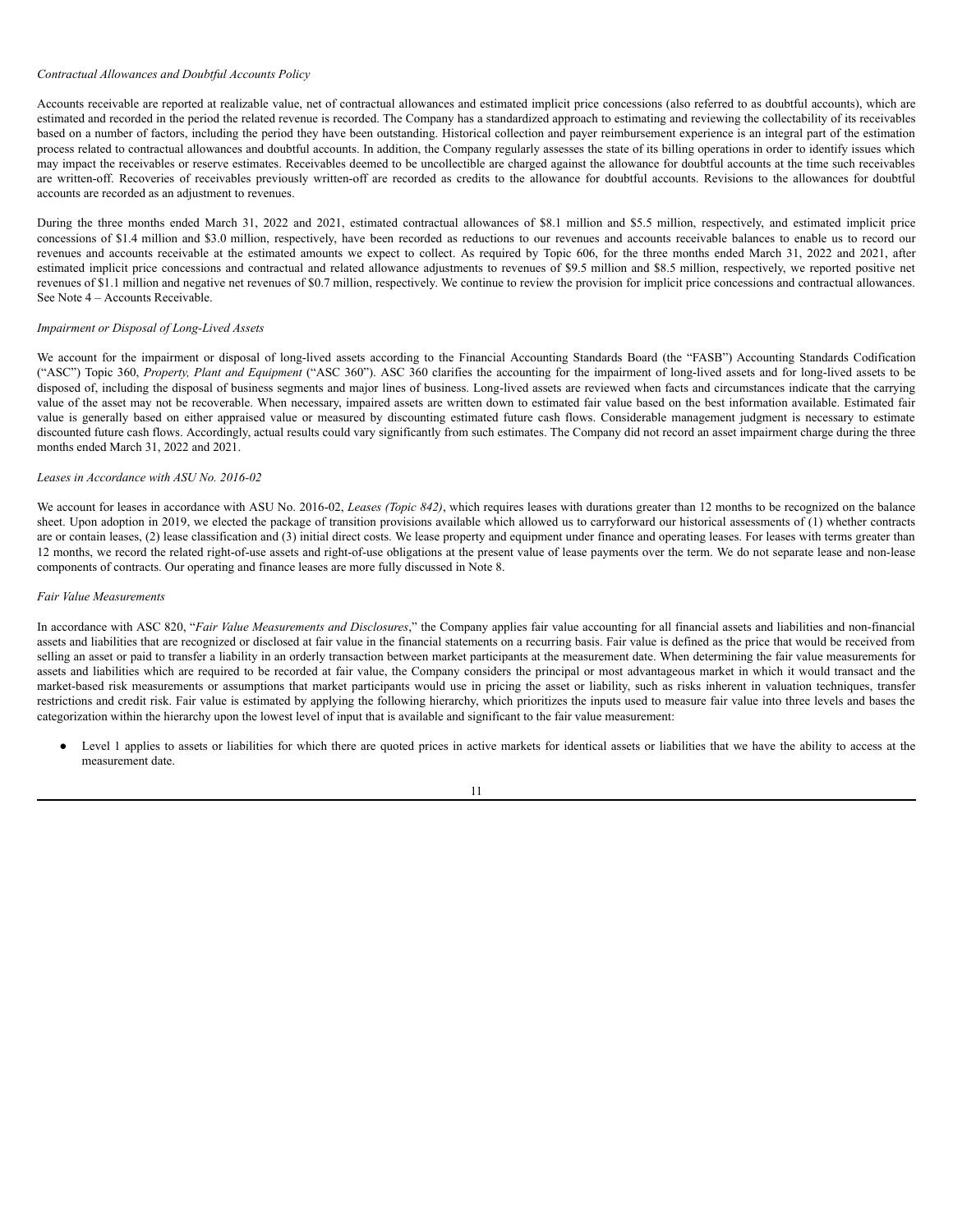- Level 2 applies to assets or liabilities for which there are inputs other than quoted prices included in Level 1 that are observable for the asset or liability, either directly or indirectly, such as quoted prices for similar assets or liabilities in active markets; or quoted prices for identical assets or liabilities in markets with insufficient volume or infrequent transactions (less active markets).
- Level 3 applies to assets or liabilities for which fair value is derived from valuation techniques in which one or more significant inputs are unobservable, including our own assumptions.

On March 31, 2022 and December 31, 2021, we applied the Level 3 fair value hierarchy in determining the fair value of the InnovaQor Series B Preferred Stock, which is reflected on our condensed balance sheets as Investment, as more fully discussed in Notes 9 and 13.

# *Derivative Financial Instruments and Fair Value, Including the Adoption of ASU 2017-11 and ASU 2021-04*

In July 2017, the FASB issued ASU 2017-11 "Earnings Per Share (Topic 260) Distinguishing Liabilities from Equity (Topic 480) Derivatives and Hedging (Topic 815)." The amendments in Part I of this Update change the classification analysis of certain equity-linked financial instruments (or embedded features) with down round features. When determining whether certain financial instruments should be classified as liabilities or equity instruments, a down round feature no longer precludes equity classification when assessing whether the instrument is indexed to an entity's own stock. The amendments also clarify existing disclosure requirements for equity-classified instruments. As a result, a freestanding equity-linked financial instrument (or embedded conversion option) no longer would be accounted for as a derivative liability at fair value as a result of the existence of a down round feature. For freestanding equity classified financial instruments, the amendments require entities that present earnings (loss) per share (EPS) in accordance with Topic 260 to recognize the effect of the down round feature when it is triggered. That effect is treated as a dividend and as a reduction of income available to common stockholders in basic EPS. Convertible instruments with embedded conversion options that have down round features are now subject to the specialized guidance for contingent beneficial conversion features (in Subtopic 470-20, Debt—Debt with Conversion and Other Options), including related EPS guidance (in Topic 260).

In May 2021, the FASB issued ASU 2021-04, Earnings Per Share (Topic 260), Debt-Modifications and Extinguishments (Subtopic 470-50), Compensation-Stock Compensation (Topic 718), and Derivatives and Hedging-Contracts in Entity's Own Equity (Subtopic 815-40), Issuer's Accounting for Certain Modifications or Exchanges of *Freestanding Equity-Classified Written Call Options.* The FASB issued this update to clarify and reduce diversity in an issuer's accounting for modifications or exchanges of freestanding equity-classified written call options (for example, warrants) that remain equity classified after modification or exchange. The guidance clarifies whether an issuer should account for a modification or an exchange of a freestanding equity-classified written call option that remains equity classified after modification or exchange as (1) an adjustment to equity and, if so, the related earnings per share (EPS) effects, if any, or (2) an expense and, if so, the manner and pattern of recognition. The amendments in this Update are effective for all entities for fiscal years beginning after December 15, 2021, including interim periods within those fiscal years. An entity should apply the amendments prospectively to modifications or exchanges occurring on or after the effective date of the amendments. We adopted this new accounting guidance on January 1, 2022 as more fully discussed in the paragraph below.

Deemed dividends associated with down round provisions represent the economic transfer of value to holders of equity classified freestanding financial instruments when certain down round provisions (commonly referred to as "ratchets") are triggered. Deemed dividends associated with modifications or exchanges of freestanding equity classified written call options that remain equity classified are presented as a reduction in net income available to common stockholders and the related earnings per share and a corresponding increase to additional paid-in-capital resulting in no change to stockholders' equity/deficit. Under the new guidance effective on January 1, 2022, as more fully discussed in the paragraph above, the FASB decided not to include convertible debt instruments in the guidance because *ASU No 2016-01, Financial Instruments – Overall (Subtopic 825-10)* requires that an entity capture the impact of changes in down round provision features of convertible debt within the fair value of the instruments. During the three months ended March 31, 2022 and 2021, there were no changes in the fair values of the Company's convertible debentures with down round provision features as these debentures have floors that were not in-the-money at March 31, 2022 and March 31, 2021. (Debentures are more fully discussed in Note 6.) The incremental value of modifications to warrants as a result of the trigger of down round provisions of \$135.7 million and \$50.4 million were recorded as deemed dividends for the three months ended March 31, 2022 and 2021, respectively.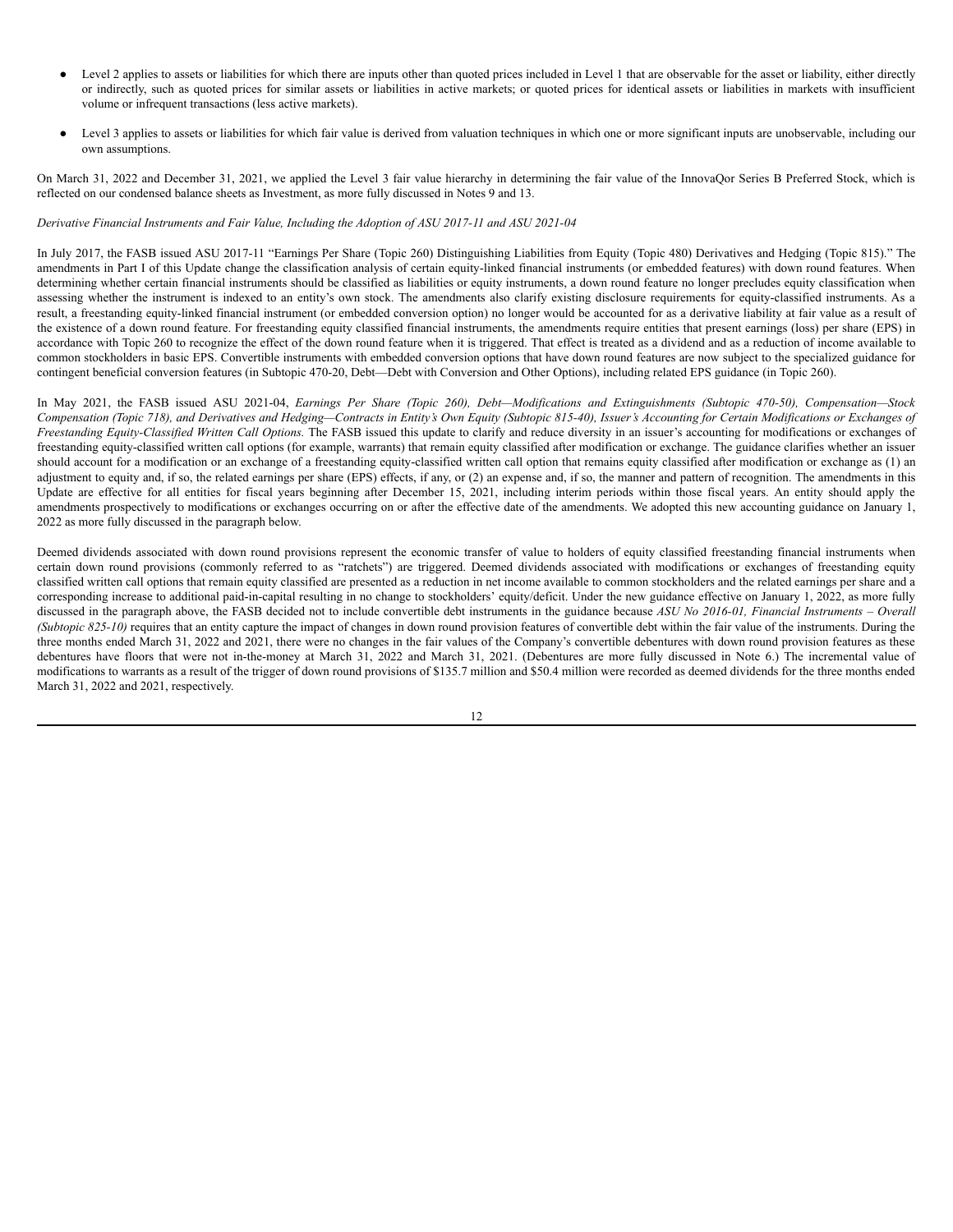In addition, we recorded deemed dividends of approximately \$0.2 million during the three months ended March 31, 2022 as a result of the issuance of 1,100 shares of our Series P Convertible Redeemable Preferred Stock (the "Series P Preferred Stock"), which is more fully discussed in Note 10. See Note 9 for an additional discussion of derivative financial instruments and deemed dividends.

#### *Income Taxes*

Income taxes are accounted for under the liability method of accounting for income taxes. Under the liability method, future tax liabilities and assets are recognized for the estimated future tax consequences attributable to differences between the amounts reported in the financial statement carrying amounts of assets and liabilities and their respective tax bases. Future tax assets and liabilities are measured using enacted or substantially enacted income tax rates expected to apply when the asset is realized or the liability settled. The effect of a change in income tax rates on future income tax liabilities and assets is recognized in income in the period that the change occurs. Future income tax assets are recognized to the extent that they are considered more likely than not to be realized. When projected future taxable income is insufficient to provide for the realization of deferred tax assets, the Company recognizes a valuation allowance.

In accordance with U.S. GAAP, the Company is required to determine whether a tax position of the Company is more likely than not to be sustained upon examination by the applicable taxing authority, including resolution of any related appeals or litigation processes, based on the technical merits of the position. The tax benefit to be recognized is measured as the largest amount of benefit that is greater than fifty percent likely of being realized upon ultimate settlement. Derecognition of a tax benefit previously recognized could result in the Company recording a tax liability that would reduce net assets. Based on its analysis, the Company has determined that it has not incurred any liability for unrecognized tax benefits as of March 31, 2022 and December 31, 2021.

#### *Earnings (Loss) Per Share*

The Company reports earnings (loss) per share in accordance with ASC Topic 260, "Earnings Per Share," which establishes standards for computing and presenting earnings (loss) per share. Basic earnings (loss) per share of common stock is calculated by dividing net earnings (loss) available to common stockholders by the weighted-average shares of common stock outstanding during the period, without consideration of common stock equivalents. Diluted earnings (loss) per share is calculated by adjusting the weightedaverage shares of common stock outstanding for the dilutive effect of common stock equivalents, including preferred stock, convertible debt, stock options and warrants outstanding for the period, with options and warrants determined using the treasury stock method. For purposes of the diluted net loss per share calculation, common stock equivalents are excluded from the calculation when their effect would be anti-dilutive. See Note 3 for the computation of loss per share for the three months ended March 31, 2022 and 2021.

# **Note 2 – Liquidity and Financial Condition**

On January 13, 2017, we closed on an asset purchase agreement to acquire certain assets related to Scott County Community Hospital, based in Oneida, Tennessee (the "Oneida Assets"). The Oneida Assets include a 52,000 square foot hospital building and a 6,300 square foot professional building on approximately 4.3 acres. Scott County Community Hospital is certified as a Critical Access Hospital (rural) with 25 beds, a 24/7 emergency department, operating rooms and a laboratory that provides a range of diagnostic services. Scott County Community Hospital closed in July 2016 in connection with the bankruptcy filing of its parent company, Pioneer Health Services, Inc. We acquired the Oneida Assets out of bankruptcy for a purchase price of \$1.0 million. The hospital, which has since been renamed Big South Fork Medical Center, became operational on August 8, 2017.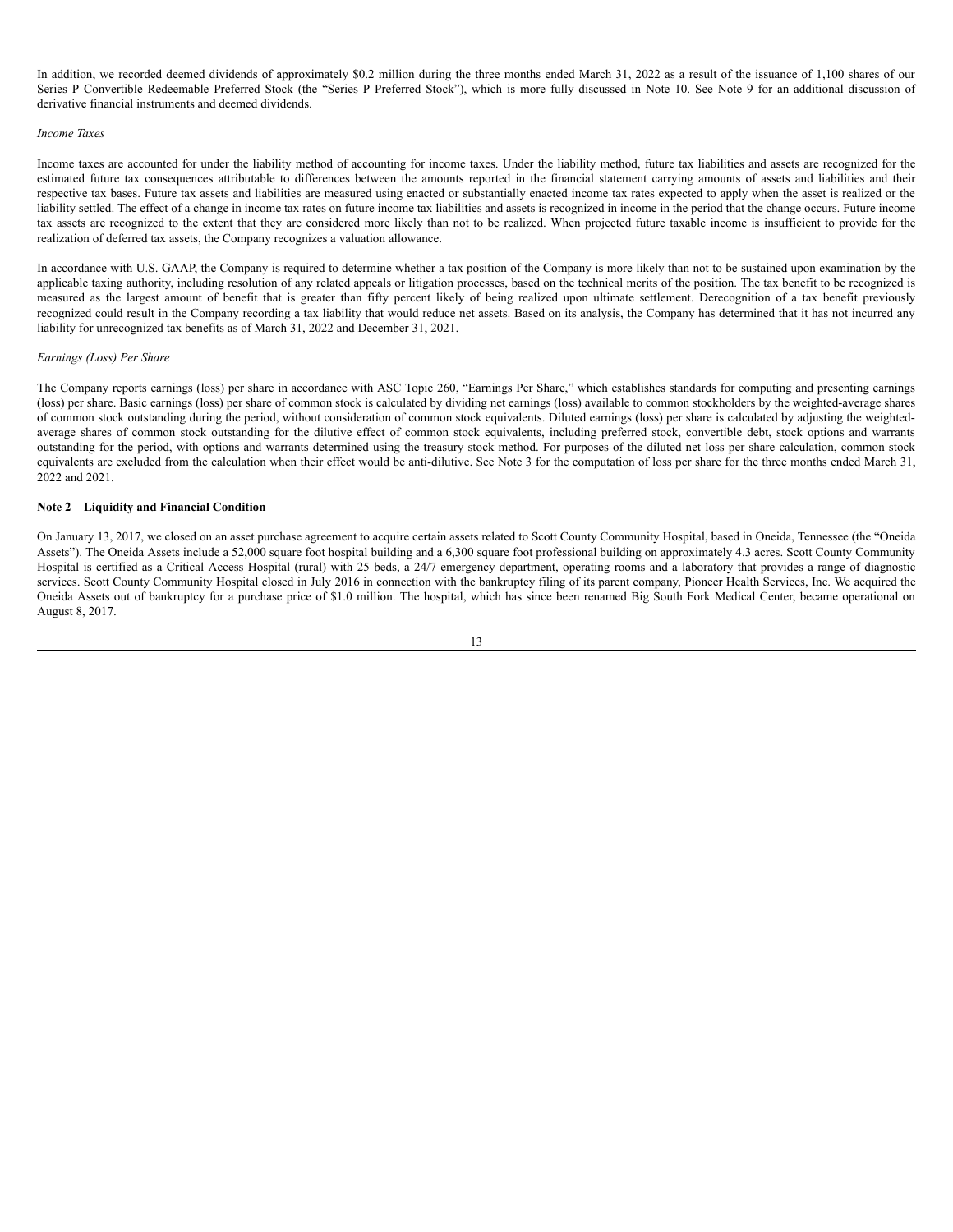#### *Jamestown Regional Medical Center and Mountain View Physician Practice*

On January 31, 2018, the Company entered into an asset purchase agreement to acquire from Community Health Systems, Inc. certain assets related to an acute care hospital located in Jamestown, Tennessee, referred to as Jamestown Regional Medical Center. The purchase was completed on June 1, 2018 for a purchase price of \$0.7 million. The hospital is an 85-bed facility of approximately 90,000 square feet on over eight acres of land, which offers a 24-hour emergency department with two trauma bays and seven private exam rooms, inpatient and outpatient medical services and a progressive care unit which provides telemetry services. The acquisition also included a separate physician practice known as Mountain View Physician Practice, Inc.

The Company suspended operations at the hospital and physician practice in June 2019, as a result of the termination of the hospital's Medicare agreement and other factors. The Company plans to reopen the hospital and physician practice. The reopening plans have also been disrupted by the coronavirus ("COVID-19") pandemic and the timing of the reopening has been delayed. It is now intended that the re-opening process will be initiated within 18 months subject to securing adequate capital. Jamestown is located 38 miles west of Big South Fork Medical Center.

## *Jellico Community Hospital and CarePlus Rural Clinic*

On March 5, 2019, we closed an asset purchase agreement whereby we acquired certain assets related to a 54-bed acute care hospital that offered comprehensive services located in Jellico, Tennessee known as Jellico Community Hospital and an outpatient clinic located in Williamsburg, Kentucky known as CarePlus Clinic. The hospital and the clinic and their associated assets were acquired from Jellico Community Hospital, Inc. and CarePlus Rural Health Clinic, LLC, respectively.

The CarePlus Clinic offers sophisticated testing capabilities and compassionate care, all in a modern, patient-friendly environment. Services include diagnostic imaging services, x-ray, mammography, bone densitometry, computed tomography (CT), ultrasound, physical therapy and laboratory services. The CarePlus Clinic is located 32 miles northeast of our Big South Fork Medical Center.

On March 1, 2021, the Company closed Jellico Community Hospital, after the City of Jellico issued a 30-day termination notice for the lease of the building. Our hospital in Jellico was located 33 miles east of our Big South Fork Medical Center.

#### *Impact of the Pandemic*

The coronavirus ("COVID-19") pandemic was declared a global pandemic by the World Health Organization on March 11, 2020. We have been closely monitoring the COVID-19 pandemic and its impact on our operations and we have taken steps intended to minimize the risk to our employees and patients. These steps have increased our costs and our revenues have been significantly adversely affected. Demand for hospital services has substantially decreased. As more fully discussed in Note 6, we have received Paycheck Protection Program ("PPP") loans. We have also received Department of Health and Human Services ("HHS") Provider Relief Funds and employee retention credits from the federal government as more fully discussed below. If the COVID-19 pandemic continues for a further extended period, we expect to incur significant losses and additional financial assistance may be required. Going forward, the Company is unable to determine the extent to which the COVID-19 pandemic will continue to affect its business. Our ability to make estimates of the effect of the COVID-19 pandemic on net revenues, expenses or changes in accounting judgments that have had or are reasonably likely to have a material effect on our financial statements is currently limited. The nature and effect of the COVID-19 pandemic on our balance sheet and results of operations will depend on the severity and length of the pandemic in our service areas; government activities to mitigate the pandemic's effect; regulatory changes in response to the pandemic, especially those affecting rural hospitals; existing and potential government assistance that may be provided; and the requirements of Provider Relief Fund receipts, including our ability to retain such funds as have been received.

#### *HHS Provider Relief Funds*

The Company received Provider Relief Funds from HHS provided to eligible healthcare providers out of the \$100 billion Public Health and Social Services Emergency Fund provided for in the Coronavirus Aid, Relief and Economic Security Act (the "CARES Act"). The funds were allocated to eligible healthcare providers for expenses and lost revenue attributable to the COVID-19 pandemic. As of March 31, 2022, our facilities have received approximately \$13.3 million in relief funds. The fund payments are grants, not loans, and HHS will not require repayment, but the funds must be used only for grant approved purposes. Based on an analysis of the compliance and reporting requirements of the Provider Relief Funds and the impact of the pandemic on our operating results through March 31, 2022, we have recognized \$12.4 million of these funds as income of which \$4.4 million and \$8.0 million was recognized as income during the years ended December 31, 2021 and 2020, respectively. The remaining \$0.9 million of funds received as of March 31, 2022 are included in accrued expenses as more fully discussed in Note 5. On April 13, 2022, the Company received an additional \$0.3 million of HHS Provider Relief Funds as more fully discussed in Note 15.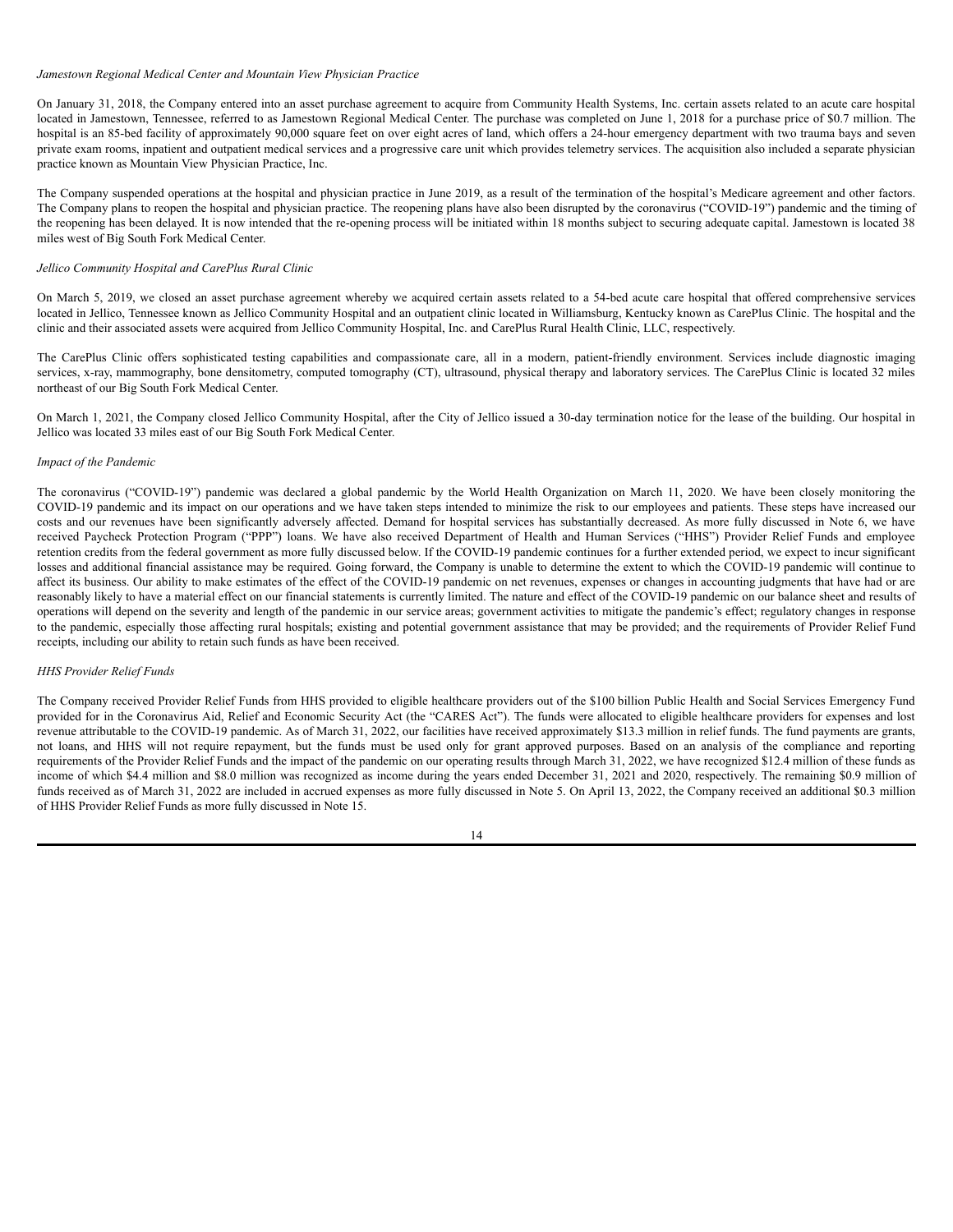As of March 31, 2022, the Company's estimate of the amount for which it is reasonably assured of meeting the underlying terms and conditions was based on, among other things, the various notices issued by HHS in September 19, 2020, October 22, 2020, and January 15, 2021 and the Company's results of operations during the years ended December 31, 2020 and 2021 and the three months ended March 31, 2022. The Company believes that it was appropriate to recognize as income \$4.4 million and \$8.0 million of the HHS provider relief funds in the years ended December 31, 2021 and 2020, respectively. Additional guidance or new and amended interpretations of existing guidance on the terms and conditions of such payments may result in changes in the Company's estimate of amounts for which the terms and conditions are reasonably assured of being met, and any such changes may be material. Additionally, any such changes may result in derecognition of amounts previously recognized, which may be material. If we are unable to attest to or comply with current or future terms and conditions, and there is no assurance we will be able to do so, our ability to retain some or all of the funds received may be impacted.

#### *Federal Employee Retention Credits*

The CARES Act, passed by Congress on March 27, 2020, contained the employee retention credit, a refundable payroll tax credit to employers that have experienced hardship in their operations due to COVID-19. The CARES Act was amended and extended on December 27, 2020 by the Consolidated Appropriations Act, 2021 (the "CAA") and in March 2021, the Internal Revenue Code was amended by the American Rescue Plan Act of 2021 to provide new employee retention credit provisions designed to promote employee retention and hiring. As a result, the Company received \$1.5 million in employee retention credits during the year ended December 31, 2021, which the Company recognized as other income and applied to its outstanding past-due payroll tax liabilities. See Note 5 for an additional discussion of the employee retention credit.

#### *Going Concern*

Under ASU 2014-15, Presentation of Financial Statements—Going Concern (Subtopic 205-40) ("ASC 205-40"), the Company has the responsibility to evaluate whether conditions and/or events raise substantial doubt about its ability to meet its future financial obligations as they become due within one year after the date that the financial statements are issued. As required by ASC 205-40, this evaluation shall initially not take into consideration the potential mitigating effects of plans that have not been fully implemented as of the date the financial statements are issued. Management has assessed the Company's ability to continue as a going concern in accordance with the requirements of ASC 205-40.

At March 31, 2022, the Company had a working capital deficit and a stockholders' deficit of \$42.8 million and \$28.6 million, respectively. In addition, the Company had a loss from continuing operations before other income (expense) and income taxes of approximately \$1.9 million and \$5.2 million for the three months ended March 31, 2022 and 2021, respectively, and cash used in operating activities was \$1.2 million and \$1.1 million for the three months ended March 31, 2022 and 2021, respectively. As of the date of this report, our cash is deficient and payments for our operations in the ordinary course are not being made. The continued losses and other related factors, including past due accounts payable and payroll taxes, as well as payment defaults under the terms of certain outstanding notes payable and debentures, raise substantial doubt about the Company's ability to continue as a going concern for 12 months from the filing date of this report.

The Company's unaudited condensed consolidated financial statements are prepared assuming the Company can continue as a going concern, which contemplates continuity of operations through realization of assets, and the settling of liabilities in the normal course of business. The Company's current financial condition may make it difficult to attract and maintain adequate expertise in its management team to successfully operate its remaining healthcare facilities.

There can be no assurance that the Company will be able to achieve its business plan, which is to acquire and operate clusters of rural hospitals and related healthcare service providers, raise any additional capital or secure the additional financing necessary to implement its current operating plan. The ability of the Company to continue as a going concern is dependent upon its ability to raise adequate capital to fund its operations and repay its outstanding debt and other past due obligations, fully align its operating costs, increase its revenues, and eventually gain profitable operations. The unaudited condensed consolidated financial statements do not include any adjustments that might be necessary if the Company is unable to continue as a going concern.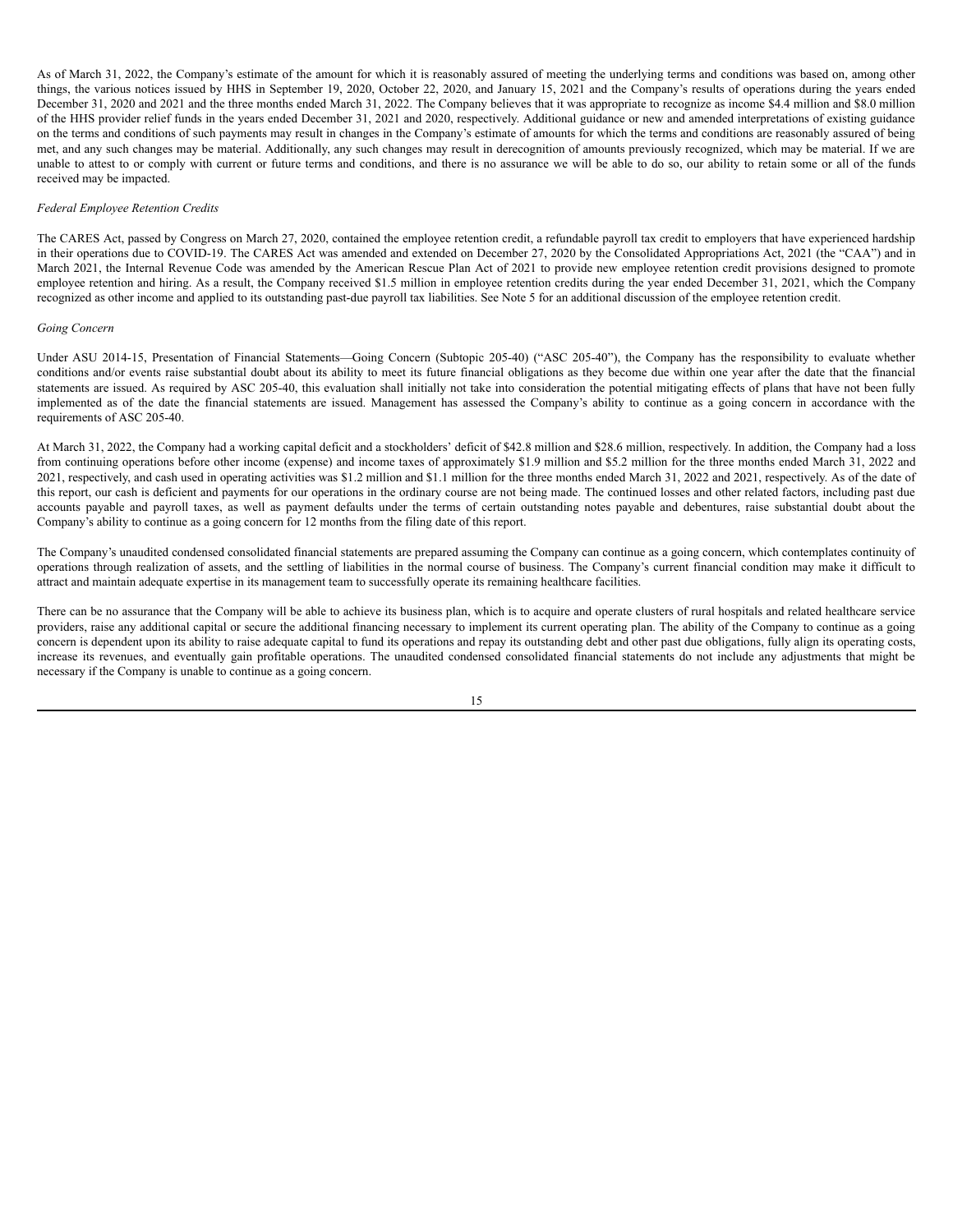# **Note 3 – Loss Per Share**

Basic loss per share is computed by dividing the loss available to common stockholders by the weighted-average number of shares of common stock outstanding during the period. Basic loss per share excludes potential dilution of securities or other contracts to issue shares of common stock. Diluted loss per share reflects the potential dilution that could occur if securities or other contracts to issue common stock were exercised or converted into common stock or resulted in the issuance of common stock that then shared in the income of the Company. For each of the three months ended March 31, 2022 and 2021, basic loss per share is the same as diluted loss per share.

The following table sets forth the computation of the Company's basic and diluted net loss per share (unaudited) during the three months ended March 31, 2022 and 2021:

|                                                                                                     | Three Months Ended March 31, |                 |   |                |
|-----------------------------------------------------------------------------------------------------|------------------------------|-----------------|---|----------------|
|                                                                                                     |                              | 2022            |   | 2021           |
| <b>Numerator</b>                                                                                    |                              |                 |   |                |
| Net loss from continuing operations                                                                 | \$.                          | (2,266,132)     | S | (3,667,328)    |
| Deemed dividends                                                                                    |                              | (135, 924, 745) |   | (50, 358, 149) |
| Net loss attributable to common stockholders, continuing operations                                 |                              | (138, 190, 877) |   | (54, 025, 477) |
| Net loss from discontinued operations                                                               |                              | (1, 434)        |   | (226, 666)     |
| Net loss available to common stockholders                                                           |                              | (138, 192, 311) |   | (54, 252, 143) |
|                                                                                                     |                              |                 |   |                |
| <b>Denominator</b>                                                                                  |                              |                 |   |                |
| Weighted average number of shares of common stock outstanding during the period - basic and diluted |                              | 4,812,754       |   | 25             |
|                                                                                                     |                              |                 |   |                |
| Net loss per share of common stock available to common stockholders - basic and diluted:            |                              |                 |   |                |
| Basic and diluted, continuing operations                                                            |                              | (28.71)         |   | (2,161,019.08) |
| Basic and diluted, discontinued operations                                                          |                              | (0.00)          |   | (9,066.64)     |
| Total basic and diluted                                                                             |                              | (28.71)         |   | (2.170.085.72) |

Diluted loss per share excludes all dilutive potential shares if their effect is anti-dilutive. As of March 31, 2022 and 2021, the following potential common stock equivalents were excluded from the calculation of diluted loss per share as their effect was anti-dilutive:

|                             |               | Three Months Ended March 31, |
|-----------------------------|---------------|------------------------------|
|                             | 2022          | 2021                         |
| <b>Warrants</b>             | 5,002,174,096 | .383                         |
| Convertible preferred stock | 3,093,872,894 | 1,087                        |
| Convertible debentures      | 388,960,870   | 77                           |
| Stock options               | 26            | 26                           |
|                             | 8,485,007,886 | 2,573                        |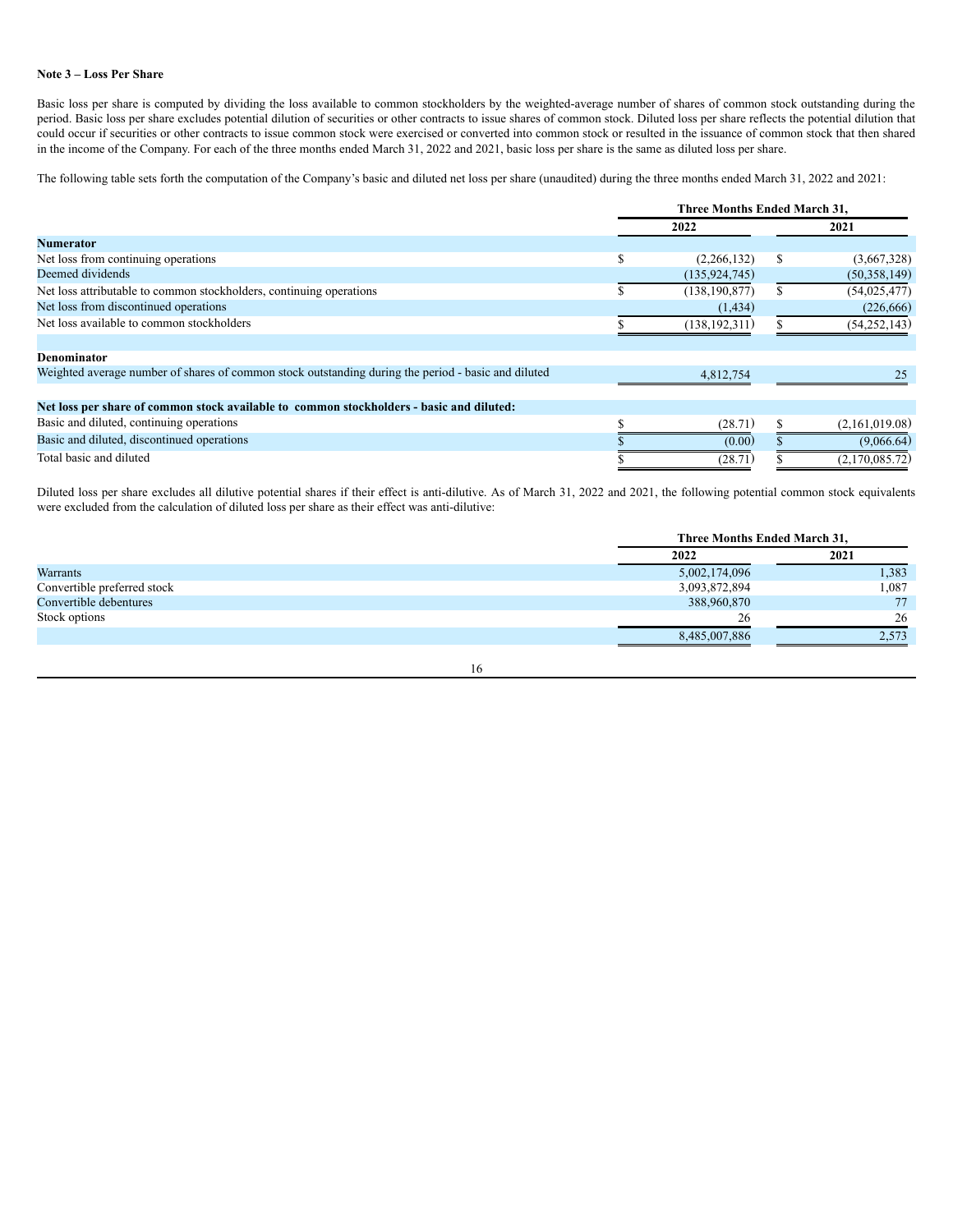The terms of certain of the warrants, convertible preferred stock and convertible debentures issued by the Company provide for reductions in the per share exercise prices of the warrants and the per share conversion prices of the debentures and preferred stock (if applicable and subject to floors in certain cases) in the event that the Company issues common stock or common stock equivalents (as that term is defined in the agreements) at an effective exercise/conversion price that is less than the then exercise/conversion prices of the outstanding warrants, preferred stock or debentures, as the case may be. In addition, many of these securities contain exercise or conversion prices that vary based upon the price of the Company's common stock on the date of exercise/conversion (see Notes 6, 9, 10 and 15). These provisions have resulted in significant dilution of the Company's common stock.

As a result of these down round provisions, the potential common stock and common stock equivalents totaled 467.3 billion at May 20, 2022, as more fully discussed in Note 15. See Note 10 regarding a discussion of the number of shares of the Company's authorized common and preferred stock.

## **Note 4 – Accounts Receivable**

Accounts receivable at March 31, 2022 (unaudited) and December 31, 2021 consisted of the following:

|                                                             | March 31,<br>2022 | December 31,<br>2021 |
|-------------------------------------------------------------|-------------------|----------------------|
| Accounts receivable                                         | 10,840,792        | 12,961,817           |
| Less:                                                       |                   |                      |
| Allowance for contractual obligations                       | (7,175,150)       | (8,737,502)          |
| Allowance for doubtful accounts                             | (1,038,274)       | (1,456,791)          |
| Accounts receivable owed under settlements/sales agreements | (529, 411)        | (688, 236)           |
| Accounts receivable, net                                    | 2,097,957         | 2,079,288            |

Estimated implicit price concessions for doubtful accounts deducted from revenues for the three months ended March 31, 2022 and 2021 were \$1.4 million and \$3.0 million, respectively. The allowance for doubtful accounts deducted from accounts receivable was \$1.0 million at March 31, 2022 compared to \$1.5 million at December 31, 2021. The Company's policy is to write off an accounts receivable balance against the allowance for doubtful accounts once an accounts receivable ages past a specified number of days.

## *Accounts Receivable Sales Agreements*

During the year ended December 31, 2020, the Company entered into six accounts receivable sales agreements under which the Company sold an aggregate of \$3.3 million of accounts receivable on a non-recourse basis for an aggregate purchase price paid to the Company of \$2.2 million, less \$0.1 million of origination fees. Accordingly, the Company recorded a loss on the sales of \$1.2 million during the year ended December 31, 2020. As of December 31, 2020, \$1.7 million was outstanding and owed to three funding parties under three accounts receivable sales agreements. On September 14, 2021, the Company entered into separate settlement agreements with the three funding parties under which the Company agreed to repay an aggregate of \$0.9 million in full settlement of the sales agreements. Per the settlement agreements, the Company is required to make equal monthly payments totaling \$52,941 through January 1, 2023. As of March 31, 2022 and December 31, 2021, \$0.5 million and \$0.7 million, respectively, remained outstanding. As a result of the settlements, the Company recorded a gain from legal settlements of \$0.6 million in the three months ended September 30, 2021.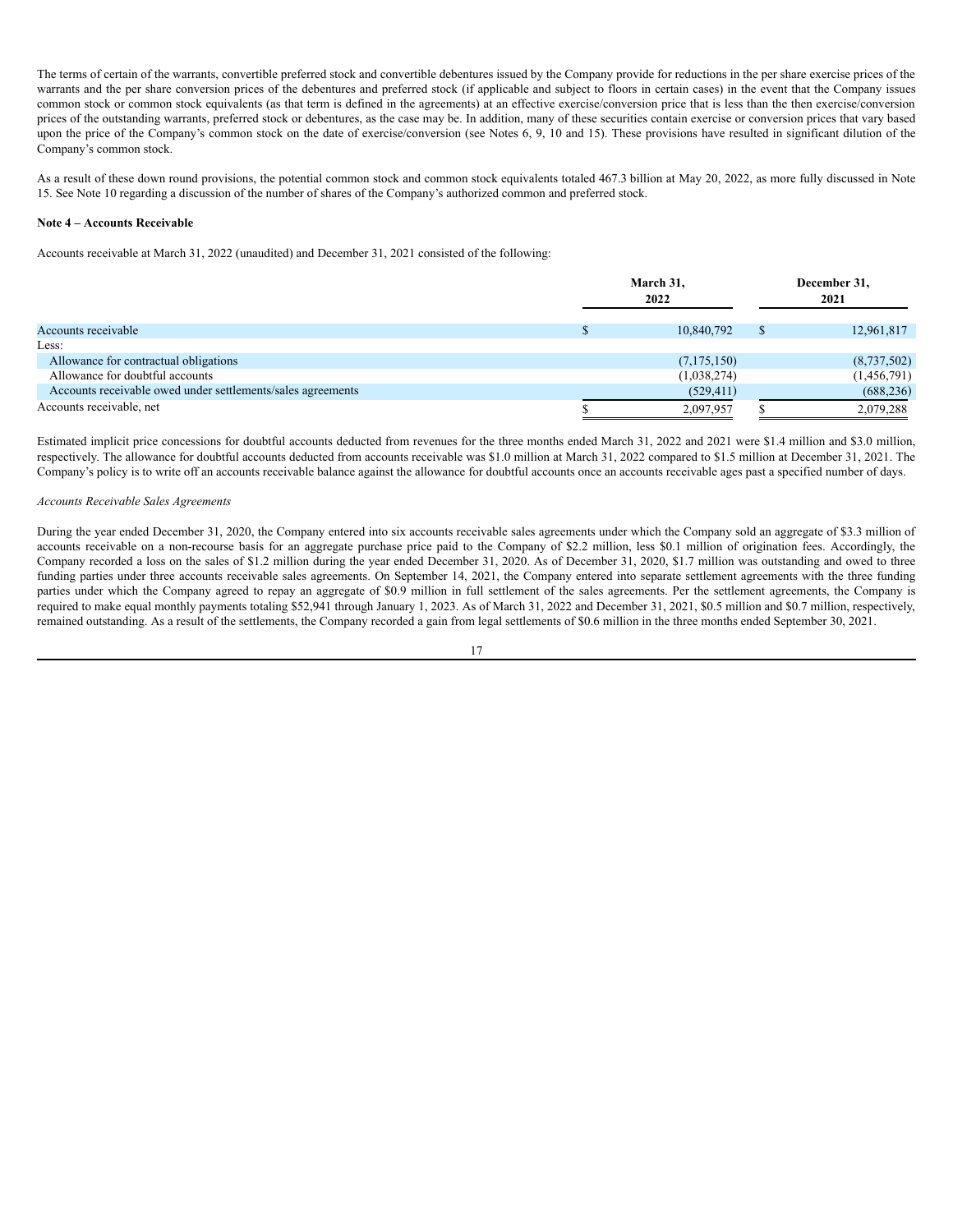## **Note 5 – Accrued Expenses**

Accrued expenses at March 31, 2022 (unaudited) and December 31, 2021 consisted of the following:

|                                         | March 31,  |  | December 31, |
|-----------------------------------------|------------|--|--------------|
|                                         | 2022       |  | 2021         |
| Accrued payroll and related liabilities | 7,675,786  |  | 7,528,464    |
| <b>HHS Provider Relief Funds</b>        | 863,452    |  | 863,452      |
| Accrued interest                        | 4,891,351  |  | 5,027,459    |
| Accrued legal                           | 622,318    |  | 632,318      |
| Other accrued expenses                  | 1,907,397  |  | 1,448,242    |
| <b>Accrued expenses</b>                 | 15,960,304 |  | 15,499,935   |

Payroll and related liabilities at March 31, 2022 and December 31, 2021 included approximately \$2.4 million and \$2.3 million, respectively, for penalties associated with approximately \$3.9 million and \$3.9 million of accrued past due payroll taxes as of March 31, 2022 and December 31, 2021, respectively. This liability account at March 31, 2022 and December 31, 2021 is net of employee retention credits totaling \$1.5 million and \$1.5 million, respectively. Employee retention credits are also discussed in Note 2.

As of March 31, 2022, the Company has accrued \$0.9 million of HHS Provider Relief Funds, which are more fully discussed in Note 2. On April 13, 2022, the Company received an additional \$0.3 million of HHS Provider Relief Funds as more fully discussed in Note 15.

Accrued interest at March 31, 2022 and December 31, 2021 included accrued interest of \$0.4 million and \$0.3 million, respectively, on loans made to the Company by Christopher Diamantis, a former member of the Company's Board of Directors. The loans from Mr. Diamantis are more fully discussed in Note 6.

#### **Note 6 – Notes Payable**

The Company and its subsidiaries are party to a number of loans with third parties and affiliates. At March 31, 2022 (unaudited) and December 31, 2021, notes payable consisted of the following:

# *Notes Payable – Third Parties*

|                                                                                                                                                                                                                                                                                                                                                                | March 31,<br>2022 |              | December 31,<br>2021 |
|----------------------------------------------------------------------------------------------------------------------------------------------------------------------------------------------------------------------------------------------------------------------------------------------------------------------------------------------------------------|-------------------|--------------|----------------------|
| Settlement amount/loan payable to TCA Global Credit Master Fund, L.P. ("TCA") in the original<br>principal amount of \$3 million at 16% interest (the "TCA Debenture"). Settled on September 30, 2021<br>for \$500,000 pursuant to a payment plan as discussed below.                                                                                          | \$<br>100,000     | $\mathbf{s}$ | 250,000              |
| Notes payable to CommerceNet and Jay Tenenbaum in the original principal amount of \$500,000,<br>bearing interest at 6% per annum (the "Tegal Notes"). Principal and interest payments due annually from<br>July 12, 2015 through July 12, 2017.                                                                                                               | 291,557           |              | 291,557              |
| Note payable to Anthony O'Killough dated September 27, 2019 in the original principal amount of \$1.9<br>million. Interest is due only upon event of default. Issued net of \$0.3 million of debt discount and \$0.1<br>million of financing fees. Payment due in installments through November 2020.                                                          | 1,450,000         |              | 1,450,000            |
| Notes payable under the PPP loans issued on April 20, 2020 through May 1, 2020 bearing interest at a<br>rate of 1% per annum.                                                                                                                                                                                                                                  | 23,325            |              | 400,800              |
| Notes payable dated January 31, 2021 and February 16, 2021 in the original aggregate amount of<br>\$245,000 due six months from the date of issuance. The notes bear interest at 10% for the period<br>outstanding. Under the terms of the notes, the holder received 100 shares of InnovaQor's Series B<br>Preferred Stock held by the Company (see Note 13). |                   |              | 122,500              |
| Notes payable to Western Healthcare, LLC dated August 10, 2021, in the aggregate principal amount of<br>\$2.4 million, bearing interest at 18% per annum, payable in monthly installments aggregating \$0.2<br>million, due August 30, 2022.                                                                                                                   | 1,534,700         |              | 2,152,962            |
|                                                                                                                                                                                                                                                                                                                                                                | 3,399,582         |              | 4,667,819            |
| Less current portion                                                                                                                                                                                                                                                                                                                                           | (3,399,582)       |              | (4,667,819)          |
| Notes payable - third parties, net of current portion                                                                                                                                                                                                                                                                                                          |                   |              |                      |
|                                                                                                                                                                                                                                                                                                                                                                |                   |              |                      |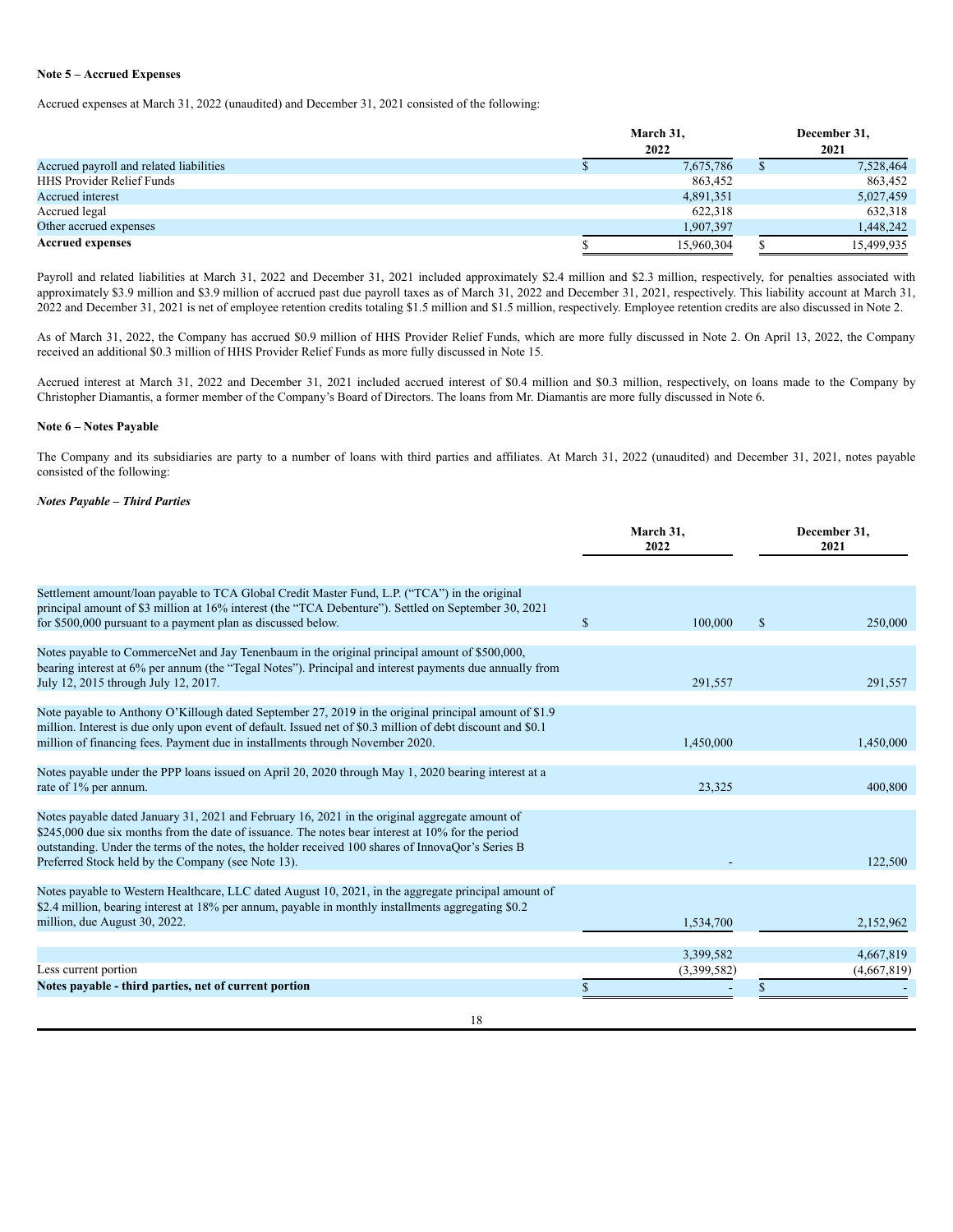In May 2020, the SEC appointed a Receiver to close down the TCA Global Credit Master Fund, L.P. The Company and the Receiver entered into a settlement agreement dated effective as of September 30, 2021, under which the Company agreed to pay \$500,000 as full and final settlement of principal and accrued interest, of which \$250,000 was paid during 2021 and \$150,000 was paid during the three months ended March 31, 2022. The remaining \$0.1 million is due in two consecutive monthly installments of \$50,000 payable on or before the fifth day of each month. As a result of the settlement, in the three months ended September 30, 2021, the Company recorded a gain from legal settlement, resulting from the adjustments of principal and accrued interest, of \$2.2 million.

The Company did not make the second annual principal payment under the Tegal Notes that was due on July 12, 2016. On November 3, 2016, the Company received a default notice from the holders of the Tegal Notes demanding immediate repayment of the outstanding principal at that time of \$341,612 and accrued interest of \$43,000. On December 7, 2016, the Company received a breach of contract complaint with a request for the entry of a default judgment (see Note 12). On April 23, 2018, the holders of the Tegal Notes received a judgment against the Company. As of March 31, 2022, the Company has paid \$50,055 of the principal amount of these notes.

On September 27, 2019, the Company issued a promissory note payable to Anthony O'Killough in the principal amount of \$1.9 million and received proceeds of \$1.5 million, which was net of a \$0.3 million original issue discount and \$0.1 million of financing fees. The first principal payment of \$1.0 million was due on November 8, 2019 and the remaining \$0.9 million was due on December 26, 2019. These payments were not made. In February 2020, Mr. O'Killough sued the Company and Mr. Diamantis, as guarantor, in New York State Supreme Court for the County of New York, for approximately \$2.2 million for non-payment of the promissory note. In May 2020, the Company, Mr. Diamantis, as guarantor, and Mr. O'Killough entered into a Stipulation providing for a payment of a total of \$2.2 million (which included accrued "penalty" interest as of that date) in installments through November 1, 2020. The Company made payments totaling \$450,000 in 2020. On January 18, 2022, Mr. Diamantis paid \$750,000 and the remaining balance was due 120 days thereafter. Mr. O'Killough agreed to forebear from any further enforcement action until then. The Company is obligated to repay Mr. Diamantis the \$750,000 payment, plus interest, as well as any further payments that may be made by him. As of March 31, 2022, \$1.6 million remained past due to Mr. O'Killough. See Notes 12 and 15 for payments made subsequent to March 31, 2022 in connection with the promissory note.

As of April 20, 2020 and through May 1, 2020, the Company and its subsidiaries received PPP loan proceeds in the form of promissory notes (the "PPP Notes") in the aggregate amount of approximately \$2.4 million. The PPP Notes and accrued interest were forgivable as long as the borrower used the loan proceeds for eligible purposes, including payroll, benefits, rent and utilities, and maintained its payroll levels. As of March 31, 2022, \$2.3 million of the principal balance of the PPP Notes was forgiven of which \$0.3 million was forgiven in January 2022 and \$2.0 million was forgiven in 2021. In April 2022, the remaining principal balance was repaid.

On August 10, 2021, the Company entered into two notes payable with Western Healthcare, LLC in the aggregate principal amount of \$2.4 million. The notes were issued under the terms of a settlement agreement related to an agreement that the Company had previously entered into for medical staffing services. The notes bear interest at a rate of 18% per annum and are due no later than August 30, 2022. The Company paid \$0.2 million to the note holders upon issuance of the notes. Monthly installments aggregating \$0.2 million are due beginning August 31, 2021. As of March 31, 2022, \$0.9 million of principal and \$0.1 million of interest has been paid. The Company has not made all of the monthly installments due under the notes.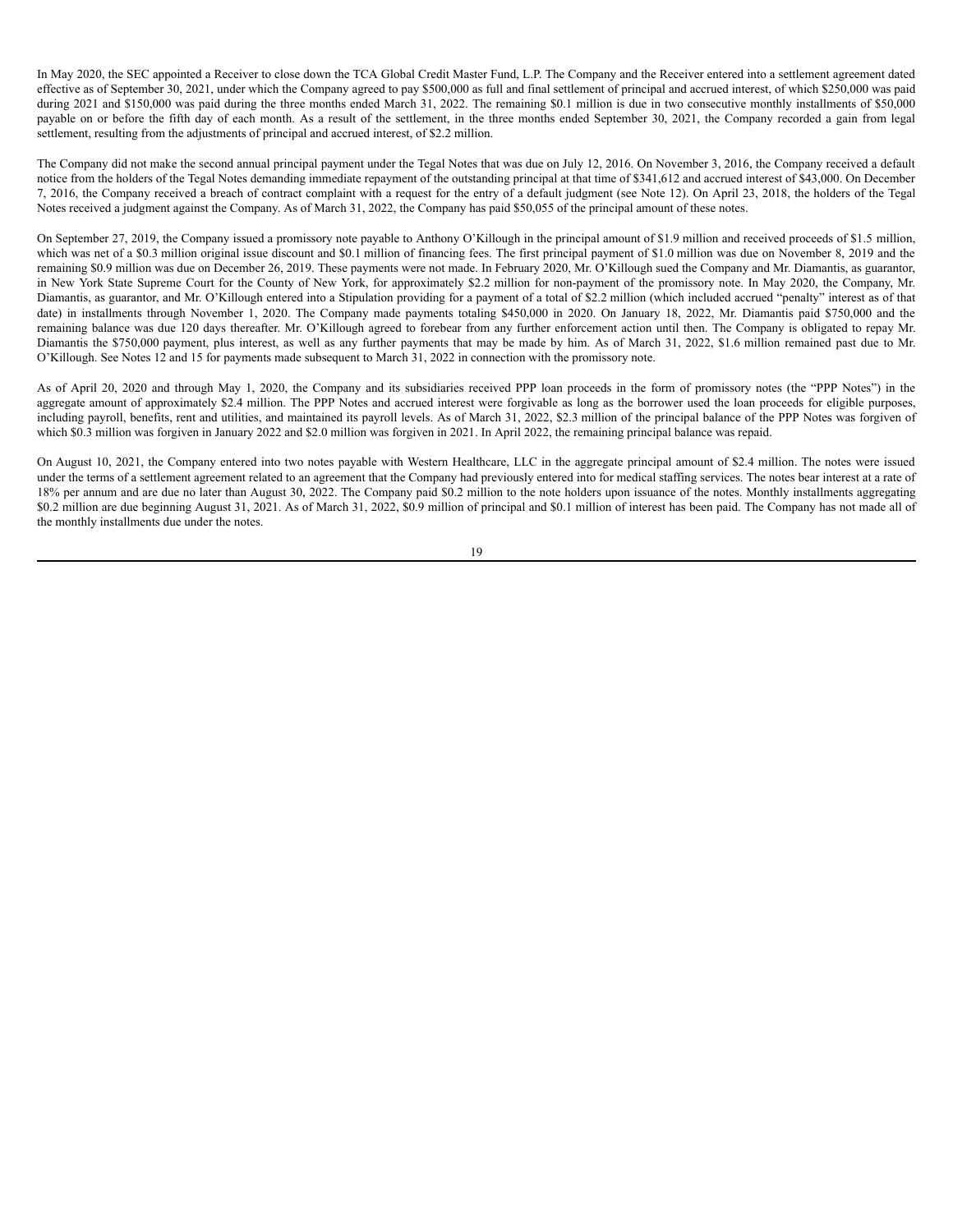# *Note Payable – Related Party*

At March 31, 2022 (unaudited) and December 31, 2021, note payable - related party consisted of the following:

|                                                           | March 31,<br>2022 | December 31,<br>2021 |  |
|-----------------------------------------------------------|-------------------|----------------------|--|
| Loan payable to Christopher Diamantis                     | 2.877,000         | 2,127,000            |  |
| Less current portion of note payable, related party       | (2,877,000)       | (2,127,000)          |  |
| Total note payable, related party, net of current portion |                   |                      |  |

Mr. Diamantis was a member of the Company's Board of Directors until his resignation on February 26, 2020. During the three months ended March 31, 2022, Mr. Diamantis loaned the Company \$750,000, which was used to pay accrued interest due under the note payable to Mr. O'Killough, The note payable to Mr. O'Killough is more fully discussed above under the heading *Notes Payable –Third Parties*. In the three months ended March 31, 2021, Mr. Diamantis loaned the Company \$0.5 million which was used for working capital purposes. In November 2021, Mr. Diamantis requested the Company repay the outstanding note payable to him, which was \$2.9 million at March 31, 2022, and to facilitate repayment of the note payable to Mr. O'Killough for which he is a guarantor. The \$750,000 loan from Mr. Diamantis in the three months ended March 31, 2022 was paid in connection with a forbearance agreement related to amounts owed to Mr. O'Killough by the Company and personally guaranteed by Mr. Diamantis as more fully discussed in Notes 12 and 15.

During the three months ended March 31, 2022 and 2021, the Company incurred interest expense of \$0.1 million and \$53,000, respectively, on the loans from Mr. Diamantis. As of March 31, 2022 and December 31, 2021, accrued interest on the loans from Mr. Diamantis totaled \$0.4 million and \$0.3 million, respectively. Interest accrues on loans from Mr. Diamantis at a rate of 10% on the majority of the amounts loaned. In addition, the Company incurs interest expense related to the amounts Mr. Diamantis borrows from third-parties to loan to the Company.

#### *Debentures*

The carrying amount of all outstanding debentures with institutional investors as of March 31, 2022 (unaudited) and December 31, 2021 was as follows:

|                                    | March 31,<br>2022 | December 31,<br>2021 |             |
|------------------------------------|-------------------|----------------------|-------------|
| Debentures                         | 8,222,240         |                      | 8,222,240   |
| Less current portion               | (8,222,240)       |                      | (8,222,240) |
| Debentures, net of current portion | -                 |                      |             |

Payment of all outstanding debentures with institutional investors totaling \$8.2 million at both March 31, 2022 and December 31, 2021 was past due by the debentures' original terms. A 30% late payment penalty was added to the principal amount of each debenture. Included in the amounts owed as of March 31, 2022 and December 31, 2021 were late payment penalties of \$1.9 million. The debentures bear default interest at the rate of 18% per annum and are secured by a first priority lien on all of the Company's assets. During the three months ended March 31, 2022 and 2021, the Company incurred default interest expense on debentures of \$0.4 million and \$0.6 million, respectively. At March 31, 2022 and December 31, 2021, accrued interest on debentures was \$4.0 million and \$3.6 million, respectively.

#### *March 2017 Debenture*

In March 2017, the Company issued a debenture due in March 2019 (the "March 2017 Debenture") with a principal balance of \$2.6 million at both March 31, 2022 and December 31, 2021, including a 30% late-payment penalty. The March 2017 Debenture is convertible into shares of the Company's common stock, at a conversion price, which has been adjusted pursuant to the terms of the March 2017 Debenture to \$0.0092 per share on March 31, 2022, or 280.5 million shares of common stock. The conversion price is subject to reset in the event of offerings or other issuances of common stock, or rights to purchase common stock, at a price below the then conversion price, as well as other customary anti-dilution protections.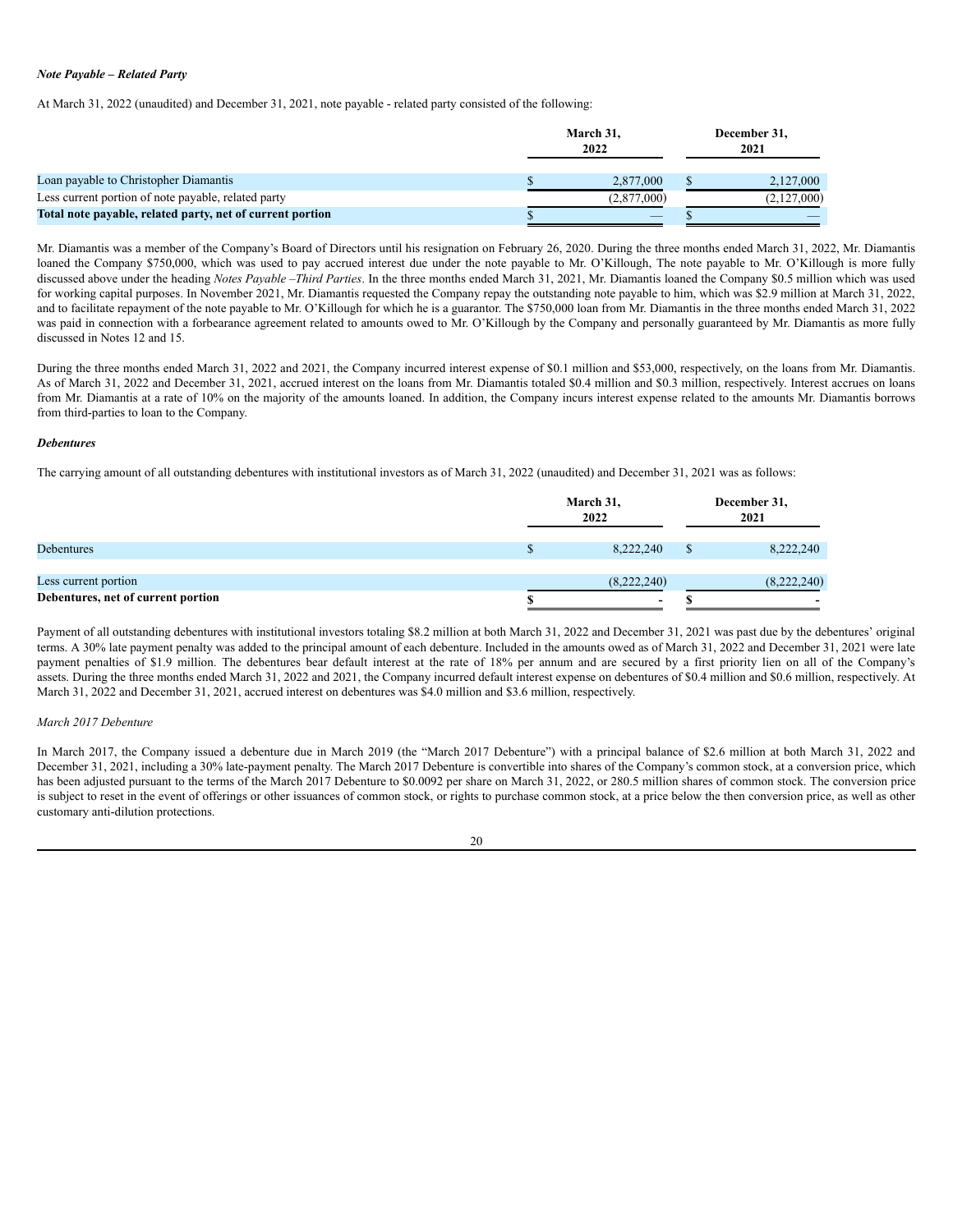The March 2017 Debenture was issued with warrants to purchase shares of the Company's common stock. Outstanding warrants are more fully discussed in Note 10.

## *2018 Debentures*

During 2018, the Company closed various offerings of the 2018 Debentures with principal balances aggregating \$14.5 million, including late-payment penalties, due in September 2019. The conversion terms of the 2018 Debentures are the same as those of the March 2017 Debenture, as more fully described above, with the exception of the conversion price, which was \$0.052 per share at March 31, 2022 and is subject to a floor of \$0.052 per share. At both March 31, 2022 and December 31, 2021, the outstanding principal balance of the 2018 Debentures, including late-payment penalties, was \$5.6 million and the debentures were convertible into 108.5 million shares of the Company's common stock on March 31, 2022.

# **Note 7 – Related Party Transactions**

In addition to the transactions discussed in Notes 6 and 10, the Company had the following related party activity during the three months ended March 31, 2022 and 2021:

#### *Alcimede LLC and Alcimede Limited*

On November 1, 2021, the Company and Alcimede Limited entered into a new Consulting Agreement that replaced the agreement between the Company and Alcimede LLC. Alcimede LLC and Alcimede Limited billed an aggregate of \$0.1 million and Alcimede LLC billed \$0.1 million for services for the three months ended March 31, 2022 and 2021, respectively, pursuant to their respective consulting agreements. Seamus Lagan, the Company's President and Chief Executive Officer, is the sole manager of Alcimede LLC and the Managing Director of Alcimede Limited (see Note 10).

#### *InnovaQor*

In addition to the investment in InnovaQor's Series B Preferred Stock resulting from the sale of HTS and AMSG to InnovaQor in June 2021 (see Notes 1 and 13), at March 31, 2022 and December 31, 2021, the Company had related party receivables resulting from working capital advances to InnovaQor of approximately \$0.5 million and \$0.4 million, respectively. During the three months ended March 31, 2022, the Company contracted with InnovaQor to provide ongoing health information technology-related services totaling \$54,000. In addition, InnovaQor currently subleases office space from the Company on a month to month term at a cost of approximately \$9,700 per month for rent and utilities.

The terms of the foregoing activities, and those discussed in Notes 6 and 10, are not necessarily indicative of those that would have been agreed to with unrelated parties for similar transactions.

#### **Note 8 – Finance and Operating Lease Obligations**

We lease property and equipment under finance and operating leases. For leases with terms greater than 12 months, we record the related right-of-use assets and right-of-use obligations at the present value of lease payments over the term. We do not separate lease and non-lease components of contracts.

Generally, we use our most recent agreed upon borrowing interest rate at lease commencement as our interest rate, as most of our operating leases do not provide a readily determinable implicit interest rate.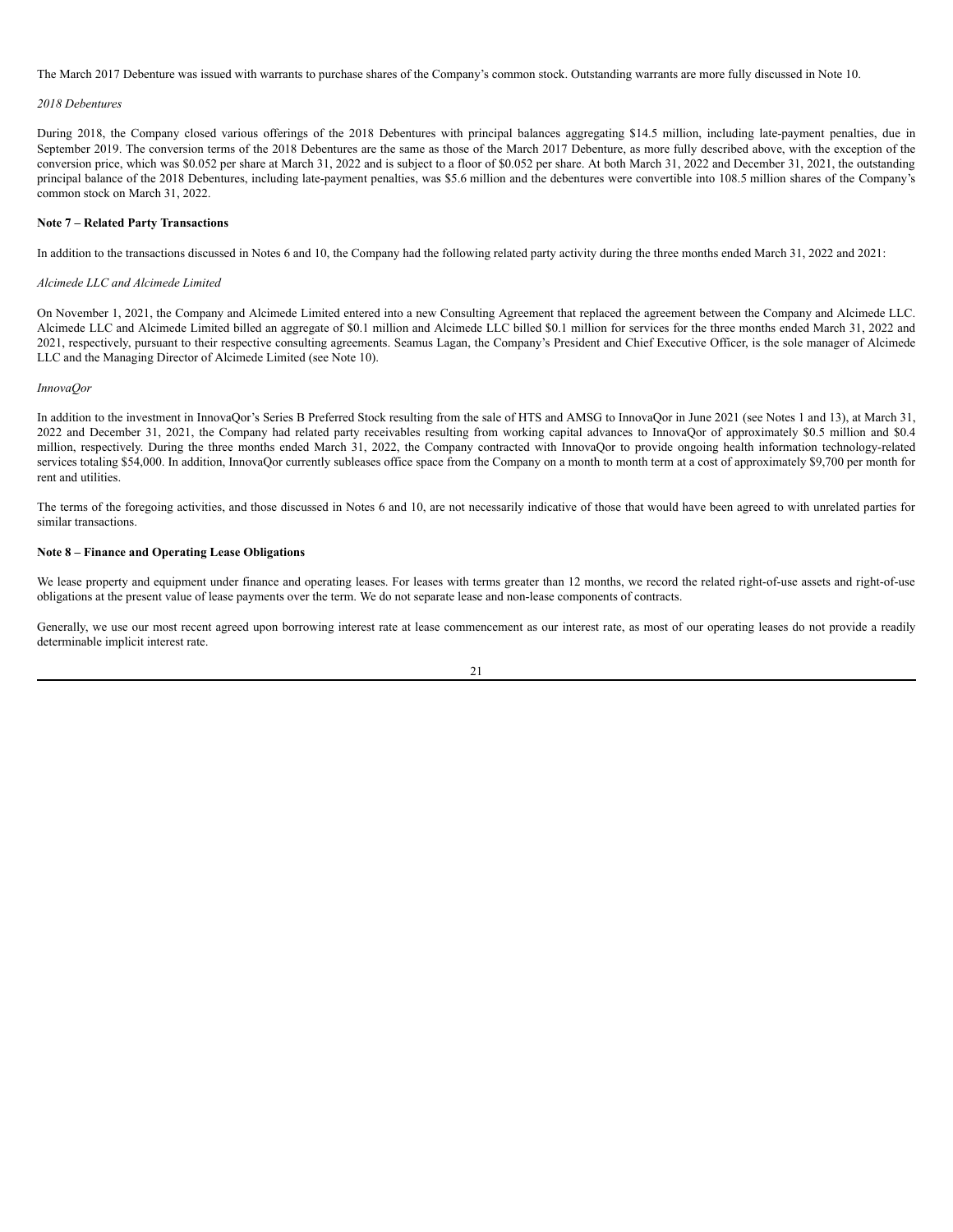The following table presents our lease-related assets and liabilities at March 31, 2022 (unaudited) and December 31, 2021:

|                                  | <b>Balance Sheet Classification</b>      |              | March 31,<br>2022 |              | December 31,<br>2021 |
|----------------------------------|------------------------------------------|--------------|-------------------|--------------|----------------------|
| Assets:                          |                                          |              |                   |              |                      |
| Operating leases                 | Right-of-use operating lease assets      | \$           | 793,862           | \$           | 821,274              |
| Finance lease                    | Property and equipment, net              |              | 220,461           |              | 220,461              |
| Total lease assets               |                                          | \$           | 1,014,323         | \$           | 1,041,735            |
| Liabilities:                     |                                          |              |                   |              |                      |
| Current:                         |                                          |              |                   |              |                      |
| Operating leases                 | Right-of-use operating lease obligations | $\mathbb{S}$ | 247,017           | $\mathbb{S}$ | 247,017              |
| Finance lease                    | Current liabilities                      |              | 220,461           |              | 220,461              |
| Noncurrent:                      |                                          |              |                   |              |                      |
| Operating leases                 | Right-of-use operating lease obligations |              | 546,845           |              | 574,257              |
| Total lease liabilities          |                                          | S            | 1,014,323         |              | 1,041,735            |
| Weighted-average remaining term: |                                          |              |                   |              |                      |
| Operating leases                 |                                          |              | $3.62$ years      |              | $3.57$ years         |
| Finance lease (1)                |                                          |              | $0$ years         |              | $0$ years            |
| Weighted-average discount rate:  |                                          |              |                   |              |                      |
| Operating leases                 |                                          |              | 13.0%             |              | 13.0%                |
| <b>Finance leases</b>            |                                          |              | 4.9%              |              | 4.9%                 |

The following table presents certain information related to lease expense for finance and operating leases for the three months ended March 31, 2022 and 2021 (unaudited):

|                                            | <b>Three Months Ended</b><br><b>March 31, 2022</b> |                |  | <b>Three Months Ended</b><br><b>March 31, 2021</b> |  |  |
|--------------------------------------------|----------------------------------------------------|----------------|--|----------------------------------------------------|--|--|
| Finance lease expense:                     |                                                    |                |  |                                                    |  |  |
| Depreciation/amortization of leased assets |                                                    | $\blacksquare$ |  |                                                    |  |  |
| Interest on lease liabilities              |                                                    |                |  |                                                    |  |  |
| Operating leases:                          |                                                    |                |  |                                                    |  |  |
| Short-term lease expense $(2)$             |                                                    | 49,182         |  | 72,650                                             |  |  |
| Total lease expense                        |                                                    | 49,182         |  | 72,650                                             |  |  |

(1) As of March 31, 2022 and December 31, 2021, the Company was in default under its finance lease obligation, therefore, the aggregate future minimum lease payments and accrued interest under this finance lease in the amount of \$0.2 million are deemed to be immediately due.

(2) Expenses are included in general and administrative expenses in the condensed consolidated statements of operations.

# *Other Information*

The following table presents supplemental cash flow information for the three months ended March 31, 2022 and 2021 (unaudited):

|                                                                         | <b>Three Months Ended</b><br><b>March 31, 2022</b> | <b>Three Months Ended</b><br><b>March 31, 2021</b> |
|-------------------------------------------------------------------------|----------------------------------------------------|----------------------------------------------------|
| Cash paid for amounts included in the measurement of lease liabilities: |                                                    |                                                    |
| Operating cash flows for operating leases obligations                   | 56,208                                             | 34,861                                             |
| Operating cash flows for finance lease                                  | ۰.                                                 |                                                    |
| Financing cash flows for finance lease payments                         | $\sim$                                             | -                                                  |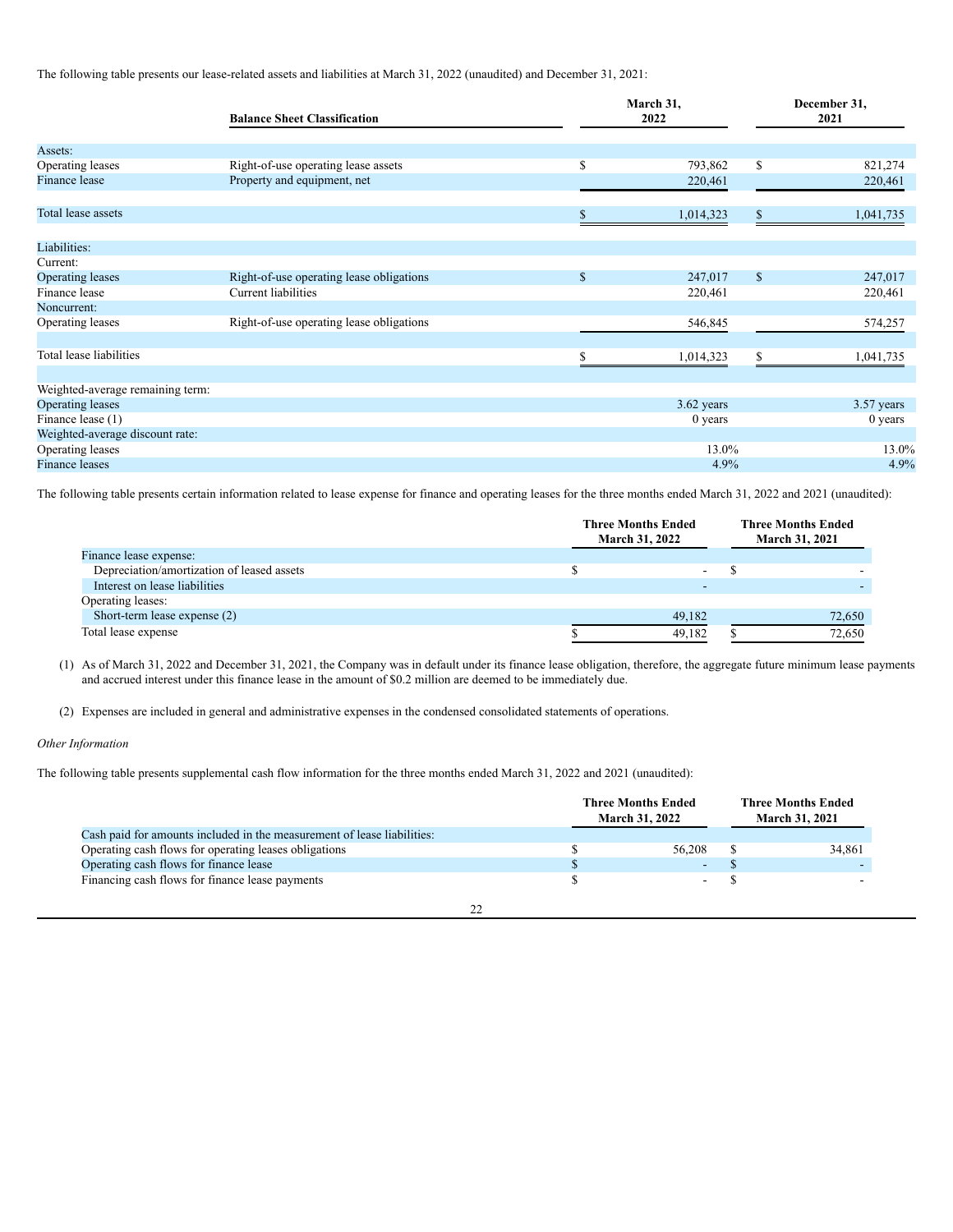Aggregate future minimum lease payments under right-of-use operating and finance leases are as follows:

|                                           | <b>Right-of-Use Operating</b> |            |  |
|-------------------------------------------|-------------------------------|------------|--|
|                                           | <b>Leases</b>                 |            |  |
| Twelve months ending March 31:            |                               |            |  |
| 2023                                      | \$<br>341,718                 | 224,252    |  |
| 2024                                      | 243,270                       |            |  |
| 2025                                      | 221,088                       |            |  |
| 2026                                      | 130,547                       |            |  |
| Thereafter                                |                               |            |  |
| Total                                     | 936,623                       | 224,252    |  |
| Less interest                             | (142,761)                     | (3,791)    |  |
| Present value of minimum lease payments   | 793.862                       | 220,461    |  |
| Less current portion of lease obligations | (247, 017)                    | (220, 461) |  |
| Lease obligations, net of current portion | 546,845                       |            |  |

# **Note 9 – Derivative Financial Instruments, Fair Value and Deemed Dividends**

#### *Fair Value Measurements*

The estimated fair value of financial instruments was determined by the Company using available market information and valuation methodologies considered to be appropriate. The fair value measurements accounting guidance is more fully discussed in Note 1. At March 31, 2022 and December 31, 2021, the carrying value of the Company's accounts receivable, accounts payable and accrued expenses approximated their fair values due to their short-term nature.

The following table sets forth the financial assets and liabilities carried at fair value measured on a recurring basis as of March 31, 2022 (unaudited) and December 31, 2021:

|                                         | Level 1 |                          | <b>Level 2</b>           | Level 3   |   | <b>Total</b> |
|-----------------------------------------|---------|--------------------------|--------------------------|-----------|---|--------------|
|                                         |         |                          |                          |           |   |              |
| <b>As of March 31, 2022:</b>            |         |                          |                          |           |   |              |
| InnovaOor Series B Preferred Stock      |         | $\overline{\phantom{0}}$ | $\sim$                   | 9,016,072 |   | 9,016,072    |
| Embedded conversion option of debenture |         |                          |                          | 455,336   |   | 455,336      |
| Total                                   |         |                          |                          | 9,471,408 |   | 9,471,408    |
| As of December 31, 2021:                |         |                          |                          |           |   |              |
| InnovaOor Series B Preferred Stock      |         | ۰.                       | $\sim$                   | 9,016,072 | S | 9,016,072    |
| Embedded conversion option of debenture |         |                          |                          | 455,336   |   | 455,336      |
| Total                                   |         | -                        | $\overline{\phantom{a}}$ | 9,471,408 |   | 9,471,408    |

The fair value of the InnovaQor Series B Preferred Stock of \$9.0 million as of March 31, 2022 and December 31, 2021 is more fully discussed in Note 13.

The Company utilized the following method to value its derivative liability as of March 31, 2022 and December 31, 2021 for an embedded conversion option related to an outstanding convertible debenture valued at \$455,336. The Company determined the fair value by comparing the conversion price per share, which based on the conversion terms is 85% of the market price of the Company's common stock, multiplied by the number of shares issuable at the balance sheet dates to the actual price per share of the Company's common stock multiplied by the number of shares issuable at that date with the difference in value recorded as a liability. There was no change in the value of the embedded conversion option in the three months ended March 31, 2022 and the year ended December 31, 2021 as there was no change in the conversion price terms during the periods.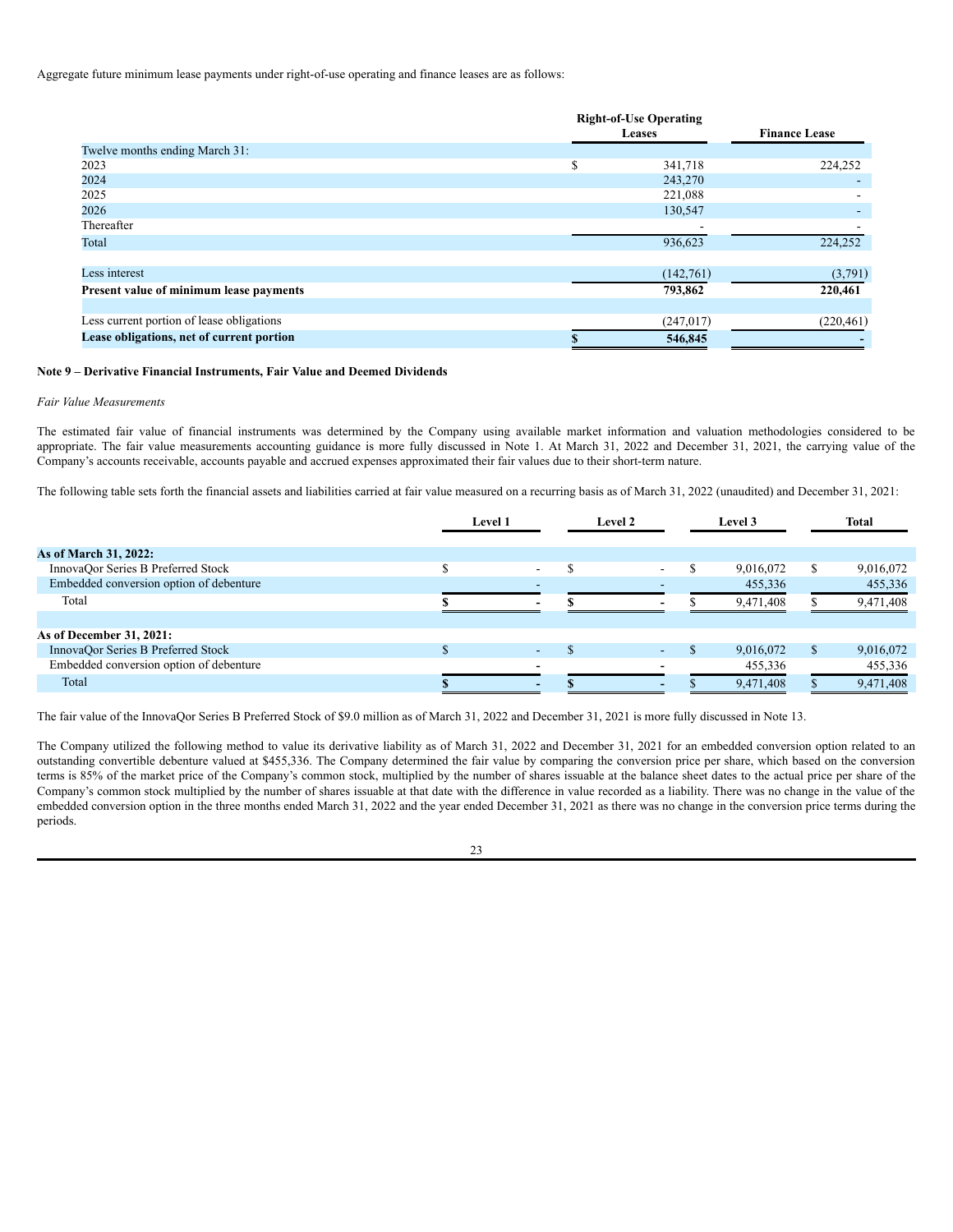## *Deemed Dividends*

During the three months ended March 31, 2022 and 2021, the conversions of preferred stock triggered a further reduction in the exercise prices of warrants containing down round provisions. In accordance with U.S. GAAP, the incremental fair value of the warrants, as a result of the decreases in the exercise prices, was measured using Black Scholes. The following assumptions were utilized in the Black Scholes valuation models for the three months ended March 31, 2022: risk free rates ranging from 0% to 2.55%, volatility ranging from 1.94% to 1,564% and terms ranging from 0.01 to 2.45 years. The following assumptions were utilized in the Black Scholes valuation models for the three months ended March 31, 2021: risk free rates ranging from 0.06% to 0.10%, volatility ranging from 213.25% to 243.58% and terms ranging from .91 years to 1.21 years. The incremental value of modifications to warrants as a result of the down round provisions of \$135.7 million and \$50.4 million were recorded as deemed dividends during the three months ended March 31, 2022 and 2021, respectively.

In addition, deemed dividends of \$0.2 million were recorded in the three months ended March 31, 2022 as a result of the issuance of 1,100 shares of our Series P Preferred Stock, as more fully discussed in Note 10. Deemed dividends are also discussed in Notes 1 and 3.

#### **Note 10 – Stockholders' Deficit**

#### **Authorized Capital**

The Company has 250,000,000,000 authorized shares of Common Stock at \$0.0001 par value and 5,000,000 authorized shares of Preferred Stock at a par value of \$0.01.

#### **Preferred Stock**

As of March 31, 2022, the Company had outstanding shares of preferred stock consisting of 1,750,000 shares of its Series F Convertible Preferred Stock (the "Series F Preferred Stock"), 10 shares of its Series H Convertible Preferred Stock (the "Series H Preferred Stock"), 250,000 shares of its Series L Convertible Preferred Stock (the "Series L Preferred Stock"), 20,810.35 shares of its Series M Convertible Redeemable Preferred Stock (the "Series M Preferred Stock"), 5,342.554 shares of its Series N Preferred Stock, 9,900 shares of its Series O Convertible Redeemable Preferred Stock (the "Series O Preferred Stock") and 9,644.870 shares of its Series P Preferred Stock. The Company's outstanding shares of preferred stock do not contain mandatory redemption or other features that would require them to be presented on the balance sheet outside of equity and, therefore, they qualify for equity accounting treatment. As a result of the equity accounting treatment, fair value accounting is not required in connection with the issuances of the stock and no gains, losses or derivative liabilities have been recorded in connection with the preferred stock.

#### *Series F Preferred Stock*

The 1,750,000 shares of Series F Preferred Stock were issued on September 27, 2017 in connection with the acquisition of Genomas, Inc. and valued at \$174,097. As a result of the Reverse Stock Splits, the maximum number of shares of common stock issuable upon the conversion of the Series F Preferred Stock is one. Any shares of Series F Preferred Stock outstanding on the fifth anniversary of the issuance date will be mandatorily converted into, in the aggregate, one share of the Company's common stock. Each share of Series F Preferred Stock has one vote and the holders of the Series F Preferred Stock shall vote together with the holders of the Company's common stock as a single class.

#### *Series H Preferred Stock*

Each of the 10 shares of the Series H Preferred Stock has a stated value of \$1,000 per share and it is convertible into shares of the Company's common stock at a conversion price of 85% of the volume weighted average price of the Company's common stock at the time of conversion.

#### *Series L Preferred Stock*

The Series L Preferred Stock is held by Alcimede LLC and has a stated value of \$1.00 per share. The Series L Preferred Stock is not entitled to receive any dividends. Each share of the Series L Preferred Stock is convertible into shares of the Company's common stock at a conversion price equal to the average closing price of the Company's common stock on the ten trading days immediately prior to the conversion date. On March 31, 2022, the Series L Preferred Stock was convertible into 4.1 million shares of the Company's common stock.

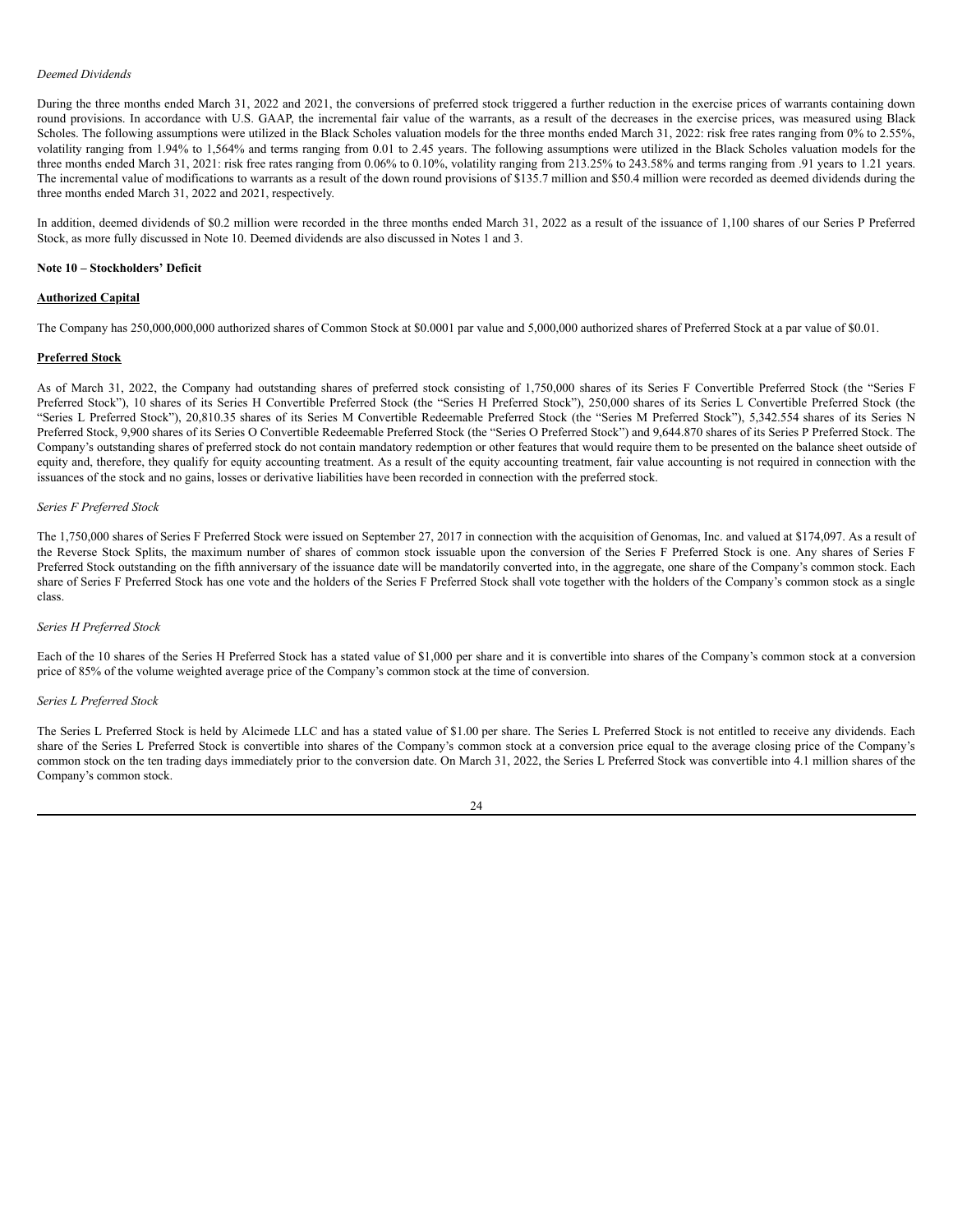## *Series M Preferred Stock*

On June 30, 2020, the Company and Mr. Diamantis entered into an exchange agreement wherein Mr. Diamantis agreed to the extinguishment of the Company's indebtedness to him totaling \$18.8 million, including accrued interest, on that date in exchange for 22,000 shares of the Company's Series M Preferred Stock with a par value of \$0.01 per share and a stated value of \$1,000 per share. See Note 6 for a discussion of the Company's indebtedness to Mr. Diamantis as of March 31, 2022 and December 31, 2021.

The terms of the Series M Preferred Stock include: (i) each share of the Series M Preferred Stock is convertible into shares of the Company's common stock at a conversion price equal to 90% of the average closing price of the Company's common stock on the ten trading days immediately prior to the conversion date but in any event not less than the par value of the Company's common stock; (ii) dividends at the rate per annum of 10% of the stated value per share shall accrue on each outstanding share of Series M Preferred Stock from and after the date of the original issuance of such share of Series M Preferred Stock (subject to appropriate adjustment in the event of any stock dividend, stock split, combination or other similar recapitalization). The dividends shall accrue from day to day, whether or not declared, and shall be cumulative and non-compounding; provided, however, that such dividend shall be payable only when, as, and if declared by the Board of Directors and the Company shall be under no obligation to pay such dividends. No cash dividends shall be paid on the Company's common stock unless the dividends are paid on the Series M Preferred Stock; and (iii) each holder of the Series M Preferred Stock shall be entitled to vote on all matters submitted to a vote of the holders of the Company's common stock. Regardless of the number of shares of Series M Preferred Stock outstanding and so long as at least one share of Series M Preferred Stock is outstanding, the outstanding shares of Series M Preferred Stock shall have the number of votes, in the aggregate, equal to 51% of all votes entitled to be voted at any meeting of stockholders or action by written consent. Each outstanding share of the Series M Preferred Stock shall represent its proportionate share of the 51% allocated to the outstanding shares of Series M Preferred Stock in the aggregate. The Series M Preferred Stock shall vote with the common stock and any other voting securities as if they were a single class of securities.

On August 27, 2021, the Company entered into an exchange agreement with Mr. Diamantis. Pursuant to the exchange agreement, Mr. Diamantis exchanged 570 shares of his Series M Preferred Stock for 9,500 shares of common stock and warrants to purchase 4,750 shares of the Company's common stock at an exercise price of \$70.00 per share. The warrants have a three-year term and, as of March 31, 2022, are exercisable into 36.1 million shares of the Company's common stock at an exercise price of \$0.0092 per share as a result of down-round provision features.

During the year ended December 31, 2021, Mr. Diamantis converted a total of 610.65 shares of his Series M Preferred Stock with a stated value of \$0.6 million into 45 shares of the Company's common stock and, as discussed above, he exchanged 570 shares of his Series M Preferred Stock, with a stated value of \$0.6 million, into 9,500 shares of the Company's common stock. On March 31, 2022, 20,810.35 shares of Series M Preferred Stock remained outstanding and were convertible into 383.5 million shares of the Company's common stock.

On August 13, 2020, Mr. Diamantis entered into a Voting Agreement and Irrevocable Proxy with the Company, Mr. Lagan and Alcimede LLC (of which Mr. Lagan is the sole manager) pursuant to which Mr. Diamantis granted an irrevocable proxy to Mr. Lagan to vote the Series M Preferred Stock held by Mr. Diamantis. Mr. Diamantis has retained all other rights under the Series M Preferred Stock.

#### *Series N Preferred Stock*

The Company's Board of Directors has designated 50,000 shares of the 5,000,000 shares of authorized preferred stock as the Series N Preferred Stock. Each share of Series N Preferred Stock has a stated value of \$1,000. On August 31, 2020, the Company and its debenture holders exchanged, under the terms of Exchange, Redemption and Forbearance Agreements, certain outstanding debentures and all of the outstanding shares of the Company's Series I-1 Convertible Preferred Stock and Series I-2 Convertible Preferred Stock for 30,435.52 shares of the Company's Series N Preferred Stock.

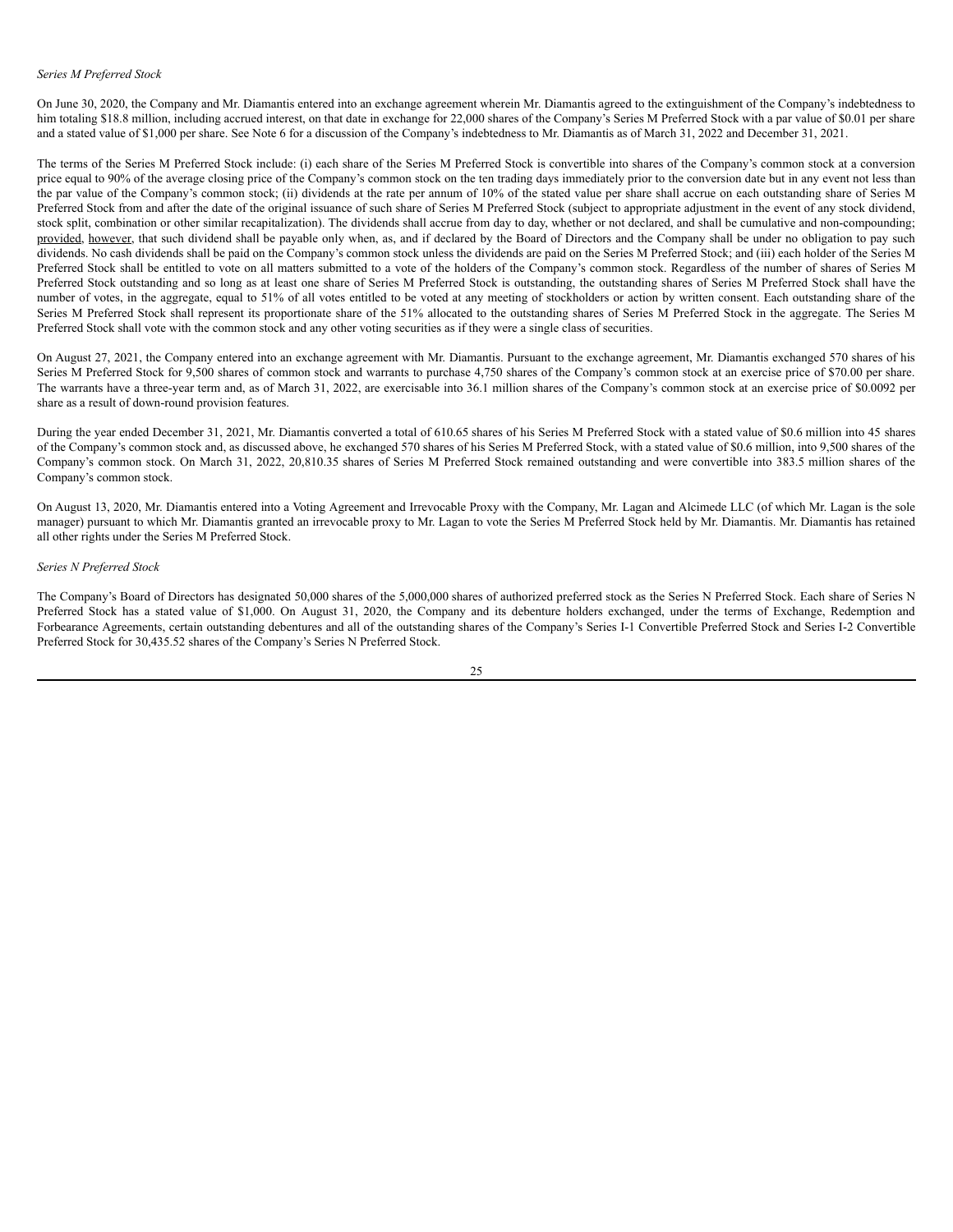The terms of the Series N Preferred Stock include: (i) each share of the Series N Preferred Stock is convertible into shares of the Company's common stock, at any time and from time to time, at the option of the holder, into that number of shares of common stock determined by dividing the stated value of such share of Series N Preferred Stock, plus any accrued declared and unpaid dividends, by the conversion price; (ii) the conversion price is equal to 90% of the lowest VWAP during the 10 trading days immediately prior to the conversion date; (iii) dividends at the rate per annum of 10% of the stated value per share shall accrue on each outstanding share of Series N Preferred Stock from and after the date of the original issuance of such share of Series N Preferred Stock (the "Series N Preferred Accruing Dividends"). The Series N Preferred Accruing Dividends shall accrue from day to day, whether or not declared, and shall be cumulative and non-compounding; provided, however, that such Series N Preferred Accruing Dividends shall be payable only when, as, and if declared by the Board of Directors. No cash dividends shall be paid on the common stock unless the Series N Preferred Accruing Dividends are paid; and (iv) except as provided below or by law, the Series N Preferred Stock shall have no voting rights. However, as long as any shares of Series N Preferred Stock are outstanding, the Company shall not, without the affirmative vote of the holders of a majority of the then outstanding shares of the Series N Preferred Stock, (a) alter or change adversely the powers, preferences or rights given to the Series N Preferred Stock or alter or amend the Certificate of Designation, (b) amend its certificate of incorporation or other charter documents in any manner that adversely affects any rights of the holders, (c) increase the number of authorized shares of the Series N Preferred Stock, or (d) enter into any agreement with respect to any of the foregoing.

During the three months ended March 31, 2022 and 2021, the holders converted 593.33 shares and 4,177.5 shares, respectively, of their Series N Preferred Stock with a stated value of \$0.6 million and \$4.2 million, respectively, into 12.9 million and 44 shares of the Company's common stock. As of December 31, 2021, the holders had converted a total of 24,499.64 shares of their Series N Preferred Stock, with a stated value of \$24.5 million, into 4.2 million shares of the Company's common stock. As of March 31, 2022, 5,342.55 shares of Series N Preferred Stock remained outstanding and were convertible into 580.7 million shares of the Company's common stock.

#### *Series O Preferred Stock*

On May 10, 2021, the Company closed an offering of shares of its newly-authorized Series O Preferred Stock. The offering was pursuant to the terms of the securities purchase agreement, dated as of May 10, 2021. On September 7, 2021, the Company entered into a second securities purchase agreement and on October 28, 2021, the Company entered into a third securities purchase agreement. These agreements were between the Company and certain existing institutional investors of the Company. As of March 31, 2022, the Company has outstanding 9,900 shares of its Series O Preferred Stock. The Series O Preferred Stock was issued on various dates during 2021 under these three securities purchase agreements for \$9.0 million in aggregate proceeds. On March 31, 2022, the Series O Preferred Stock was convertible into 1.1 billion shares of the Company's common stock.

The terms of the Series O Preferred Stock include: (i) each share of the Series O Preferred Stock is convertible into shares of the Company's common stock, at any time and from time to time, at the option of the holder, into that number of shares of common stock determined by dividing the stated value of such share of Series O Preferred Stock, plus any accrued declared and unpaid dividends, by the conversion price; (ii) the conversion price is equal to 90% of the lowest VWAP during the 10 trading days immediately prior to the conversion date; (iii) dividends at the rate per annum of 10% of the stated value per share shall accrue on each outstanding share of Series O Preferred Stock from and after the date of the original issuance of such share of Series O Preferred Stock (the "Series O Preferred Accruing Dividends"). The Series O Preferred Accruing Dividends shall accrue from day to day, whether or not declared, and shall be cumulative and non-compounding; provided, however, that such Series O Preferred Accruing Dividends shall be payable only when, as, and if declared by the Board of Directors. Each share of the Series O Preferred Stock has a stated value of \$1,000. No cash dividends shall be paid on the common stock unless the Series O Preferred Accruing Dividends are paid; and (iv) except as provided below or by law, the Series O Preferred Stock shall have no voting rights. However, as long as any shares of Series O Preferred Stock are outstanding, the Company shall not, without the affirmative vote of the holders of a majority of the then outstanding shares of the Series O Preferred Stock, (a) alter or change adversely the powers, preferences or rights given to the Series O Preferred Stock or alter or amend the Certificate of Designation, (b) amend its certificate of incorporation or other charter documents in any manner that adversely affects any rights of the holders, (c) increase the number of authorized shares of the Series O Preferred Stock, or (d) enter into any agreement with respect to any of the foregoing.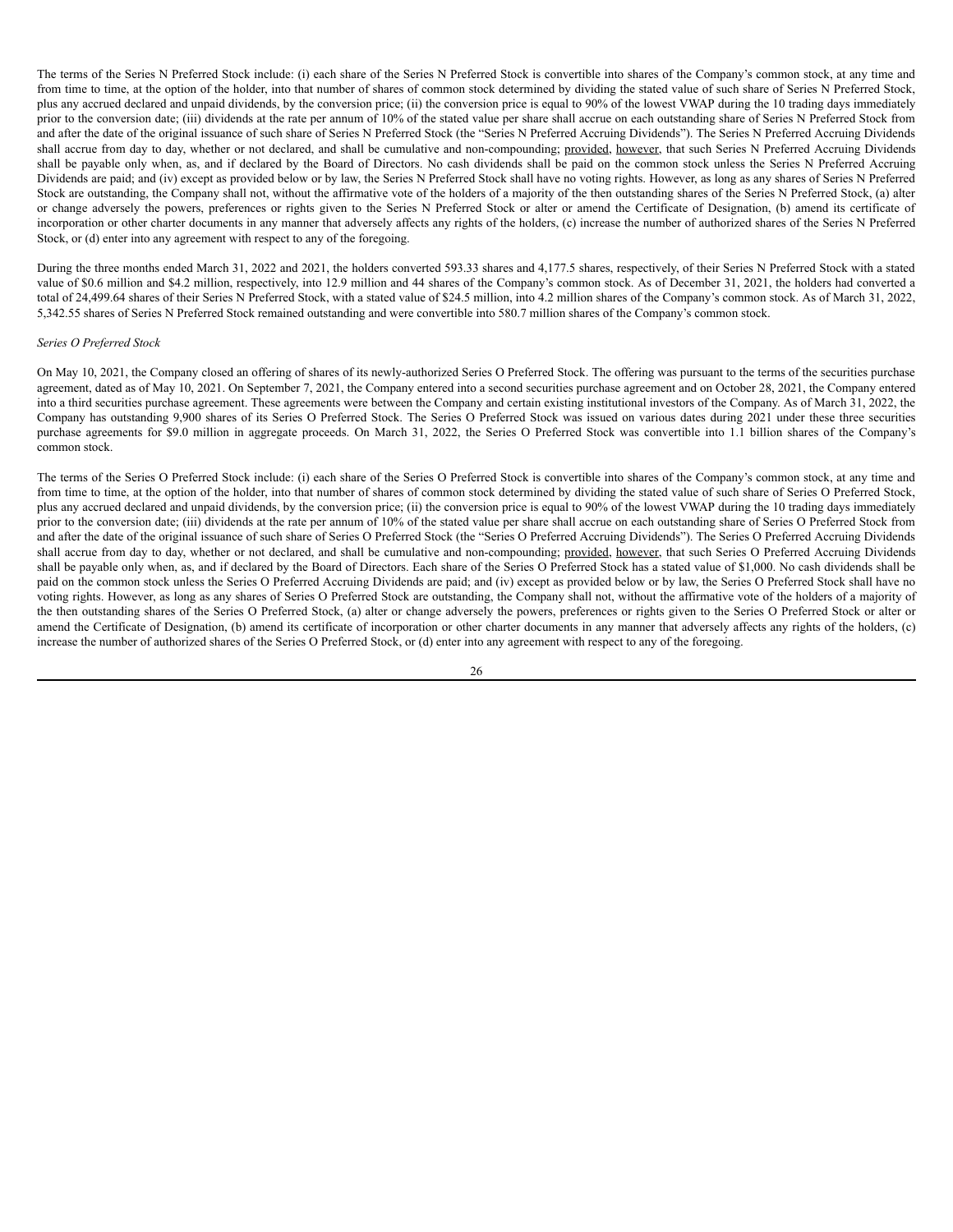## *Series P Preferred Stock*

On November 7, 2021, the Company entered into Exchange, and Amendment Agreements (the "November 2021 Exchange Agreements") with certain institutional investors in the Company wherein the investors agreed to reduce their holdings of \$1.1 million stated amount of outstanding warrant promissory notes payable and \$4.5 million of outstanding non-convertible debentures, plus accrued interest thereon of \$1.5 million, by exchanging the indebtedness and accrued interest for 8,544.87 shares of the Company's Series P Preferred Stock. Each share of the Series P Preferred Stock has a stated value of \$1,000. Notes payable and debentures are more fully discussed in Note 6. In addition, pursuant to the November 2021 Exchange Agreements, the expiration dates of the March Warrants that were issued by the Company to the debenture holders in March 2017 were extended from March 21, 2022 to March 21, 2024.

On March 11, 2022, under the terms of a securities purchase agreement dated January 31, 2022, the Company issued to the institutional investors an additional 1,100 shares of its Series P Preferred Stock for aggregate proceeds of \$1.0 million. During the three months ended March 31, 2022, the Company recorded \$0.2 million of deemed dividends as a result of the issuance of the 1,100 shares of its Series P Preferred Stock. The deemed dividends resulted from the difference between the \$1.1 million stated value of the 1,100 shares and the proceeds received, which was \$0.1 million, as well as and the 10% conversion price discount of approximately \$0.1 million. The conversion price of the Series P Preferred Stock is more fully discussed in the paragraph below.

On March 31, 2022, 9,644.87 shares of the Company's Series P Preferred Stock were outstanding and were convertible into 1.0 billion shares of the Company's common stock. On April 1, 2022, the Company issued an additional 550 shares of its Series P Preferred Stock and received proceeds of \$0.5 million as more fully discussed in Note 15.

The terms of the Series P Preferred Stock include: (i) each share of the Series P Preferred Stock is convertible into shares of the Company's common stock, at any time and from time to time, at the option of the holder, into that number of shares of common stock determined by dividing the stated value of such share of Series P Preferred Stock, plus any accrued declared and unpaid dividends, by the conversion price; (ii) the conversion price is equal to 90% of the lowest VWAP during the 10 trading days immediately prior to the conversion date; (iii) dividends at the rate per annum of 10% of the stated value per share shall accrue on each outstanding share of Series P Preferred Stock from and after the date of the original issuance of such share of Series P Preferred Stock (the "Series P Preferred Accruing Dividends"). The Series P Preferred Accruing Dividends shall accrue from day to day, whether or not declared, and shall be cumulative and non-compounding; provided, however, that such Series P Preferred Accruing Dividends shall be payable only when, as, and if declared by the Board of Directors. No cash dividends shall be paid on the common stock unless the Series P Preferred Accruing Dividends are paid; and (iv) except as provided below or by law, the Series P Preferred Stock shall have no voting rights. However, as long as any shares of Series P Preferred Stock are outstanding, the Company shall not, without the affirmative vote of the holders of a majority of the then outstanding shares of the Series P Preferred Stock, (a) alter or change adversely the powers, preferences or rights given to the Series P Preferred Stock or alter or amend the Certificate of Designation, (b) amend its certificate of incorporation or other charter documents in any manner that adversely affects any rights of the holders, (c) increase the number of authorized shares of the Series P Preferred Stock, or (d) enter into any agreement with respect to any of the foregoing.

## **Common Stock**

The Company had 17.2 million and 4.2 million shares of its common stock issued and outstanding at March 31, 2022 and December 31, 2021, respectively. During the three months ended March 31, 2022 and 2021, the Company issued 12.9 million shares and 44 shares of its common stock, respectively, upon conversions of 593.33 shares and 4,177.5 shares of its Series N Preferred Stock, respectively.

The Company has outstanding options, warrants, convertible preferred stock and convertible debentures. Exercise of the outstanding options and warrants, and conversions of the convertible preferred stock and debentures could result in substantial dilution of the Company's common stock and a decline in the market price of the common stock. In addition, the terms of certain of the warrants, convertible preferred stock and convertible debentures issued by the Company provide for reductions in the per share exercise prices of the warrants and the per share conversion prices of the debentures and preferred stock (if applicable and subject to a floor in certain cases), in the event that the Company issues common stock or common stock equivalents (as that term is defined in the agreements) at an effective exercise/conversion price that is less than the then exercise/conversion prices of the outstanding warrants, preferred stock or debentures, as the case may be. These provisions, as well as the issuances of debentures and preferred stock with conversion prices that vary based upon the price of our common stock on the date of conversion, have resulted in significant dilution of the Company's common stock and have given rise to reverse splits of its common stock, including the Reverse Stock Splits, which are more fully discussed in Note 1. See Note 15 for a discussion of the number of shares of the Company's common stock and common stock equivalents outstanding as of May 20, 2022.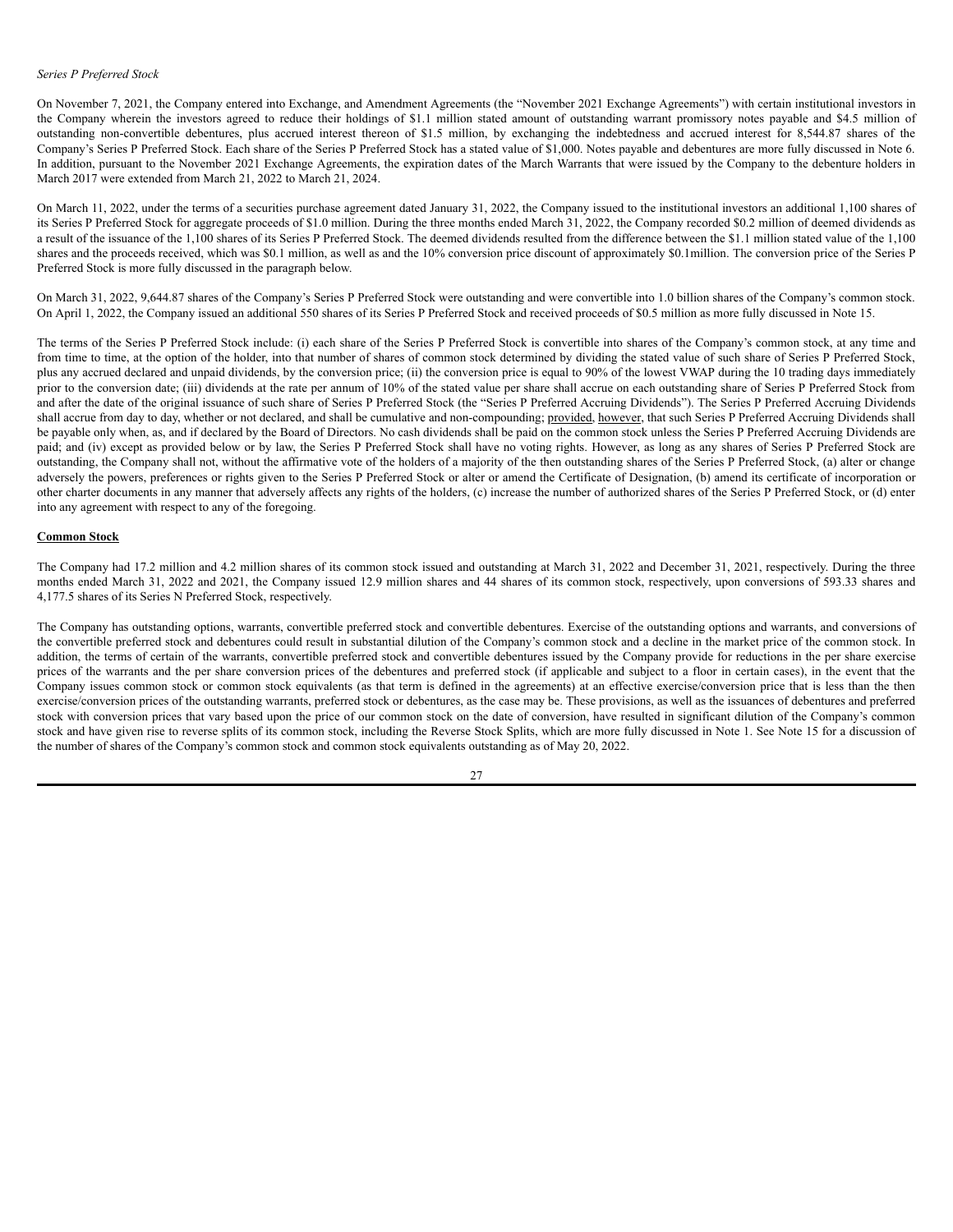On August 13, 2020, Mr. Diamantis entered into the Voting Agreement with the Company, Mr. Lagan and Alcimede LLC (of which Mr. Lagan is the sole manager) pursuant to which Mr. Diamantis granted an irrevocable proxy to Mr. Lagan to vote the Series M Preferred Stock held by Mr. Diamantis. Mr. Diamantis has retained all other rights under the Series M Preferred Stock. Regardless of the number of shares of Series M Preferred Stock outstanding and so long as at least one share of Series M Preferred Stock is outstanding, the outstanding shares of Series M Preferred Stock shall have the number of votes, in the aggregate, equal to 51% of all votes entitled to be voted at any meeting of stockholders or action by written consent. This means that the holders of Series M Preferred Stock have sufficient votes, by themselves, to approve or defeat any proposal voted on by the Company's stockholders, unless there is a supermajority required under applicable law or by agreement.

As a result of: (i) the Voting Agreement discussed above; (ii) the November 5, 2021 Amendment to the Company's Certificate of Incorporation, as amended, with the Secretary of State of Delaware to provide that the number of authorized shares of the Company's common stock or preferred stock may be increased or decreased (but not below the number of shares then outstanding) by the affirmative vote of the holders of a majority in voting power of the stock of the Company, which is more fully discussed in Note 1; (iii) the increase in the authorized shares of the Company's common stock from 50 billion to 250 billion, effective on March 15, 2022; and (iv) the reverse stock split effected on March 15, 2022 discussed in Note 1, as of the date of filing this report, the Company believes that it has the ability to ensure that it has and or can obtain sufficient authorized shares of its common stock to cover all potentially dilutive common shares outstanding.

#### **Stock Options**

The Company maintained and sponsored the Tegal Corporation 2007 Incentive Award Equity Plan (the "2007 Equity Plan"). Tegal Corporation is the prior name of the Company. The 2007 Equity Plan, as amended, provided for the issuance of stock options and other equity awards to the Company's officers, directors, employees and consultants. The 2007 Equity Plan terminated pursuant to its terms in September 2017. As of March 31, 2022 and December 31, 2021, the Company had 26 stock options outstanding with a weighted average exercise price of \$2.9 million per share and a weighted average remaining contractual life of 4.12 years for options outstanding and exercisable. The intrinsic value of options exercisable at March 31, 2022 and December 31, 2021 was \$0. As of March 31, 2022, there was no remaining compensation expense as all of the outstanding options had fully vested as of December 31, 2019.

#### **Warrants**

The following summarizes the information related to warrant activity during the three months ended March 31, 2022:

|                                                                                                       | Number of<br><b>Shares of</b><br><b>Common Stock</b><br><b>Issuable for</b><br>Warrants | Weighted<br>average exercise price |
|-------------------------------------------------------------------------------------------------------|-----------------------------------------------------------------------------------------|------------------------------------|
| Balance at December 31, 2021                                                                          | 54,280,658                                                                              | 1.43                               |
| Expiration of warrants                                                                                | (33,601,203)                                                                            | (0.1608)                           |
| Increase in number of shares of common stock issuable under warrants during the period as a result of |                                                                                         |                                    |
| down round provisions                                                                                 | 4,981,494,641                                                                           |                                    |
| Balance at March 31, 2022                                                                             | 5,002,174,096                                                                           | 0.0144                             |

The Company, as part of various debt and equity financing transactions, has issued warrants to purchase shares of the Company's common stock exercisable into a total of 5.0 billion shares at March 31, 2022. During the three months ended March 31, 2022, 33.6 million warrants expired and, as a result of the down round provisions of outstanding warrants, the exercise prices of certain warrants decreased and they became exercisable into an additional 5.0 billion shares of the Company's common stock. Certain of these warrants were issued in connection with the issuances of the debentures. Debentures are more fully discussed in Note 6.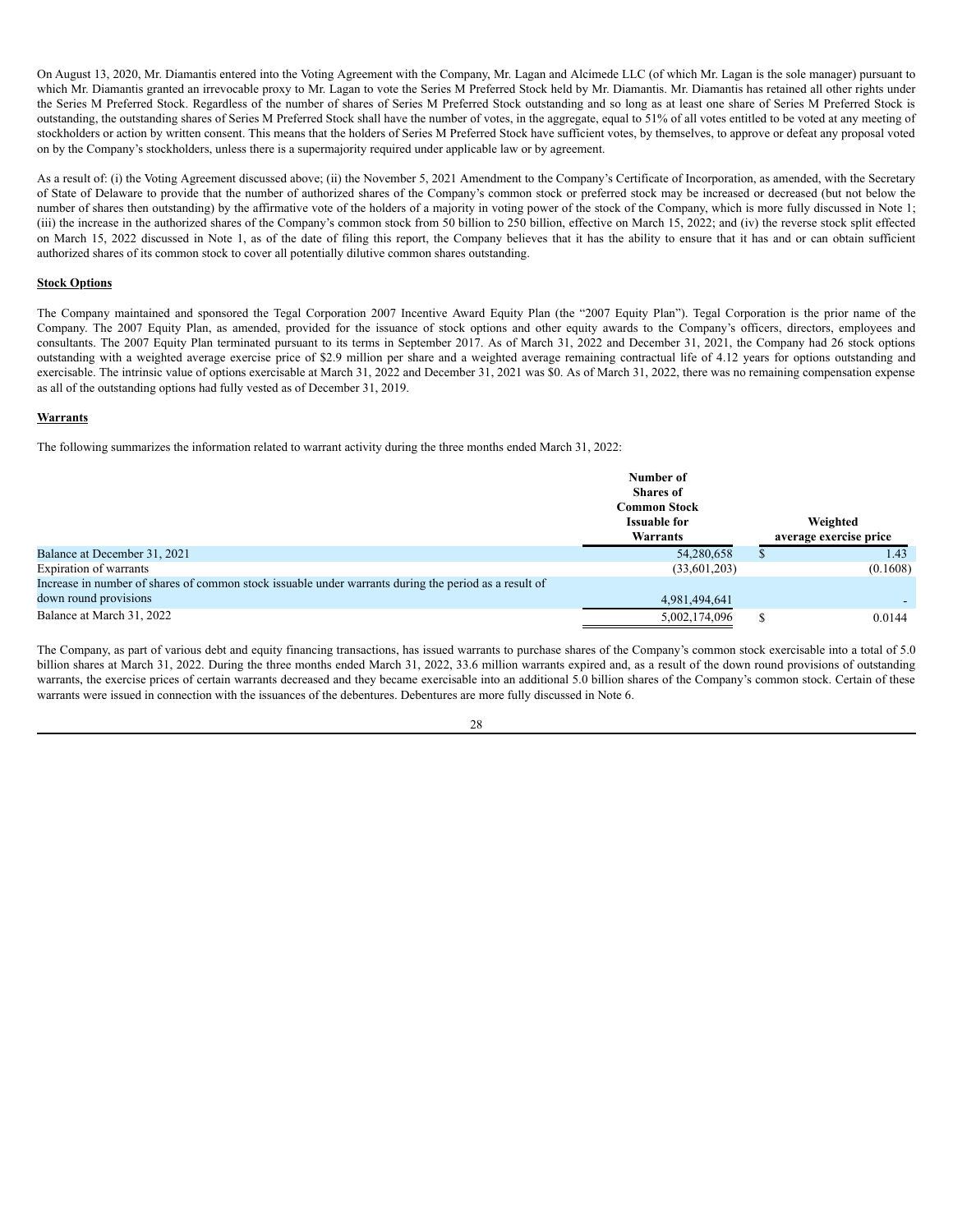Included in the warrants outstanding at March 31, 2022 were warrants issued in March 2017 in connection with the March 2017 Debentures. The Company issued these warrants to purchase shares of the Company's common stock to several accredited investors (the "March Warrants"). At March 31, 2022, these warrants were exercisable into an aggregate of approximately 5.0 billion shares of the Company's common stock. The March Warrants were issued to the investors in three tranches, Series A Warrants, Series B Warrants and Series C Warrants. At March 31, 2022, the Series A Warrants were exercisable for 1.9 billion shares of the Company's common stock. They were exercisable upon issuance in March 2017 and had an initial term of exercise equal to five years. At March 31, 2022, the Series B Warrants were exercisable for 1.2 billion shares of the Company's common stock and were exercisable, prior to the extension discussed below, until March 21, 2022. At March 31, 2022, the Series C Warrants were exercisable for 1.9 billion shares of the Company's common stock and had an initial term of five years provided such warrants shall only vest if, when and to the extent that the holders exercise the Series B Warrants. On November 7, 2021, the expiration dates of the March Warrants were extended to March 21, 2024 in connection with the November 2021 Exchange Agreements. At March 31, 2022, the Series A, Series B and Series C Warrants each have an exercise price of \$0.0092 per share, which reflects down round provision adjustments pursuant to their terms. The March Warrants are subject to "full ratchet" and other customary anti-dilution protections.

The number of shares of common stock issuable under warrants issued and outstanding as well as the exercise prices of the warrants reflected in the table above have been adjusted to reflect the full ratchet and other dilutive and down round provisions pursuant to the warrant agreements. As a result of the full down round provisions of the majority of the outstanding warrants (subject to a floor in some cases), subsequent issuances of the Company's common stock or common stock equivalents at prices below the then current exercise prices of the warrants have resulted in increases in the number of shares issuable pursuant to the warrants and decreases in the exercise prices of the warrants. See, also, Notes 1, 3, and 15 for a discussion of the dilutive effect on the Company's common stock as a result of the outstanding warrants.

#### **Deemed Dividends**

During the three months ended March 31, 2022 and 2021, reductions in the exercise prices of the March Warrants have given rise to deemed dividends. See Note 9 for the assumptions used in the calculations of deemed dividends. Deemed dividends are also discussed under the heading "Preferred Stock" above and in Notes 1 and 3.

# **Note 11 – Supplemental Disclosure of Cash Flow Information**

|                                                             | <b>Three Months Ended March 31.</b> |  |             |  |  |
|-------------------------------------------------------------|-------------------------------------|--|-------------|--|--|
|                                                             | 2022                                |  | 2021        |  |  |
|                                                             | (unaudited)                         |  | (unaudited) |  |  |
| Cash paid for interest                                      | 762,250                             |  |             |  |  |
| Cash paid for income taxes                                  |                                     |  | 281,025     |  |  |
| Non-cash investing and financing activities:                |                                     |  |             |  |  |
| Series N Preferred Stock converted into common stock        | 593,330                             |  | 4,177,516   |  |  |
| Deemed dividends from issuances of Series P Preferred Stock | 222,222                             |  |             |  |  |
| Deemed dividends for trigger of down round provisions       | 135,702,523                         |  | 50,358,149  |  |  |

#### **Note 12 – Commitments and Contingencies**

#### *Concentration of Credit Risk*

Credit risk with respect to accounts receivable is generally diversified due to the large number of patients comprising the client base. The Company does have significant receivable balances with government payers and various insurance carriers. Generally, the Company does not require collateral or other security to support customer receivables. However, the Company continually monitors and evaluates its client acceptance and collection procedures to minimize potential credit risks associated with its accounts receivable and establishes an allowance for uncollectible accounts and as a consequence, believes that its accounts receivable credit risk exposure beyond such allowance is not material to the financial statements.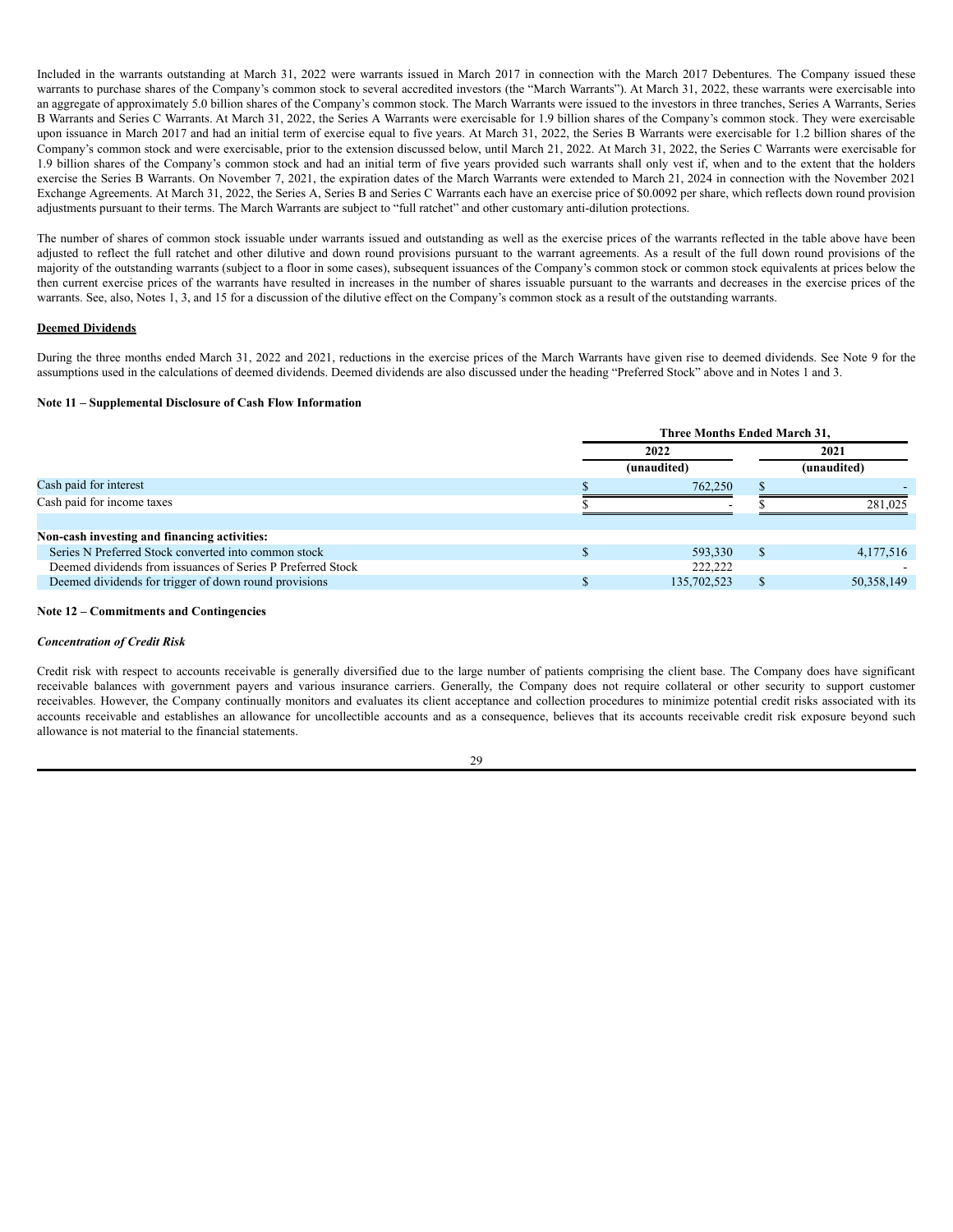A number of proposals for legislation continue to be under discussion which could substantially reduce Medicare and Medicaid (CMS) reimbursements to hospitals. Depending upon the nature of regulatory action, and the content of legislation, the Company could experience a significant decrease in revenues from Medicare and Medicaid (CMS), which could have a material adverse effect on the Company. The Company is unable to predict, however, the extent to which such actions will be taken.

The Company maintains its cash balances in high credit quality financial institutions. The Company's cash balances may, at times, including on December 31, 2021, exceed the deposit insurance limits provided by the Federal Deposit Insurance Corp.

# *Legal Matters*

From time to time, the Company may be involved in a variety of claims, lawsuits, investigations and proceedings related to contractual disputes, employment matters, regulatory and compliance matters, intellectual property rights and other litigation arising in the ordinary course of business. The Company operates in a highly regulated industry which may inherently lend itself to legal matters. Management is aware that litigation has associated costs and that results of adverse litigation verdicts could have a material effect on the Company's financial position or results of operations. The Company's policy is to expense legal fees and expenses incurred in connection with the legal proceedings in the period in which the expense is incurred. Management, in consultation with legal counsel, has addressed known assertions and predicted unasserted claims below.

Biohealth Medical Laboratory, Inc. and PB Laboratories, LLC (the "Companies") filed suit against CIGNA Health in 2015 alleging that CIGNA failed to pay claims for laboratory services the Companies provided to patients pursuant to CIGNA - issued and CIGNA - administered plans. In 2016, the U.S. District Court dismissed part of the Companies' claims for lack of standing. The Companies appealed that decision to the Eleventh Circuit Court of Appeals, which in late 2017 reversed the District Court's decision and found that the Companies have standing to raise claims arising out of traditional insurance plans as well as self-funded plans. In July 2019, the Companies and EPIC filed suit against CIGNA Health for failure to pay claims for laboratory services provided. Cigna Health, in turn, sued for improper billing practices. The suit remains ongoing but because the Company did not have the financial resources to see the legal action to conclusion it assigned the benefit, if any, from the suit to Mr. Diamantis for his financial support to the Company and assumption of all costs to carry the case to conclusion.

In November of 2016, the IRS commenced an audit of the Company's 2015 Federal tax return. Based upon the audit results, the Company made provisions of approximately \$1.0 million as a liability and approximately \$0.9 million as a receivable in its financial statements for the year ended December 31, 2018. During the first quarter of 2020, the U.S. Congress approved the CARES Act, which allows a five-year carryback privilege for federal net operating tax losses that arose in a tax year beginning in 2018 and through 2020. As a result, during 2020, the Company recorded approximately \$1.1 million in refunds from the carryback of certain of its federal net operating losses. In addition, during the year ended December 31, 2020, the Company recorded \$0.3 million in refunds related to other net operating loss carryback adjustments and it received income tax refunds of \$0.6 million related to the audit of the Company's 2015 Federal tax return. During the year ended December 31, 2021, the Company received income tax refunds of \$0.3 million, which represented income tax refunds associated with the CARES Act. The Company used the \$0.3 million of refunds that it received in 2021 to repay a portion of the amount that it owes for federal income tax liabilities that arose from the 2015 federal income tax audit. As of March 31, 2022 and December 31, 2021, the Company had federal income tax receivables of \$1.1 million and \$1.1 million, respectively, and federal income tax liabilities of \$0.7 million and \$0.7 million, respectively.

On September 27, 2016, a tax warrant was issued against the Company by the Florida Department of Revenue (the "DOR") for unpaid 2014 state income taxes in the approximate amount of \$0.9 million, including penalties and interest. The Company entered into a Stipulation Agreement with the DOR allowing the Company to make monthly installments until July 2019. The Company has made payments to reduce the amount owed. The balance accrued of approximately \$0.4 million remained outstanding to the DOR at March 31, 2022.

In December of 2016, DeLage Landen Financial Services, Inc. ("DeLage"), filed suit against the Company for failure to make the required payments under an equipment leasing contract that the Company had with DeLage (see Note 8). On January 24, 2017, DeLage received a default judgment against the Company in the approximate amount of \$1.0 million, representing the balance owed on the lease, as well as additional interest, penalties and fees. The Company recognized this amount in its consolidated financial statements as of December 31, 2016. On February 8, 2017, a Stay of Execution was filed and under its terms the balance due was to be paid in variable monthly installments through January of 2019, with an implicit interest rate of 4.97%. The Company and DeLage disposed of certain equipment and reduced the balance owed to DeLage to \$0.2 million, which remained outstanding at March 31, 2022.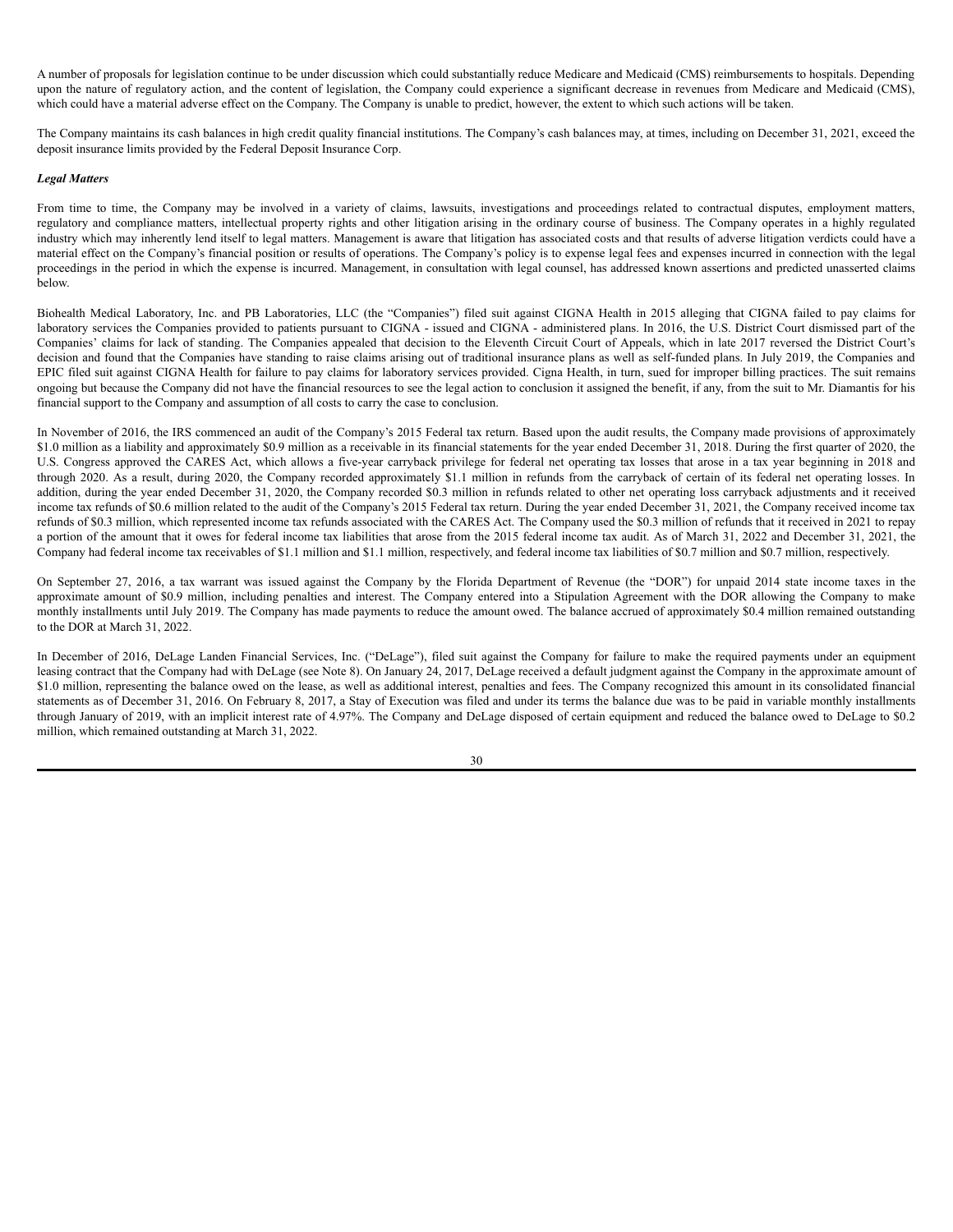On December 7, 2016, the holders of the Tegal Notes (see Note 6) filed suit against the Company seeking payment for the amounts due under the notes in the aggregate principal balance of \$341,612, and accrued interest of \$43,000. A request for entry of default judgment was filed on January 24, 2017. On April 23, 2018, the holders of the Tegal Notes received a judgment against the Company. As of March 31, 2022, the Company has repaid \$50,055 of the principal amount of these notes.

The Company, as well as many of its subsidiaries, were defendants in a case filed in Broward County Circuit Court by TCA Global Credit Master Fund, L.P. The plaintiff alleged a breach by Medytox Solutions, Inc. of its obligations under a debenture and claimed damages of approximately \$2,030,000 plus interest, costs and fees. The Company and the other subsidiaries were sued as alleged guarantors of the debenture. The complaint was filed on August 1, 2018. In May 2020, the SEC appointed a Receiver to close down the TCA Global Credit Master Fund, L.P. The Company and the Receiver entered into a settlement agreement dated effective as of September 30, 2021, under which the Company agreed to pay \$500,000 as full and final settlement of principal and interest, of which \$200,000 was paid on November 4, 2021 and the remaining \$300,000 is due in six consecutive monthly installments of \$50,000 payable on or before the fifth day of each month beginning December 2021, leaving a balance due as of March 31, 2022 of \$0.1 million (see Note 6). As a result of the settlement, the Company recorded a gain from legal settlement of \$2.2 million in the year ended December 31, 2021.

On September 13, 2018, Laboratory Corporation of America sued EPIC, a subsidiary of the Company, in Palm Beach County Circuit Court for amounts claimed to be owed. The court awarded a judgment against EPIC in May 2019 for approximately \$155,000. The Company has recorded the amount owed as a liability as of March 31, 2022.

In February 2020, Anthony O'Killough sued the Company and Mr. Diamantis, as guarantor, in New York State Supreme Court for the County of New York, for approximately \$2.0 million relating to the promissory note issued by the Company in September 2019. In May 2020, the Company, Mr. Diamantis, as guarantor, and Mr. O'Killough entered into a Stipulation providing for a payment of a total of \$2.2 million (which included accrued "penalty" interest as of that date) in installments through November 1, 2020. The Company made payments totaling \$450,000 in 2020. On January 18, 2022, Mr. Diamantis paid \$750,000 and the remaining balance was due 120 days thereafter. Mr. O'Killough agreed to forebear from any further enforcement action until then. The Company is obligated to repay Mr. Diamantis the \$750,000 payment as well as any further payments that may be made by him. As of March 31, 2022, \$1.6 million remained past due under the note payable to Mr. O'Killough (see Note 6). Subsequent to March 31, 2022, the Company repaid Mr. Diamantis \$118,500 and paid \$250,000 to Mr. Diamantis for further payment to Mr. O'Killough by May 18, 2022 to continue the forbearance of any further enforcement action by him.

In June 2019, CHSPSC, the former owners of Jamestown Regional Medical Center, obtained a judgment against the Company in the amount of \$592,650. The Company has recorded a portion of this judgment as a liability as of March 31, 2022, as management believes that a number of insurance payments were made to CHSPSC after the change of ownership and will likely offset the majority of the claim made by CHSPSC.

In August 2019, Morrison Management Specialists, Inc. obtained a judgment against Jamestown Regional Medical Center and the Company in Fentress County, Tennessee in the amount of \$194,455 in connection with housekeeping and dietary services. The Company has recorded this liability as of March 31, 2022.

In November 2019, Newstat, PLLC obtained a judgment against Big South Fork Medical Center in Knox County, Tennessee in the amount of \$190,600 in connection with the provision of medical services. The Company has recorded this liability as of March 31, 2022.

On June 30, 2021, the Company entered into a settlement agreement with the Tennessee Bureau of Workers' Compensation. Per the terms of the settlement agreement, the Company is obligated to pay a total of \$109,739, payable in a lump sum payment of \$32,922 on or before August 15, 2021 and in 24 consecutive monthly payments of \$3,201 each on or before the 15<sup>th</sup> day of each month beginning September 15, 2021. The Company has made the required payments due as of March 31, 2022 and has recorded the remaining amounts owed as a liability as of March 31, 2022.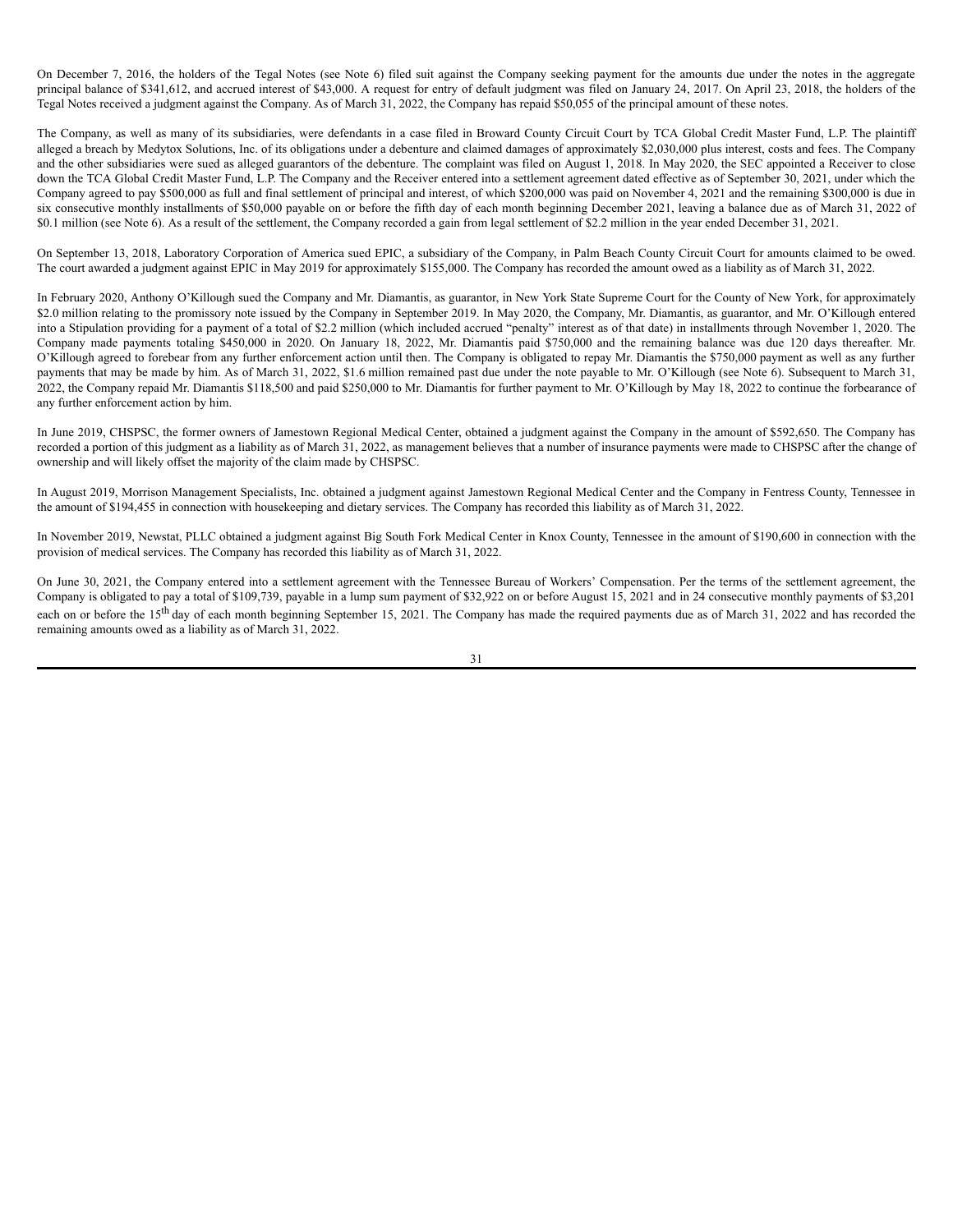In July 2021, WG Fund, Queen Funding and Diesel Funding filed legal actions in New York State Supreme Court for Kings County to recover amounts claimed to be outstanding on accounts receivable sales agreements entered into in 2020. On September 14, 2021, the Company entered into separate stipulation of settlement agreements with the three funding parties under which the Company agreed to repay an aggregate of \$0.9 million in equal monthly payments totaling \$52,941 through January 1, 2023. The Company has made the required payments through March 31, 2022 and has reflected the remaining obligations owed as of March 31, 2022 as a reduction of its accounts receivable (see Note 4).

An employee of the Big South Fork Medical Center has filed a workers' compensation claim in the Tennessee Court of Workers' Compensation for an alleged workplace injury from July 2019. The case is in its early stages. Big South Fork Medical Center intends to contest the claimed benefits, although there can be no assurance that there will not be some liability.

The Company has received questions in the form of a civil investigation inquiry from the Department of Justice with regards to the use of monies received from PPP Notes and HHS Provider Relief Funds. There is no allegation of wrongdoing and no indication that any liability will materialize. The Company is confident that all PPP Notes and HHS Provider Relief Funds monies were appropriately utilized and accounted for and believes that provision of the details and records will provide satisfactory answers to the inquiry.

## **Note 13 – Discontinued Operations**

#### *Sale of HTS and AMSG*

On June 25, 2021, the Company sold the shares of stock of HTS and AMSG to InnovaQor. HTS and AMSG held Rennova's software and genetic testing interpretation divisions. In consideration for the shares of HTS and AMSG and the elimination of intercompany debt among the Company and HTS and AMSG, InnovaQor issued the Company 14,950 shares of its Series B Non-Voting Convertible Preferred Stock (the "InnovaQor Series B Preferred Stock"). Each share of InnovaQor Series B Preferred Stock has a stated value of \$1,000 and is convertible into that number of shares of InnovaQor common stock equal to the stated value divided by 90% of the average closing price of the InnovaQor common stock during the 10 trading days immediately prior to the conversion date. Conversion of the InnovaQor Series B Preferred Stock, however, is subject to the limitation that no conversion can be made to the extent the holder's beneficial interest (as defined pursuant to the terms of the InnovaQor Series B Preferred Stock) in the common stock of InnovaQor would exceed 4.99%. The shares of the InnovaQor Series B Preferred Stock may be redeemed by InnovaQor upon payment of the stated value of the shares plus any accrued declared and unpaid dividends.

As a result of the sale, the Company recorded the InnovaQor Series B Preferred Stock as a long-term asset valued at \$9.1 million and a gain on the sale of HTS and AMSG of \$11.3 million in the year ended December 31, 2021, of which \$9.1 million resulted from the value of the 14,950 shares of InnovaQor Series B Preferred Stock and \$2.2 million resulted from the transfer to InnovaQor of the net liabilities of HTS and AMSG. The fair value of the InnovaQor Series B Preferred Stock that the Company received as consideration for the sale of \$9.1 million was based on the Option Price Method (the "OPM"). The OPM treats common and preferred interests as call options on the equity value of the subject company, with exercise prices based on the liquidation preference of the preferred interests and participation thresholds for subordinated classes. The Black Scholes model was used to price the call options. The assumptions used were: risk free rate of 0.84%; volatility of 250.0%; and exit period of 5 years. Lastly, a discount rate of 35% was applied due to the lack of marketability of the InnovaQor Series B Preferred Stock and the underlying liquidity of InnovaQor's common stock.

During the year ended December 31, 2021, 100 shares of InnovaQor Series B Preferred Stock valued at \$60,714 were used to settle accrued interest that was due under the terms of notes payable dated January 31, 2021 and February 16, 2021, leaving a balance of the InnovaQor Series B Preferred Stock held by the Company of \$9.0 million at March 31, 2022 and December 31, 2021. The notes payable are more fully discussed in Note 6.

See Note 7 for a discussion of related party transactions between the Company and InnovaQor.

#### *EPIC Reference Labs, Inc.*

During the third quarter of 2020, the Company made a decision to sell EPIC and it made a decision to discontinue several other non-operating subsidiaries, and as a result, EPIC's operations and the other non-operating subsidiaries have been included in discontinued operations for all periods presented. The Company has been unable to find a buyer for EPIC and, therefore, it has ceased all efforts to sell EPIC and closed down its operations.

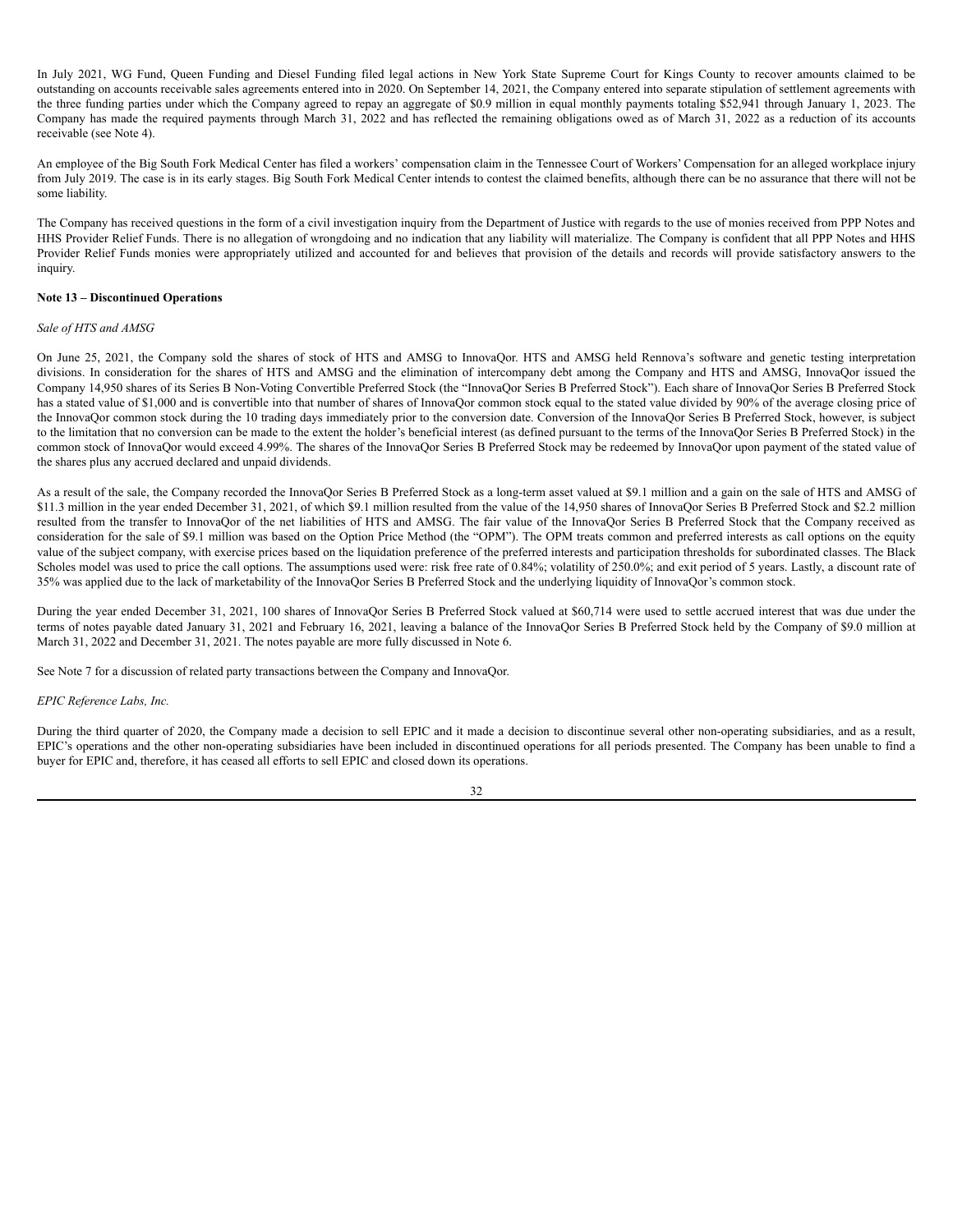Carrying amounts of major classes of liabilities included as part of discontinued operations in the condensed consolidated balance sheets as of March 31, 2022 and December 31, 2021 consisted of the following:

|                                                       | March 31,<br>2022 |  | December 31,<br>2021 |  |  |
|-------------------------------------------------------|-------------------|--|----------------------|--|--|
|                                                       | (unaudited)       |  |                      |  |  |
| Accounts payable                                      | 1,108,066         |  | ,108,066             |  |  |
| Accrued expenses                                      | 339,087           |  | 341.410              |  |  |
| <b>Current liabilities of discontinued operations</b> | 1,447,153         |  | 1,449,476            |  |  |

Major line items constituting loss from discontinued operations in the condensed consolidated statements of operations for the three months ended March 31, 2022 and 2021 consisted of the following:

|                                          | <b>Three Months Ended</b> |  |                       |  |  |
|------------------------------------------|---------------------------|--|-----------------------|--|--|
|                                          | <b>March 31, 2022</b>     |  | <b>March 31, 2021</b> |  |  |
|                                          | (unaudited)               |  | (unaudited)           |  |  |
| Revenues from services**                 | -                         |  | 118,216               |  |  |
| Cost of services                         |                           |  | 390                   |  |  |
| Gross profit                             |                           |  | 117,826               |  |  |
| Operating expenses                       | 1,434                     |  | 331,597               |  |  |
| Other expense                            |                           |  | (12, 895)             |  |  |
| Provision for income taxes               |                           |  |                       |  |  |
| <b>Loss from discontinued operations</b> | (1, 434)                  |  | (226, 666)            |  |  |

\*\*Revenues from services in the three months ended March 31, 2021 includes related party revenue of \$62,316.

# **Note 14 – Recent Accounting Pronouncements**

In August 2020, the FASB issued ASU 2020-06, Debt-Debt with Conversion and Other Options (Subtopic 470-20) and Derivatives and Hedging-Contracts in Entity's Own *Equity* (Subtopic 815-40). The new guidance provides accounting for convertible instruments and contracts in an entity's own equity. The FASB issued this Update to address issues identified as a result of the complexity associated with applying U.S. GAAP for certain financial instruments with characteristics of liabilities and equity. The Board focused on amending the guidance on convertible instruments and the guidance on the derivatives scope exception for contracts in an entity's own equity. This standard will be effective for us for annual periods beginning on January 1, 2024, including interim periods within those fiscal years. Early adoption of this standard is not permitted for us because we have already adopted ASU 2017-11 "Earnings Per Share (Topic 260) Distinguishing Liabilities from Equity (Topic 480) Derivatives and Hedging (Topic 815)." We have not yet determined the impact of adopting this new accounting guidance on our consolidated financial statements.

In May 2021, the FASB issued ASU 2021-04, Earnings Per Share (Topic 260), Debt-Modifications and Extinguishments (Subtopic 470-50), Compensation-Stock Compensation (Topic 718), and Derivatives and Hedging-Contracts in Entity's Own Equity (Subtopic 815-40), Issuer's Accounting for Certain Modifications or Exchanges of *Freestanding Equity-Classified Written Call Options.* The FASB issued this Update to clarify and reduce diversity in an issuer's accounting for modifications or exchanges of freestanding equity-classified written call options (for example, warrants) that remain equity classified after modification or exchange. The guidance clarifies whether an issuer should account for a modification or an exchange of a freestanding equity-classified written call option that remains equity classified after modification or exchange as (1) an adjustment to equity and, if so, the related earnings per share (EPS) effects, if any, or (2) an expense and, if so, the manner and pattern of recognition. The amendments in this Update are effective for all entities for fiscal years beginning after December 15, 2021, including interim periods within those fiscal years. An entity should apply the amendments prospectively to modifications or exchanges occurring on or after the effective date of the amendments. We adopted this new accounting guidance on January 1, 2022. The impact of the adoption of this new accounting guidance on our consolidated financial statements is discussed in Note 1.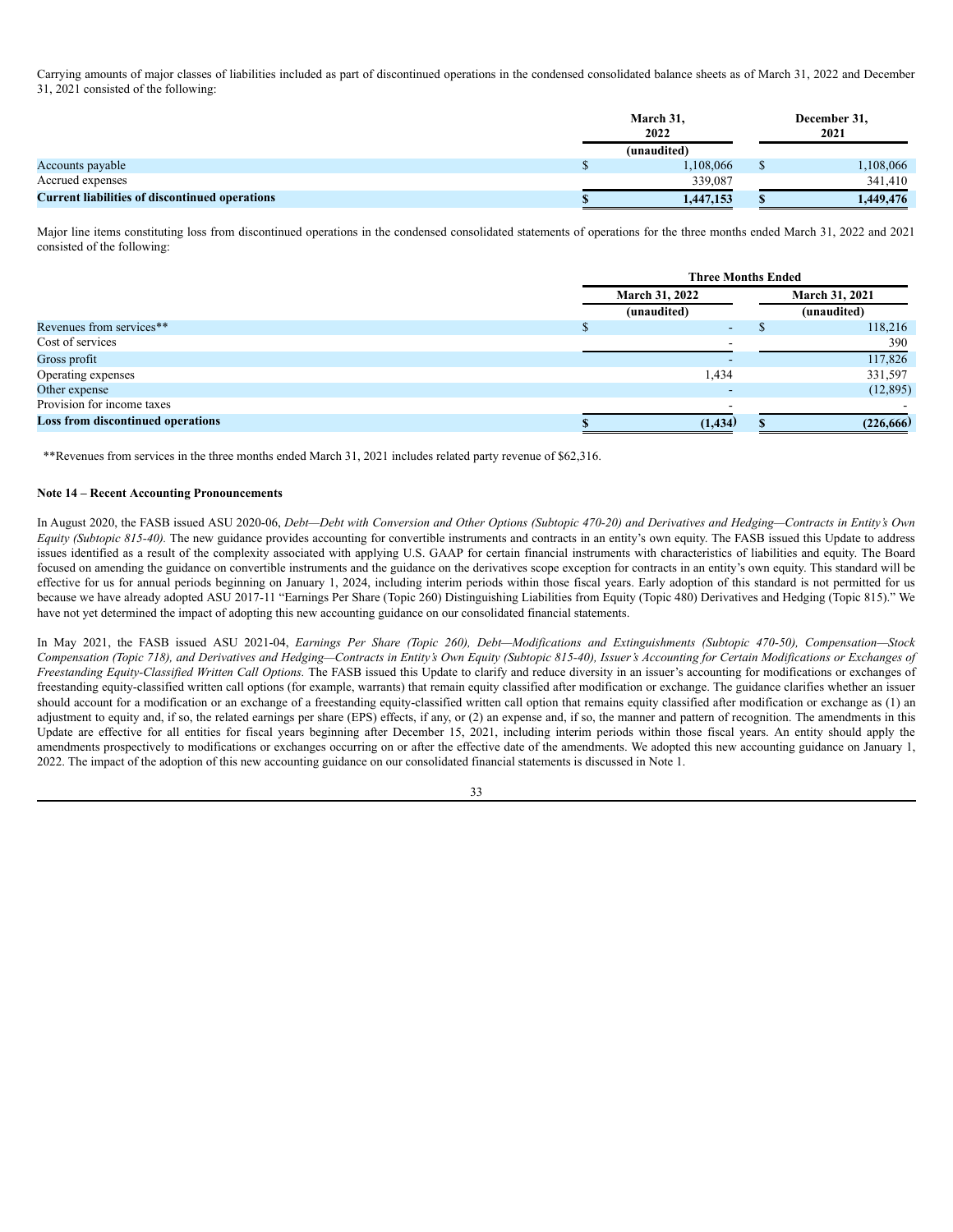Other recent accounting standards issued by the FASB, including its Emerging Issues Task Force, the American Institute of Certified Public Accountants, and the SEC did not or are not believed by management to have a material impact on the Company's present or future consolidated financial statements.

## **Note 15 – Subsequent Events**

## *Conversions of Series N Preferred Stock*

Subsequent to March 31, 2022 and through May 20, 2022, the Company issued an aggregate of 1,212,145,066 shares of its common stock upon conversions of 1,092.052 shares of its Series N Preferred Stock with a stated value of \$1,092,052 and 58.05 shares of its Series O Preferred Stock with a stated value of \$58,050.

#### *Potential Common Stock as of May 20, 2022*

The following table presents the dilutive effect of our various potential shares of common stock as of May 20, 2022:

|                                                                                     | <b>May 20, 2022</b> |
|-------------------------------------------------------------------------------------|---------------------|
| Shares of common stock outstanding                                                  | 1,229,322,256       |
| Dilutive potential shares:                                                          |                     |
| Stock options                                                                       | 26                  |
| Warrants                                                                            | 255,666,675,553     |
| Convertible debt                                                                    | 14,443,166,667      |
| Convertible preferred stock                                                         | 195,964,117,657     |
| Total dilutive potential shares of common stock, including outstanding common stock | 467, 303, 282, 159  |

As a result of: (i) the Voting Agreement discussed in Note 10; (ii) the November 5, 2021 Amendment to its Certificate of Incorporation, as amended, providing for the affirmative vote of the holders of a majority in voting power of the stock of the Company to authorize an increase in the number of authorized shares of the Company's common stock, as more fully discussed in Note 1; (iii) the recent increase in authorized shares of common stock; and (iv) the recent reverse common stock split discussed in Note 1, the Company believes that it has the practical ability to ensure that it has a sufficient number of authorized shares of its common stock to accommodate all potentially dilutive instruments.

#### *Issuances of Series P Preferred Stock Under Securities Purchase Agreement Dated January 31, 2022*

On April 1, 2022, under the terms of a securities purchase agreement dated January 31, 2022, which is more fully discussed in Note 10, the Company issued 550 shares of its Series P Preferred Stock for \$0.5 million in proceeds. The securities purchase agreement restricts the Company's use of the proceeds from the issuances of the Series P Preferred Stock.

#### *Receipt of HHS Provider Relief Funds*

On April 13, 2022, the Company received \$0.3 million in HHS Provider Relief Funds. HHS Provider Relief Funds are more fully discussed in Notes 2 and 5.

#### *O'Killough Note Payable*

In February 2020, Mr. O'Killough sued the Company and Mr. Diamantis, as guarantor, in New York State Supreme Court for the County of New York, for approximately \$2.0 million relating to the promissory note issued by the Company in September 2019. In May 2020, the Company, Mr. Diamantis, as guarantor, and Mr. O'Killough entered into a Stipulation providing for a payment of a total of \$2.2 million (which included accrued "penalty" interest as of that date) in installments through November 1, 2020. The Company made payments totaling \$450,000 in 2020. On January 18, 2022, Mr. Diamantis paid \$750,000 and the remaining balance was due 120 days thereafter. Mr. O'Killough agreed to forebear from any further enforcement action until then. The Company is obligated to repay Mr. Diamantis the \$750,000 payment as well as any further payments that may be made by him. As of March 31, 2022, \$1.6 million remained past due under the note payable to Mr. O'Killough (see Note 6). Subsequent to March 31, 2022, the Company repaid Mr. Diamantis \$118,500 and paid \$250,000 to Mr. Diamantis for further payment to Mr. O'Killough by May 18, 2022 to continue the forbearance of any further enforcement action by him.

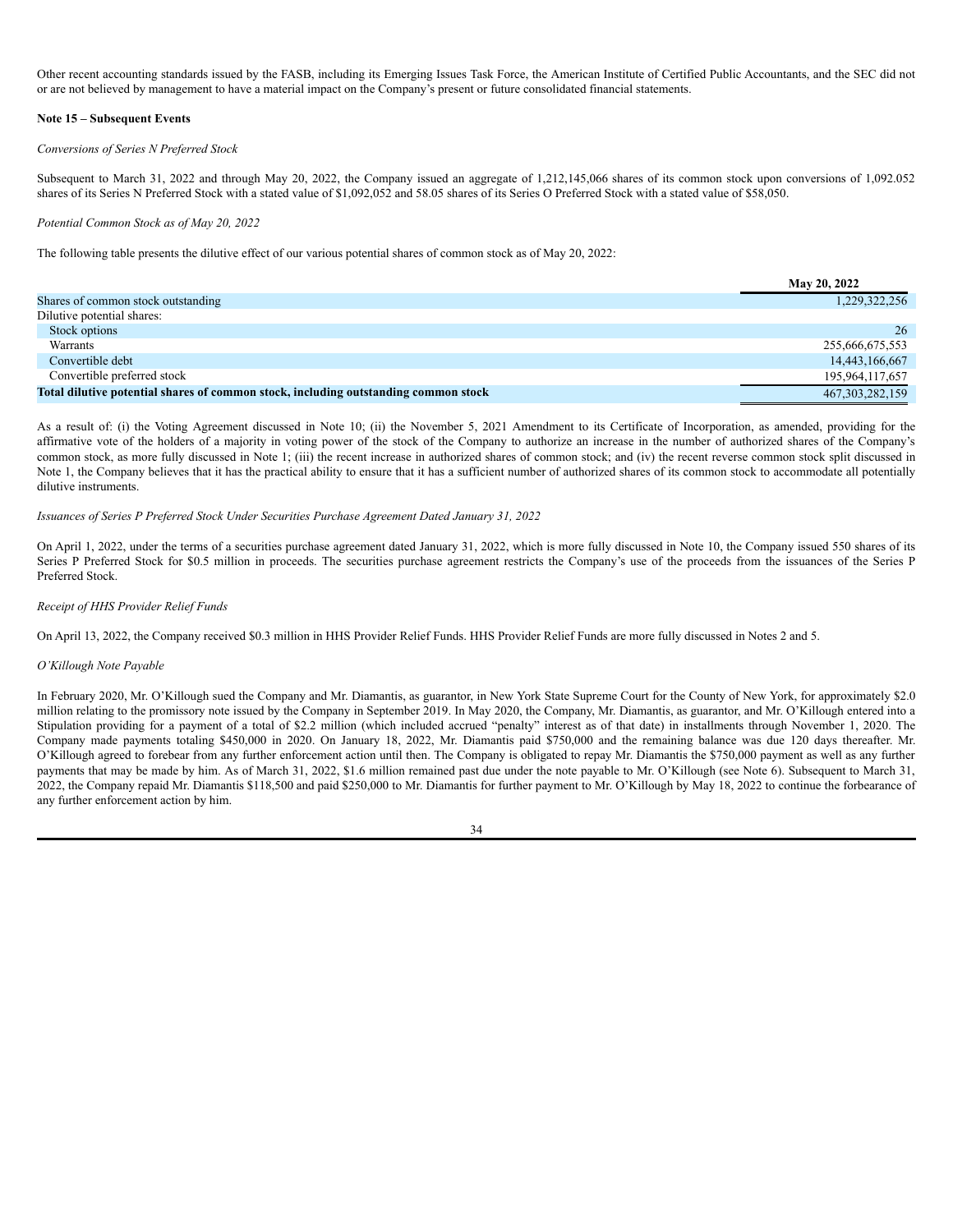#### <span id="page-34-0"></span>**Item 2. Management's Discussion and Analysis of Financial Condition and Results of Operations.**

# **SPECIAL NOTE CONCERNING FORWARD-LOOKING STATEMENTS**

Certain statements made in this Form 10-Q are "forward-looking statements" (within the meaning of the Private Securities Litigation Reform Act of 1995) regarding the plans and objectives of management for future operations. Such statements involve known and unknown risks, uncertainties and other factors that may cause actual results, performance or achievements of the Company to be materially different from any future results, performance or achievements expressed or implied by such forward-looking statements. The forward-looking statements included herein are based on current expectations that involve numerous risks and uncertainties. The Company's plans and objectives are based, in part, on assumptions involving its continued business operations. Assumptions related to the foregoing involve judgments with respect to, among other things, future economic, competitive and market conditions and future business decisions, all of which are difficult or impossible to predict accurately and many of which are beyond the control of the Company. Although the Company believes its assumptions underlying the forward-looking statements are reasonable, any of the assumptions could prove to be inaccurate and, therefore, there can be no assurance the forward-looking statements included in this report will prove to be accurate. In light of the significant uncertainties inherent in the forward-looking statements included herein, the inclusion of such information should not be regarded as a representation by the Company or any other person that the objectives and plans of the Company will be achieved.

The forward-looking statements included in this Form 10-Q and referred to elsewhere are related to future events or our strategies or future financial performance. In some cases, you can identify forward-looking statements by terminology such as "may," "should," "believe," "anticipate," "future," "potential," "estimate," "expect," "intend," "plan," or the negative of such terms or comparable terminology. All forward-looking statements included in this Form 10-Q are based on information available to us as of the filing date of this report, and the Company assumes no obligation to update any such forward-looking statements, except as required by law. Our actual results could differ materially from the forward-looking statements.

Important factors that might cause our actual results to differ materially from the results contemplated by the forward-looking statements are contained in the "Risk Factors" section of our Annual Report on Form 10-K for the fiscal year ended December 31, 2021 (the "2021 Form 10-K") and in our subsequent filings with the Securities and Exchange Commission. The following discussion of our results of operations should be read in conjunction with the audited financial statements contained within the 2021 Form 10-K and with our unaudited condensed consolidated financial statements and related notes thereto included elsewhere in this report.

# **COMPANY OVERVIEW**

#### **Our Services**

We are a provider of health care services. We own one operating hospital in Oneida, Tennessee, a hospital located in Jamestown, Tennessee that we plan to reopen and operate, a physician practice in Jamestown, Tennessee that we plan to reopen and operate and a rural clinic in Kentucky. We operate in one business segment.

## *Scott County Community Hospital (d/b/a Big South Fork Medical Center)*

On January 13, 2017, we closed on an asset purchase agreement to acquire certain assets related to Scott County Community Hospital, based in Oneida, Tennessee (the "Oneida Assets"). The Oneida Assets include a 52,000-square foot hospital building and a 6,300 square foot professional building on approximately 4.3 acres. Scott County Community Hospital is certified as a Critical Access Hospital (rural) with 25 beds, a 24/7 emergency department, operating rooms and a laboratory that provides a range of diagnostic services. Scott County Community Hospital closed in July 2016 in connection with the bankruptcy filing of its parent company, Pioneer Health Services, Inc. We acquired the Oneida Assets out of bankruptcy for a purchase price of \$1.0 million. The hospital, which has since been renamed Big South Fork Medical Center, became operational on August 8, 2017.

#### *Jamestown Regional Medical Center and Mountain View Physician Practice*

On January 31, 2018, the Company entered into an asset purchase agreement to acquire from Community Health Systems, Inc. certain assets related to an acute care hospital located in Jamestown, Tennessee, referred to as Jamestown Regional Medical Center. The purchase was completed on June 1, 2018 for a purchase price of \$0.7 million. The hospital is an 85-bed facility of approximately 90,000 square feet on over eight acres of land, which offers a 24-hour emergency department with two trauma bays and seven private exam rooms, inpatient and outpatient medical services and a progressive care unit which provides telemetry services. The acquisition also included a separate physician practice known as Mountain View Physician Practice, Inc.

The Company suspended operations at the hospital and physician practice in June 2019, as a result of the termination of the hospital's Medicare agreement and other factors. The Company plans to reopen the hospital and physician practice. The reopening plans have also been disrupted by the coronavirus ("COVID-19") pandemic and the timing of the reopening has been delayed. It is now intended that the re-opening process will be initiated within 18 months subject to securing adequate capital. Jamestown is located 38 miles west of Big South Fork Medical Center.

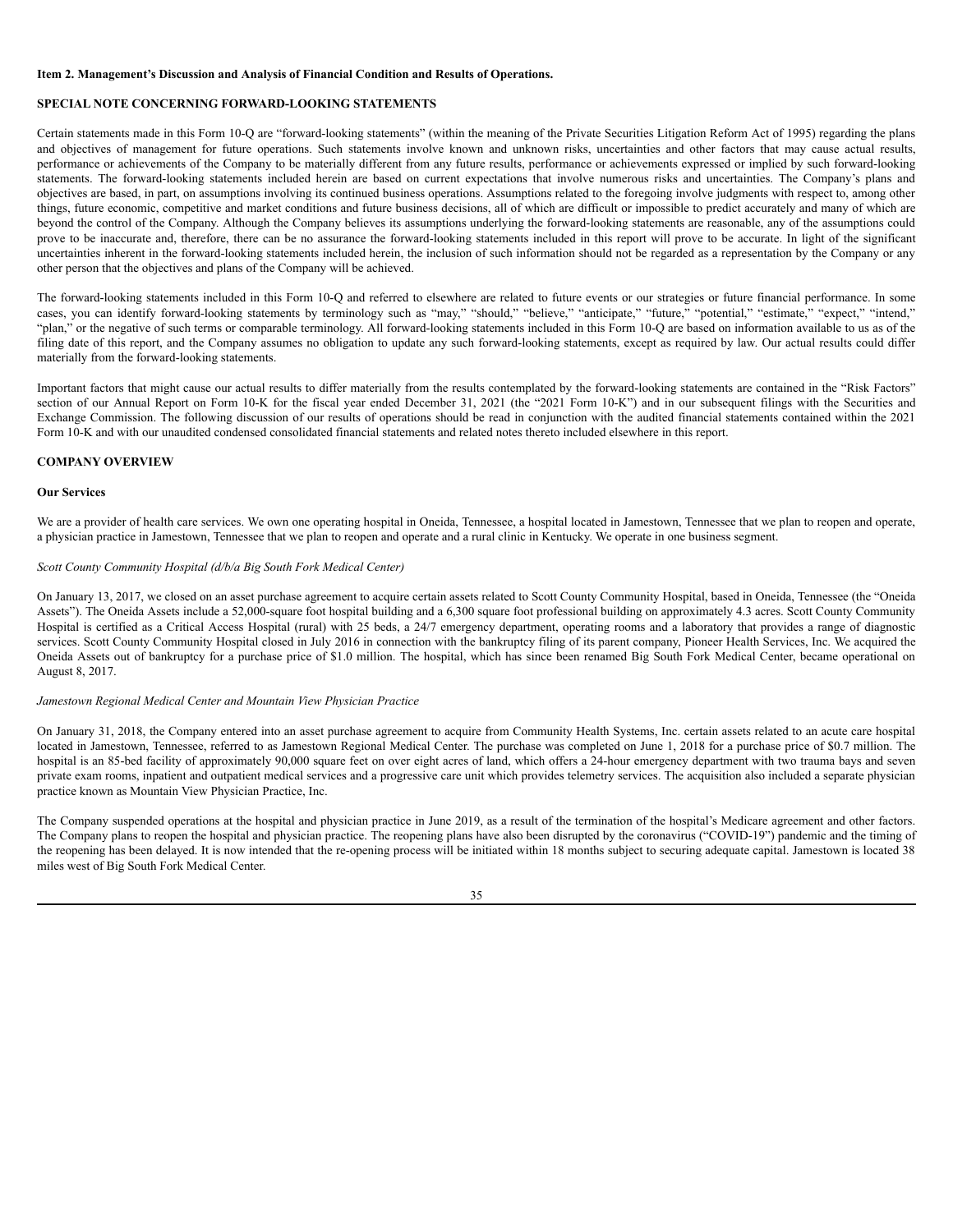# *Jellico Community Hospital and CarePlus Rural Clinic*

On March 5, 2019, we closed an asset purchase agreement whereby we acquired certain assets related to a 54-bed acute care hospital that offered comprehensive services located in Jellico, Tennessee known as Jellico Community Hospital and an outpatient clinic located in Williamsburg, Kentucky known as CarePlus Clinic. The hospital and the clinic and their associated assets were acquired from Jellico Community Hospital, Inc. and CarePlus Rural Health Clinic, LLC, respectively.

The CarePlus Clinic offers sophisticated testing capabilities and compassionate care, all in a modern, patient-friendly environment. Services include diagnostic imaging services, x-ray, mammography, bone densitometry, computed tomography (CT), ultrasound, physical therapy and laboratory services on a walk-in basis. The CarePlus Clinic is located 32 miles northeast of our Big South Fork Medical Center.

On March 1, 2021, the Company closed Jellico Community Hospital, after the City of Jellico issued a 30-day termination notice for the lease of the building.

## **Discontinued Operations**

*Sale of Health Technology Solutions, Inc. and Advanced Molecular Services Group, Inc.*

On June 25, 2021, the Company sold the shares of stock of Health Technology Solutions, Inc. ("HTS") and Advanced Molecular Services Group, Inc. ("AMSG") to InnovaQor, Inc. ("InnovaQor"). HTS and AMSG held Rennova's software and genetic testing interpretation divisions. In consideration for the shares of HTS and AMSG and the elimination of intercompany debt among the Company and HTS and AMSG, InnovaQor issued the Company 14,950 shares of its Series B Non-Voting Convertible Preferred Stock (the "InnovaQor Series B Preferred Stock"), 14,000 of the shares were issued on June 25, 2021 and 950 of the shares were issued in the third quarter of 2021 as a result of a post-closing adjustment. The terms of the InnovaQor Series B Preferred Stock are more fully described in Note 13 to the accompanying unaudited condensed consolidated financial statements.

As a result of the sale, the Company recorded the InnovaQor Series B Preferred Stock as a long-term asset valued at \$9.1 million and a gain on the sale of HTS and AMSG of \$11.3 million in the year ended December 31, 2021, of which \$9.1 million resulted from the value of the 14,950 shares of the InnovaOor Series B Preferred Stock and \$2.2 million resulted from the transfer to InnovaQor of the net liabilities of HTS and AMSG. During the year ended December 31, 2021, 100 shares of InnovaQor Series B Preferred Stock valued at \$60,714 were used to settle accrued interest that was due under the terms of notes payable that were issued on January 31, 2021 and February 16, 2021, leaving a balance of the InnovaQor Series B Preferred Stock of \$9.0 million at March 31, 2022 and December 31, 2021.

We have reflected the financial results of HTS and AMSG prior to the sale as discontinued operations in our accompanying unaudited condensed consolidated financial statements.

# *EPIC Reference Labs, Inc.*

During the third quarter of 2020, we announced that we had decided to sell EPIC Reference Labs, Inc. ("EPIC") and as a result, EPIC's operations have been included in discontinued operations in the accompanying consolidated financial statements. We have been unable to find a buyer for EPIC and, therefore, have ceased all efforts to sell EPIC and closed down its operations.

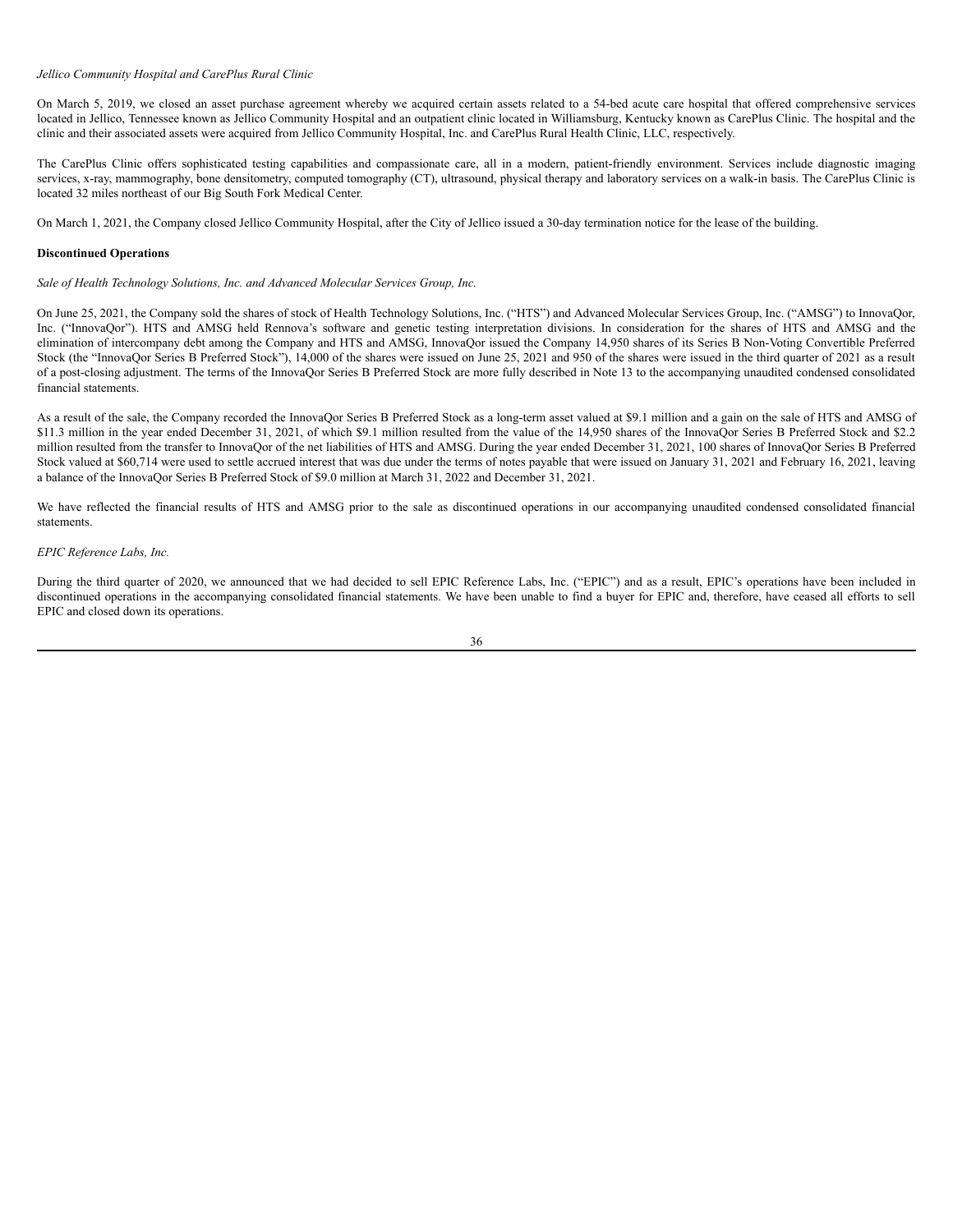#### **Outlook**

We believe that the transition of our business model from health information technology and diagnostics to ownership and operation of rural hospitals and related healthcare service providers is now complete and once stabilized will create more predictable and stable revenue. Rural hospitals provide a much-needed service to their local communities and reduce our reliance on commission-based sales employees to generate sales. We currently operate one hospital and a rural clinic and we own another hospital and physician practice at which operations are currently suspended. Owning a number of facilities in the same geographic location will create numerous efficiencies in management, purchasing and staffing and will enable the provision of additional, specialized and more valuable services that are needed by rural communities but cannot be sustained by a standalone rural hospital. We remain confident that this is a sustainable model we can continue to grow through acquisition and development. The progress of the coronavirus ("COVID-19") pandemic, which is more fully discussed below, has severely affected our operations and may cause such expectations not to be achieved or, even if achieved, not to be done in the expected timeframe.

# *Impact of the Pandemic*

The COVID-19 pandemic was declared a global pandemic by the World Health Organization on March 11, 2020. We have been closely monitoring the COVID-19 pandemic and its impact on our operations and we have taken steps intended to minimize the risk to our employees and patients. These steps have increased our costs and our revenues have been significantly adversely affected. As noted in Notes 2 and 6 to the accompanying unaudited condensed consolidated financial statements, we have received Paycheck Protection Program loans ("PPP Notes") as well as Department of Health and Human Services ("HHS") Provider Relief Funds and employee retention credits from the federal government. If the COVID-19 pandemic continues for a further extended period, we expect to incur significant losses and additional financial assistance may be required. Going forward, we are unable to determine the extent to which the COVID-19 pandemic will continue to affect our business. Our ability to make estimates of the effect of the COVID-19 pandemic on net revenues, expenses or changes in accounting judgments that have had or are reasonably likely to have a material effect on our financial statements is currently limited. The nature and effect of the COVID-19 pandemic on our balance sheet and results of operations will depend on the severity and length of the pandemic in our service areas; government activities to mitigate the pandemic's effect; regulatory changes in response to the pandemic, especially those affecting rural hospitals; existing and potential government assistance that may be provided; and the requirements of Provider Relief Fund receipts, including our ability to retain such funds as have been received.

The COVID-19 pandemic and the steps taken by governments to seek to reduce its spread have severely impacted the economy and the health care industry in particular. Hospitals have especially been affected. Small rural hospitals, such as ours, may be overwhelmed by patients if conditions worsen in their local areas. Staffing costs, and concerns due to the potential exposure to infections, may increase, as may the costs of needed medical supplies necessary to keep the hospitals open. Doctors and patients may defer elective procedures and other health care services. Travel bans, social distancing and quarantines may limit access to our facilities. Business closings and layoffs in our local areas may result in the loss of insurance and adversely affect demand for our services, as well as the ability of patients and other payers to pay for services as rendered.

It is hoped that the continued roll out of vaccinations will significantly reduce the risk of death and reduce transmission of the virus so that a return to more normal expectations occurs throughout the remainder of 2022. Our plans to reopen our Jamestown Regional Medical Center, whose operations were suspended in June 2019, have been disrupted by the pandemic and the timing of the reopening has been delayed. It is now intended that the re-opening process will be initiated within 18 months subject to securing adequate capital. These developments have had, and may continue to have, a material adverse effect on us and the operations of our hospitals.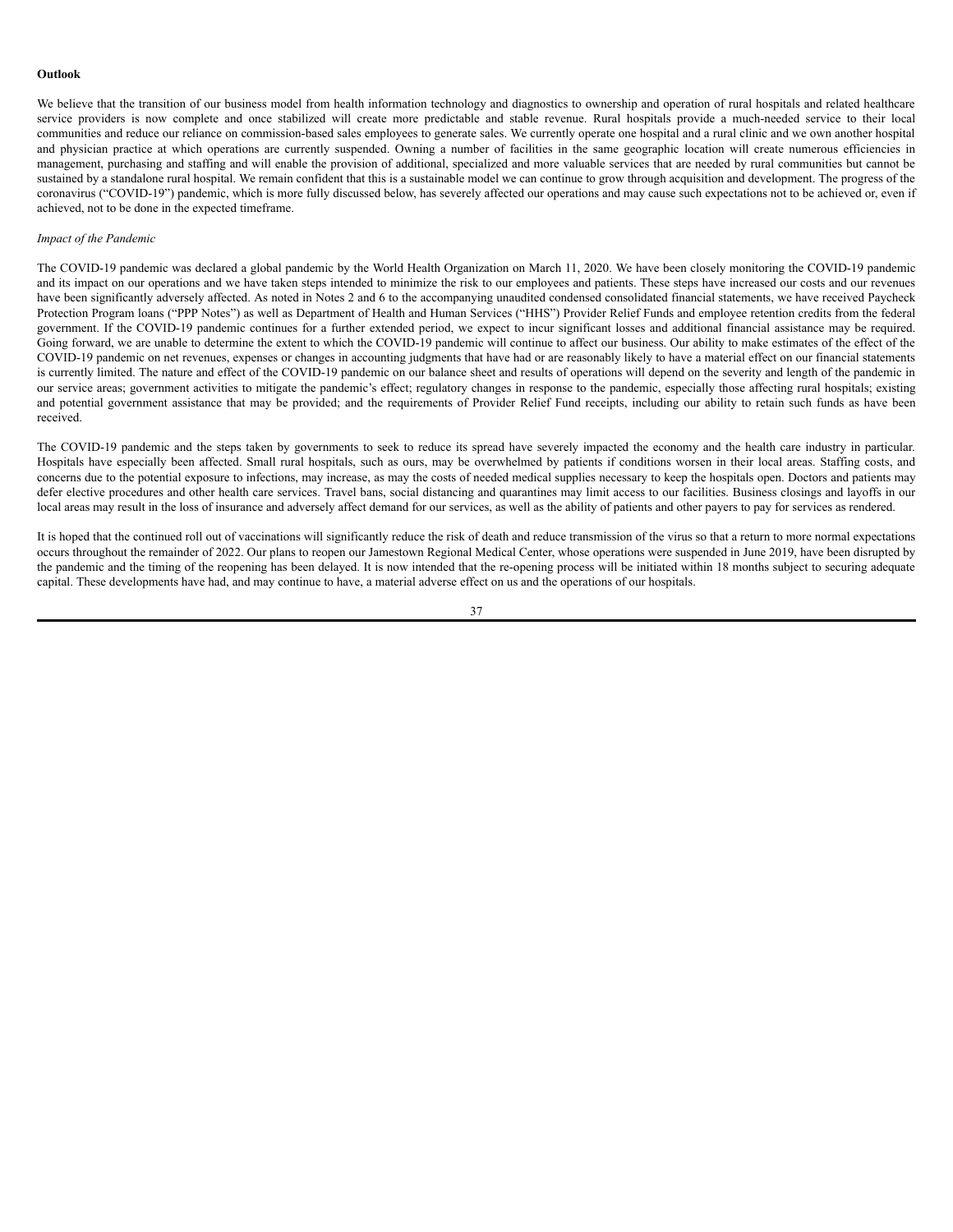# **Three months ended March 31, 2022 compared to the three months ended March 31, 2021**

The following table summarizes the results of our consolidated continuing operations for the three months ended March 31, 2022 and 2021:

|                                                     | <b>Three Months Ended March 31.</b> |             |               |             |         |  |  |
|-----------------------------------------------------|-------------------------------------|-------------|---------------|-------------|---------|--|--|
|                                                     | 2022                                |             |               | 2021        |         |  |  |
|                                                     |                                     |             | $\frac{0}{0}$ |             | $\%$    |  |  |
| <b>Net Revenues</b>                                 | S.                                  | 1,144,520   | 100.0%        | (650, 692)  | 100.0%  |  |  |
| Operating expenses:                                 |                                     |             |               |             |         |  |  |
| Direct costs of revenues                            |                                     | 1,374,643   | 120.1%        | 1,597,098   | 245.4%  |  |  |
| General and administrative expenses                 |                                     | 1,572,336   | 137.4%        | 2,790,479   | 428.8%  |  |  |
| Depreciation and amortization                       |                                     | 116,824     | 10.2%         | 185,224     | 28.5%   |  |  |
| Loss from continuing operations before other income |                                     |             |               |             |         |  |  |
| (expense) and income taxes                          |                                     | (1,919,283) | 167.7%        | (5,223,493) | 802.8%  |  |  |
| Other income, net                                   |                                     | 274,088     | 23.9%         | 2,468,789   | 379.4%  |  |  |
| Interest expense                                    |                                     | (620, 937)  | 54.3%         | (912, 624)  | 140.3%  |  |  |
| Provision for income taxes                          |                                     |             | $0.0\%$       |             | $0.0\%$ |  |  |
| Net loss from continuing operations.                |                                     | (2,266,132) | 198.0%        | (3,667,328) | 563.6%  |  |  |

#### **Net Revenues**

Net revenues were \$1.1 million for the three months ended March 31, 2022, as compared to net negative revenues of \$0.7 million for the three months ended March 31, 2021, an increase of \$1.8 million. Net revenues for the three months ended March 31, 2022 from Big South Fork Medical Center increased by \$2.0 million, partially offset by a decrease in revenue from Jellico Community Hospital of \$0.2 million. We closed Jellico Community Hospital on March 1, 2021, after the city of Jellico issued a 30-day termination notice for the lease of the building.

Net revenues for the three months ended March 31, 2022 and 2021 included \$1.4 million and \$3.0 million, respectively, of estimated implicit price concessions for doubtful accounts and \$8.1 million and \$5.5 million, respectively, for contractual allowances.

## **Direct Cost of Revenues**

Direct costs of revenues decreased by \$0.2 million for the three months ended March 31, 2022 compared to the three months ended March 31, 2021. We attribute the decrease primarily to the closure of Jellico Community Hospital on March 1, 2021.

#### **General and Administrative Expenses**

General and administrative expenses decreased by \$1.2 million, or 43.7%, in the three months ended March 31, 2022 compared to the three months ended March 31, 2021. We attribute \$0.8 million of the decrease to the closure of Jellico Community Hospital on March 1, 2021. Also contributing to the decrease were reductions of general and administrative expenses for Big South Fork Medical Center of \$0.2 million and corporate related expenses of \$0.1 million.

#### **Depreciation and Amortization**

Depreciation and amortization expense was \$0.1 million and \$0.2 million for the three months ended March 31, 2022 and 2021, respectively. We attribute the decrease to fully depreciating certain assets in 2021. In addition, we recorded a \$2.3 million impairment of Jamestown Regional Medical Center's building in the fourth quarter of 2021, which resulted in a reduction of depreciation and amortization in the three months ended March 31, 2022.

#### **Loss from Continuing Operations Before Other Income (Expense) and Income Taxes**

Our loss from continuing operations before other income (expense) and income taxes for the three months ended March 31, 2022 was \$1.9 million compared to a loss of \$5.2 million for the three months ended March 31, 2021. We attribute the decrease in the operating loss primarily to the closure of Jellico Community Hospital on March 1, 2021. Jellico had been operating at a loss since it was acquired in March 2019.

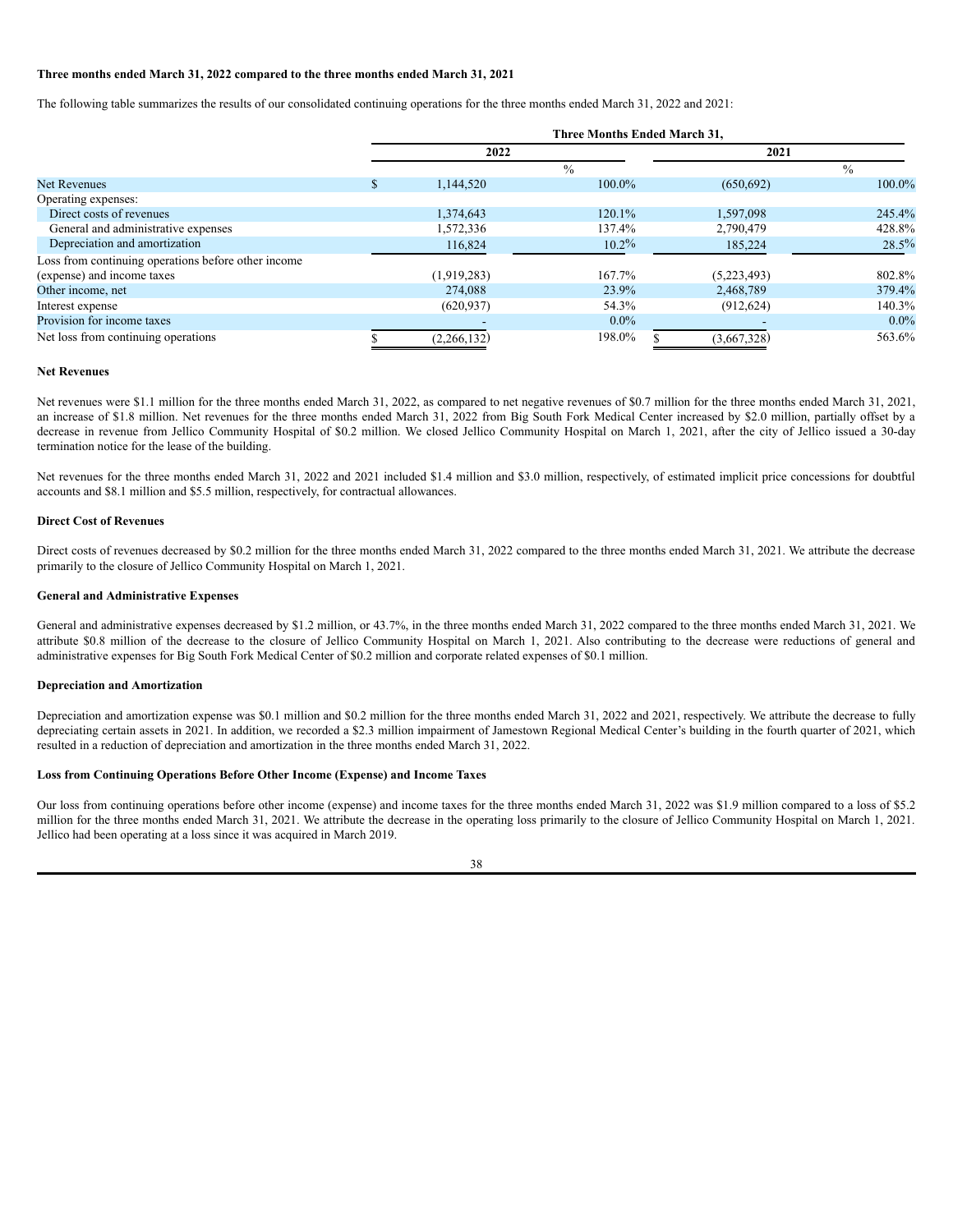#### **Other Income, net**

Other income, net for the three months ended March 31, 2022 of \$0.3 million consisted primarily of \$0.3 million of gain on the forgiveness of PPP Notes. Other income, net for the three months ended March 31, 2021 of \$2.5 million consisted primarily of \$2.5 million of income from HHS Provider Relief Funds, offset by \$0.1 million for penalties and interest associated with non-payment of payroll taxes.

#### **Interest Expense**

Interest expense for the three months ended March 31, 2022 was \$0.6 million, as compared to \$0.9 million for the three months ended March 31, 2021. Interest expense for the three months ended March 31, 2022 included \$0.5 million of interest on debentures and notes payable and \$0.1 million of interest on loans from Mr. Diamantis, a former member of our Board of Directors. Interest expense for the three months ended March 31, 2021 included \$0.8 million for interest on debentures and notes payable and \$53,000 of interest on loans from Mr. Diamantis. The decrease in interest expense in the three months ended March 31, 2022 as compared to the 2021 period was due to the exchange of debentures and notes payable in November 2021 for preferred stock.

## **Net Loss from Continuing Operations**

Our net loss from continuing operations for the three months ended March 31, 2022 was \$2.3 million, as compared to a net loss of \$3.7 million for the three months ended March 21, 2021. The decrease in the net loss was primarily due to: (i) a decrease in the loss from continuing operations before other income (expense) and income taxes of \$3.3 million; (ii) a gain from the forgiveness of PPP Notes of \$0.3 million in the three months ended March 31, 2022; and (iii) a decrease in interest expense of \$0.3 million in three months ended March 31, 2022 compared to the 2021 period. Partially offsetting the decrease in the net loss for the three months ended March 31, 2022 was a reduction in other income, net of \$2.5 million from HHS Provider Relief Funds in the three months ended March 31, 2022 compared to the 2021 period, among other items.

# **Liquidity and Capital Resources**

*Overview*

For the three months ended March 31, 2022 and the year ended December 31, 2021, we financed our operations from issuances of preferred stock, notes payable and loans from Christopher Diamantis, a former member of our Board of Directors. Also, during the year ended December 31, 2021, we received approximately \$0.9 million from HHS Provider Relief Funds. The HHS Provider Relief Funds are grants, not loans, and HHS will not require repayment, but providers are restricted and the funds must be used only for grant approved purposes as more fully discussed in Note 2 to the accompanying unaudited condensed consolidated financial statements. During the year ended December 31, 2021, we received \$1.5 million in federal employee retention credits, which we applied to outstanding past-due payroll taxes. During the three months ended March 31, 2022, we received \$1.0 million from the issuance of our Series P Convertible Redeemable Preferred Stock ("Series P Preferred Stock"). During the year ended December 31, 2021, we received approximately \$1.2 million in cash from the issuances of promissory notes and \$9.0 million from the issuances of our Series O Convertible Redeemable Preferred Stock ("Series O Preferred Stock"). During the three months ended March 31, 2022 and the year ended December 31, 2021, Mr. Diamantis loans to the Company increased by \$750,000 and \$0.9 million, respectively. The loan from Mr. Diamantis in the three months ended March 31, 2022 was used to repay a portion of the amounts due under a promissory note. The majority of the loans from Mr. Diamantis in 2021 were used for working capital purposes. On April 1, 2022, we received \$0.5 million from issuances of our Series P Preferred Stock and on April 13, 2022, we received an additional \$0.3 million in HHS Provider Relief Funds.

On November 7, 2021, we entered into Exchange and Amendment Agreements (the "November 2021 Exchange Agreements") with certain institutional investors in the Company. In the November 2021 Exchange Agreements, the investors agreed to reduce their holdings of \$1.1 million stated amount of outstanding warrant promissory notes payable and \$4.5 million of outstanding non-convertible debentures, plus accrued interest thereon of approximately \$1.5 million, by exchanging the indebtedness and accrued interest for 8,544.870 shares of the Company's Series P Preferred Stock with a stated value of \$8,544,870. After the November 2021 Exchange Agreements, the investors continued to own approximately \$8.2 million of the outstanding debentures, plus the associated accrued interest of approximately \$4.0 million at March 31, 2022. In addition, pursuant to the November 2021 Exchange Agreements, the expiration dates of the March Warrants that were issued by the Company to the investors in March 2017, as more fully described in Note 10 to the accompanying unaudited condensed consolidated financial statements, were extended from March 21, 2022 to March 21, 2024.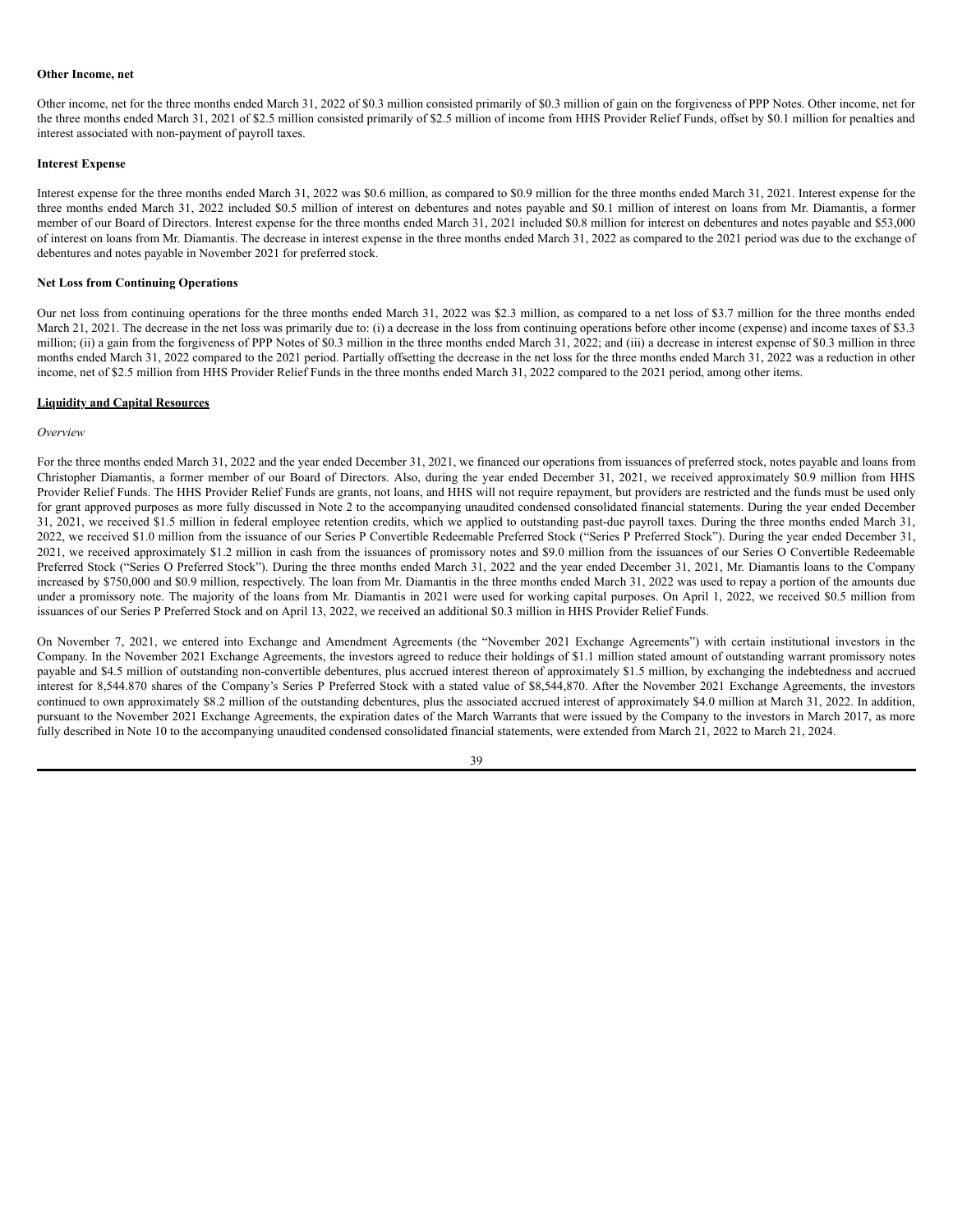Each of these financing transactions is more fully discussed in Notes 2, 6, 10, and 15 to our accompanying unaudited condensed consolidated financial statements.

On June 25, 2021, the Company sold HTS and AMSG to InnovaQor and the Company received 14,950 shares of InnovaQor's Series B Preferred Stock with a stated value of \$1,000 per share and valued at \$9.1 million as consideration for the sale. In addition, \$2.2 million of net liabilities of HTS and AMSG were transferred to InnovaQor. The sale is more fully discussed above under the heading, "Discontinued Operations," and in Note 13 to our accompanying unaudited condensed consolidated financial statements.

Future cash needs for working capital, capital expenditures, debt obligations and potential acquisitions will require management to seek additional equity or obtain additional credit arrangements. The Company and our facilities may also receive additional government assistance. The sale/issuances of additional equity will result in additional dilution to our stockholders. A portion of our cash may be used to acquire or invest in complementary businesses or products or to obtain the right to use complementary technologies. From time-to-time, in the ordinary course of business, we evaluate potential acquisitions of such businesses, products or technologies.

## *Going Concern and Liquidity*

Under Accounting Standards Update ("ASU") 2014-15, *Presentation of Financial Statements—Going Concern* (Subtopic 205-40) (Accounting Standards Codification ("ASC 205-40")), the Company has the responsibility to evaluate whether conditions and/or events raise substantial doubt about its ability to meet its future financial obligations as they become due within one year after the date that the financial statements are issued. As required by ASC 205-40, this evaluation shall initially not take into consideration the potential mitigating effects of plans that have not been fully implemented as of the date the financial statements are issued. Management has assessed the Company's ability to continue as a going concern in accordance with the requirement of ASC 205-40.

As reflected in the accompanying condensed consolidated financial statements, the Company had a working capital deficit and a stockholders' deficit of \$42.8 million and \$28.6 million, respectively, at March 31, 2022.

The Company had a loss from continuing operations before other income (expense) and income taxes of approximately \$1.9 million and \$5.2 million for the three months ended March 31, 2022 and 2021, respectively, and cash used in its operating activities was \$1.2 million and \$1.1 million for the three months ended March 31, 2022 and 2021, respectively. As of the date of this report, our cash is deficient and payments for our operations in the ordinary course are not being made. The continued losses and other related factors, including past due accounts payable and payroll taxes, as well as payment defaults under the terms of certain outstanding notes payable and debentures, as more fully discussed in Note 6 to the accompanying unaudited condensed consolidated financial statements, raise substantial doubt about the Company's ability to continue as a going concern for 12 months from the filing date of this report.

The Company's accompanying unaudited condensed consolidated financial statements are prepared assuming the Company can continue as a going concern, which contemplates continuity of operations through realization of assets, and the settling of liabilities in the normal course of business. As more fully discussed in Note 13 to the accompanying consolidated financial statements, on June 25, 2021, the Company sold HTS and AMSG to InnovaQor and the Company received 14,950 shares of InnovaQor's Series B Preferred Stock valued at \$9.1 million as consideration for the sale. In addition, \$2.2 million of net liabilities of HTS and AMSG were transferred to InnovaQor. The Company has reflected the financial results relating to HTS and AMSG prior to the sale as part of discontinued operations.

The Company's core operating businesses are now a rural hospital, the CarePlus Clinic and a hospital and physician practice that it plans to reopen and operate. The Company's current financial condition may make it difficult to attract and maintain adequate expertise in its management team to successfully operate these businesses.

We need to raise additional funds immediately and continue to do so until we begin to realize positive cash flow from operations. There can be no assurance that we will be able to achieve our business plan, which is to acquire and operate clusters of rural hospitals and related service providers, raise any additional capital or secure the additional financing necessary to implement our current operating plan. Our ability to continue as a going concern is dependent upon our ability to significantly increase our revenues, reduce our operating costs and eventually achieve profitable operations. The accompanying condensed consolidated financial statements do not include any adjustments that might be necessary if we are unable to continue as a going concern.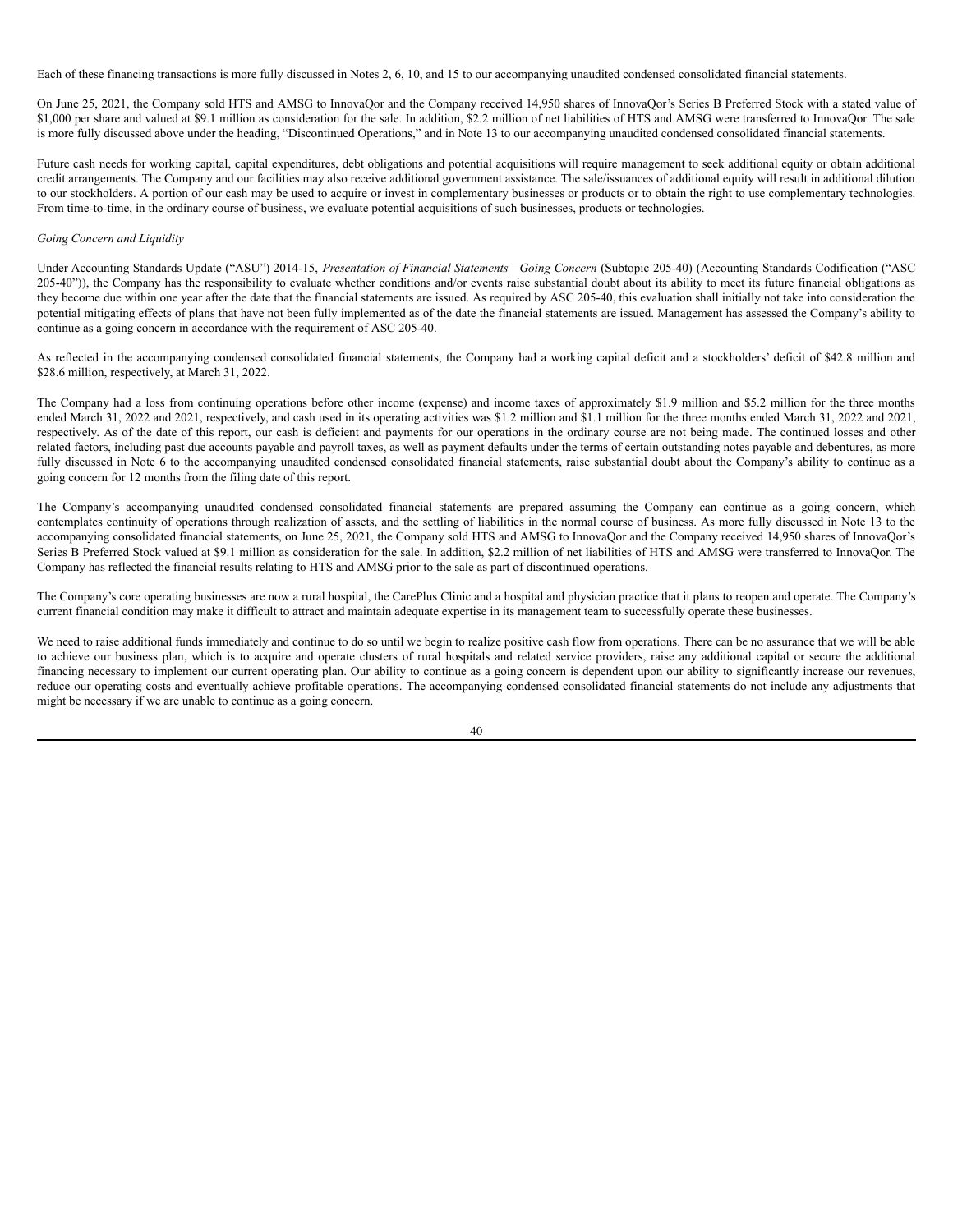As of December 31, 2021, we were party to legal proceedings, which are presented in Note 12 to the accompanying unaudited condensed consolidated financial statements.

The following table presents our capital resources as of March 31, 2022 and December 31, 2021:

|                           | March 31,<br>2022 |                | December 31,<br>2021 |                |        |             |
|---------------------------|-------------------|----------------|----------------------|----------------|--------|-------------|
|                           |                   |                |                      |                | Change |             |
| Cash                      |                   | 103.280        |                      | 724,524        |        | (621, 244)  |
| Working capital deficit   |                   | (42,802,711)   |                      | (41, 641, 960) |        | (1,160,751) |
| Total debt                |                   | 14,498,822     |                      | 15,017,059     |        | (518, 237)  |
| Finance lease obligations |                   | 220,461        |                      | 220,461        |        |             |
| Stockholders' deficit     |                   | (28, 569, 099) |                      | (27,301,524)   |        | (1,267,575) |

The following table presents the major sources and uses of cash for the three months ended March 31, 2022 and 2021:

|                                                  | Three Months Ended March 31, |             |    |               |            |
|--------------------------------------------------|------------------------------|-------------|----|---------------|------------|
|                                                  |                              | 2022        |    | 2021          | Change     |
| Cash used in operations                          |                              | (1,151,680) | \$ | (1, 113, 572) | (38, 108)  |
| Cash used in investing activities                |                              |             |    |               |            |
| Cash provided by financing activities            |                              | 530,436     |    | 1,159,928     | (629, 492) |
| Net change in cash                               |                              | (621, 244)  |    | 46,356        | (667,600)  |
| Cash and cash equivalents, beginning of the year |                              | 724,524     |    | 25,353        | 699,171    |
| Cash and cash equivalents, end of the period     |                              | 103,280     |    | 71,709        | 31,571     |
|                                                  | 41                           |             |    |               |            |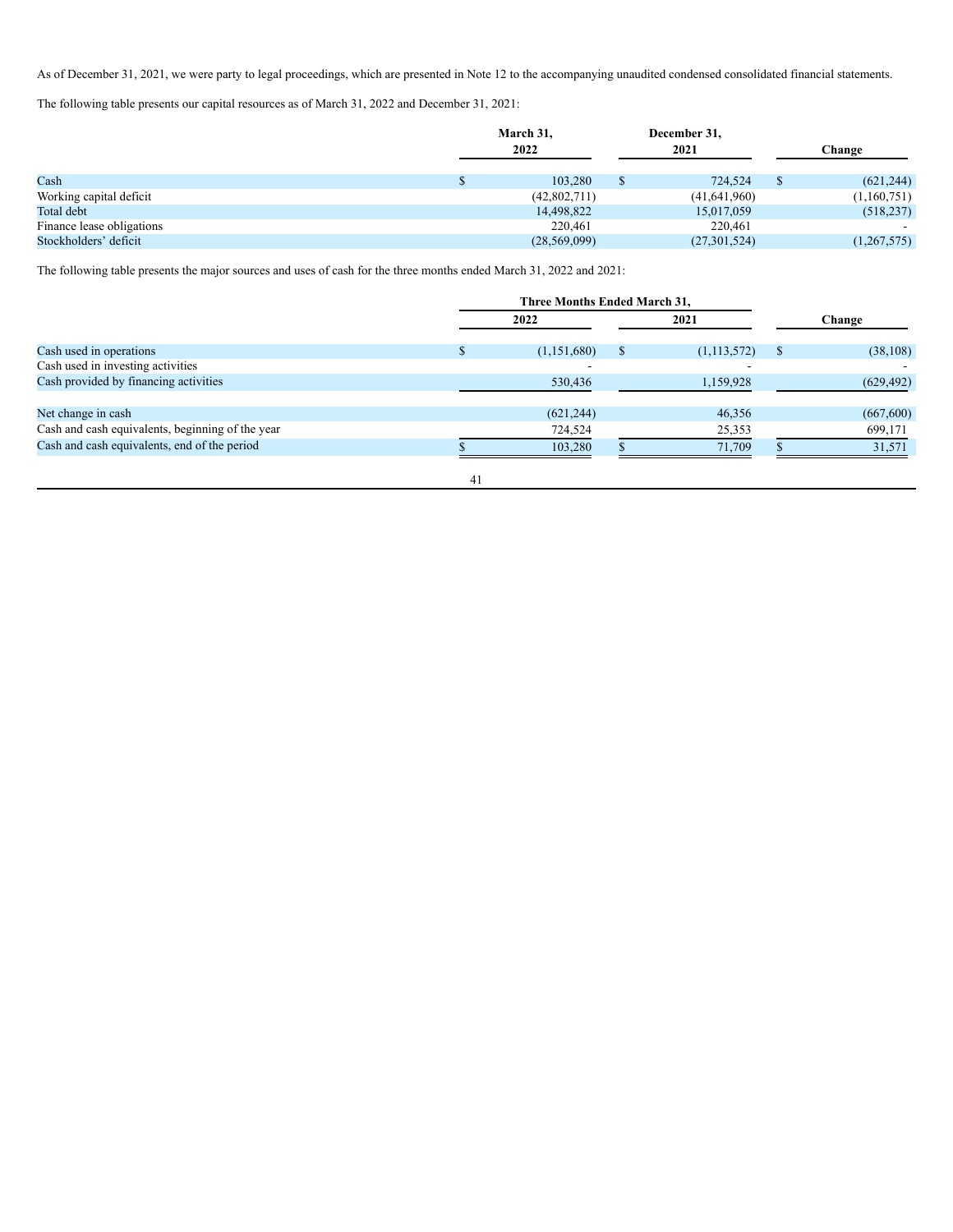The components of cash used in operations for the three months ended March 31, 2022 and 2021 are presented in the following table:

|                                                                | <b>Three Months Ended March 31,</b> |             |      |               |        |             |
|----------------------------------------------------------------|-------------------------------------|-------------|------|---------------|--------|-------------|
|                                                                | 2022                                |             | 2021 |               | Change |             |
|                                                                |                                     |             |      |               |        |             |
| Net loss from continuing operations                            | \$                                  | (2,266,132) | S.   | (3,667,328)   | \$     | 1,401,196   |
| Non-cash adjustments to net loss (1)                           |                                     | (223, 277)  |      | (2,291,904)   |        | 2,068,627   |
| Changes in operating assets and liabilities:                   |                                     |             |      |               |        |             |
| Accounts receivable                                            |                                     | 140.155     |      | 1,301,871     |        | (1,161,716) |
| Inventory                                                      |                                     | (10,764)    |      | (17,259)      |        | 6,495       |
| Accounts payable and accrued expenses                          |                                     | 1,199,878   |      | 3,715,051     |        | (2,515,173) |
| Loss from discontinued operations                              |                                     | (1, 434)    |      | (226, 666)    |        | 225,232     |
| Other                                                          |                                     | 12,217      |      | 39,453        |        | (27, 236)   |
| Net cash used in operating activities of continuing operations |                                     | (1,149,357) |      | (1,146,782)   |        | (2,575)     |
| Cash (used in) provided by discontinued operations             |                                     | (2,323)     |      | 33,210        |        | (35,533)    |
| Cash used in operations                                        |                                     | (1,151,680) |      | (1, 113, 572) |        | (38, 108)   |

(1) Non-cash adjustments to net loss for the three months ended March 31, 2022 of \$0.2 million include primarily \$0.3 million from other income from forgiveness of PPP Notes, partially offset by \$0.1 million of depreciation and amortization. Non-cash adjustments to net loss for the three months ended March 31, 2021 of \$2.3 million include primarily a \$2.5 million gain from HHS provider relief funds, partially offset by \$0.2 million of depreciation and amortization.

No cash was used or provided by investing activities during the three months ended March 31, 2022 and 2021.

Cash provided by financing activities for the three months ended March 31, 2022 of \$0.5 million primarily included \$750,000 in loans from a former member of our board of directors and \$1.0 million from the issuance of shares of our Series P Preferred Stock, partially offset by \$0.9 million in payments of notes payable, \$0.1 million in receivable from related party and \$0.2 million in payments of accounts receivable under sales agreements. Cash provided by financing activities for the three months ended March 31, 2021 of \$1.2 million included primarily \$0.5 million in loans from a former member of our board of directors and \$0.7 million from the issuances of notes payable, partially offset by \$0.2 million in payments of accounts receivable under sales agreements.

# *Common Stock and Common Stock Equivalents*

The Company had 17.2 million and 4.2 million shares of its common stock issued and outstanding at March 31, 2022 and December 31, 2021, respectively. During the three months ended March 31, 2022 and 2021, the Company issued 12.9 million shares and 44 shares of its common stock, respectively, upon conversions of 593.33 shares and 4,177.5 shares of its Series N Preferred Stock.

The terms of certain of the outstanding warrants, convertible preferred stock and convertible debentures issued by the Company provide for reductions in the per share exercise prices of the warrants and the per share conversion prices of the debentures and preferred stock (if applicable and subject to a floor in certain cases), in the event that the Company issues common stock or common stock equivalents (as that term is defined in the agreements) at an effective exercise/conversion price that is less than the then exercise/conversion price of the outstanding warrants, preferred stock or debentures, as the case may be. In addition, the majority of these equity-based securities contain exercise/conversion prices that vary based upon the price of the Company's common stock on the date of exercise/conversion (see Notes 3, 6, 10 and 15 to the accompanying unaudited condensed consolidated financial statements). These provisions have resulted in significant dilution of the Company's common stock and have given rise to reverse splits of the Company's common stock, including a 1-for-1,000 reverse stock split effected on July 16, 2021 and a 1-for-10,000 reverse stock split effected on March 15, 2022. As a result of these down round provisions, the potential common stock equivalents, including outstanding common stock, totaled 8.5 billion at March 31, 2022 and 467.3 billion at May 20, 2022.

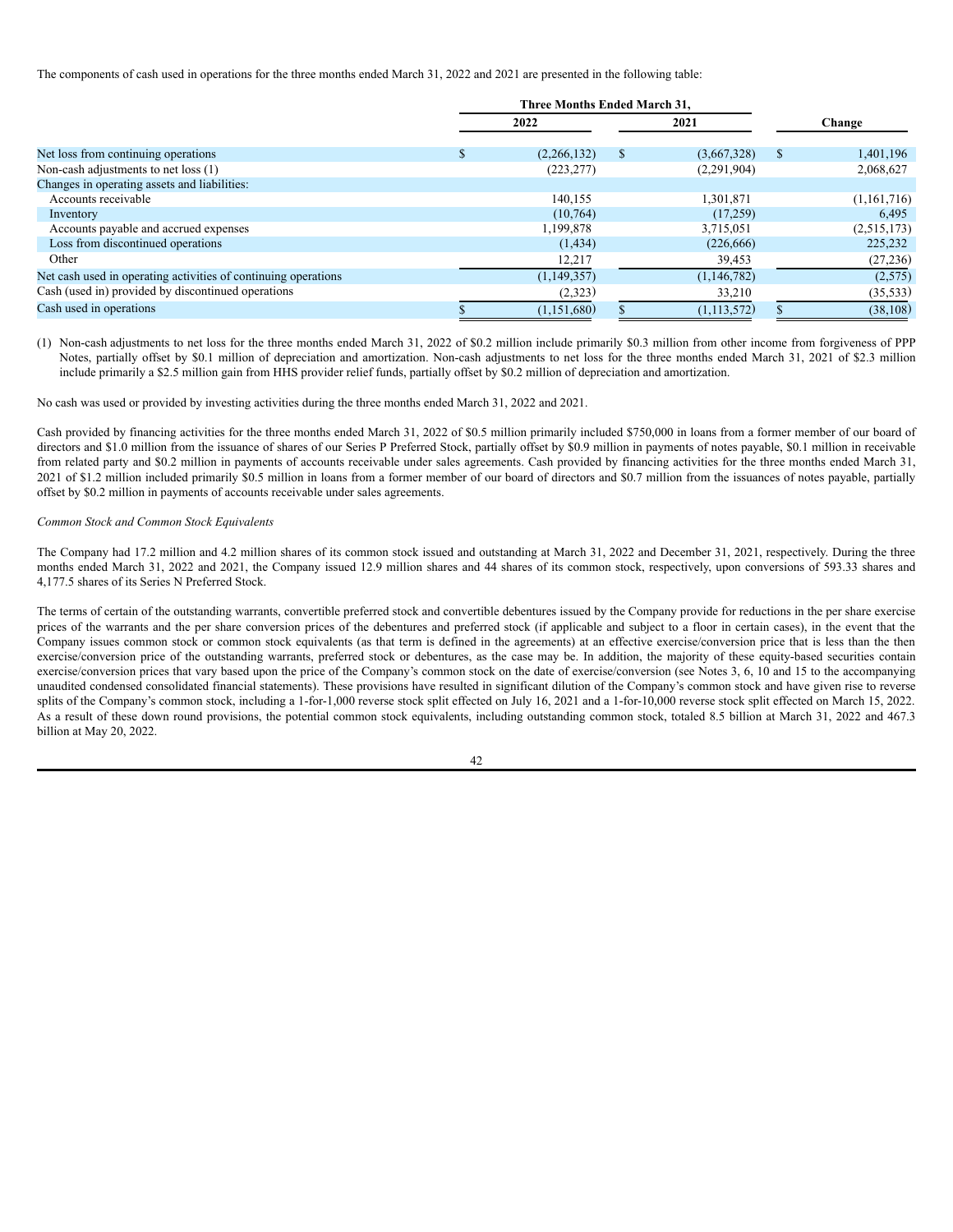On August 13, 2020, Mr. Diamantis entered into the Voting Agreement with the Company, Mr. Seamus Lagan and Alcimede LLC (of which Mr. Lagan, the Company's Chief Executive Officer, is the sole manager) pursuant to which Mr. Diamantis granted an irrevocable proxy to Mr. Lagan to vote the Series M Convertible Redeemable Preferred Stock (the "Series M Preferred Stock") held by Mr. Diamantis. Mr. Diamantis has retained all other rights under the Series M Preferred Stock. Regardless of the number of shares of Series M Preferred Stock outstanding and so long as at least one share of Series M Preferred Stock is outstanding, the outstanding shares of Series M Preferred Stock shall have the number of votes, in the aggregate, equal to 51% of all votes entitled to be voted at any meeting of stockholders or action by written consent. This means that the holders of Series M Preferred Stock have sufficient votes, by themselves, to approve or defeat any proposal voted on by the Company's stockholders, unless there is a supermajority required under applicable law or by agreement.

Also, on November 5, 2021, the Company amended its Certificate of Incorporation, as amended, to provide that the number of authorized shares of its common stock or preferred stock may be increased or decreased (but not below the number of shares then outstanding) by the affirmative vote of the holders of a majority in voting power of the stock of the Company entitled to vote generally in the election of directors, irrespective of the provisions of Section 242(b)(2) of the General Corporation Law of the State of Delaware (or any successor provision thereto), voting together as a single class, without a separate vote of the holders of the class or classes the number of authorized shares of which are being increased or decreased unless a vote by any holders of one or more series of preferred stock is required by the express terms of any series of preferred stock pursuant to the terms thereof.

As a result of the Voting Agreement and the November 5, 2021 amendment to the Company's Certificate of Incorporation discussed above, as of the date of filing this report, the Company believes that it has the ability to ensure that it has and or can obtain sufficient authorized shares of its common stock to cover all potentially dilutive shares of common stock outstanding.

# **OTHER MATTERS**

#### **Inflation**

The healthcare industry is very labor intensive and salaries and benefits are subject to inflationary pressures, as are supply and other costs. The nationwide shortage of nurses and other clinical staff and support personnel has been a significant operating issue facing us and other healthcare providers. In particular, like others in the healthcare industry, we continue to experience a shortage of nurses and other clinical staff and support personnel, which has been exacerbated by the COVID-19 pandemic. We are treating patients with COVID-19 in our facilities and, in some areas, the increased demand for care is putting a strain on our resources and staff, which has required us to utilize higher-cost temporary labor and pay premiums above standard compensation for essential workers. The length and extent of the disruptions caused by the COVID-19 pandemic are currently unknown; however, we expect such disruptions to continue. This staffing shortage may require us to further enhance wages and benefits to recruit and retain nurses and other clinical staff and support personnel or require us to hire expensive temporary personnel. Our ability to pass on increased costs associated with providing healthcare to Medicare and Medicaid patients is limited due to various federal, state and local laws which have been enacted that, in certain cases, limit our ability to increase prices.

#### **Off Balance Sheet Arrangements**

Under SEC regulations, we are required to disclose the Company's off-balance sheet arrangements that have or are reasonably likely to have a current or future effect on the Company's financial condition, results of operations, liquidity, capital expenditures or capital resources that are material to investors. Off-balance sheet arrangements consist of transactions, agreements or contractual arrangements to which any entity that is not consolidated with us is a party, under which we have:

- Any obligation under certain guarantee contracts.
- Any retained or contingent interest in assets transferred to an unconsolidated entity or similar arrangement that serves as credit, liquidity or market risk support to that entity for such assets.
- Any obligation under a contract that would be accounted for as a derivative instrument, except that it is both indexed to the Company's stock and classified in stockholder's equity in the Company's statement of financial position.
- Any obligation arising out of a material variable interest held by us in an unconsolidated entity that provides financing, liquidity, market risk or credit risk support to us, or engages in leasing, hedging or research and development services with us.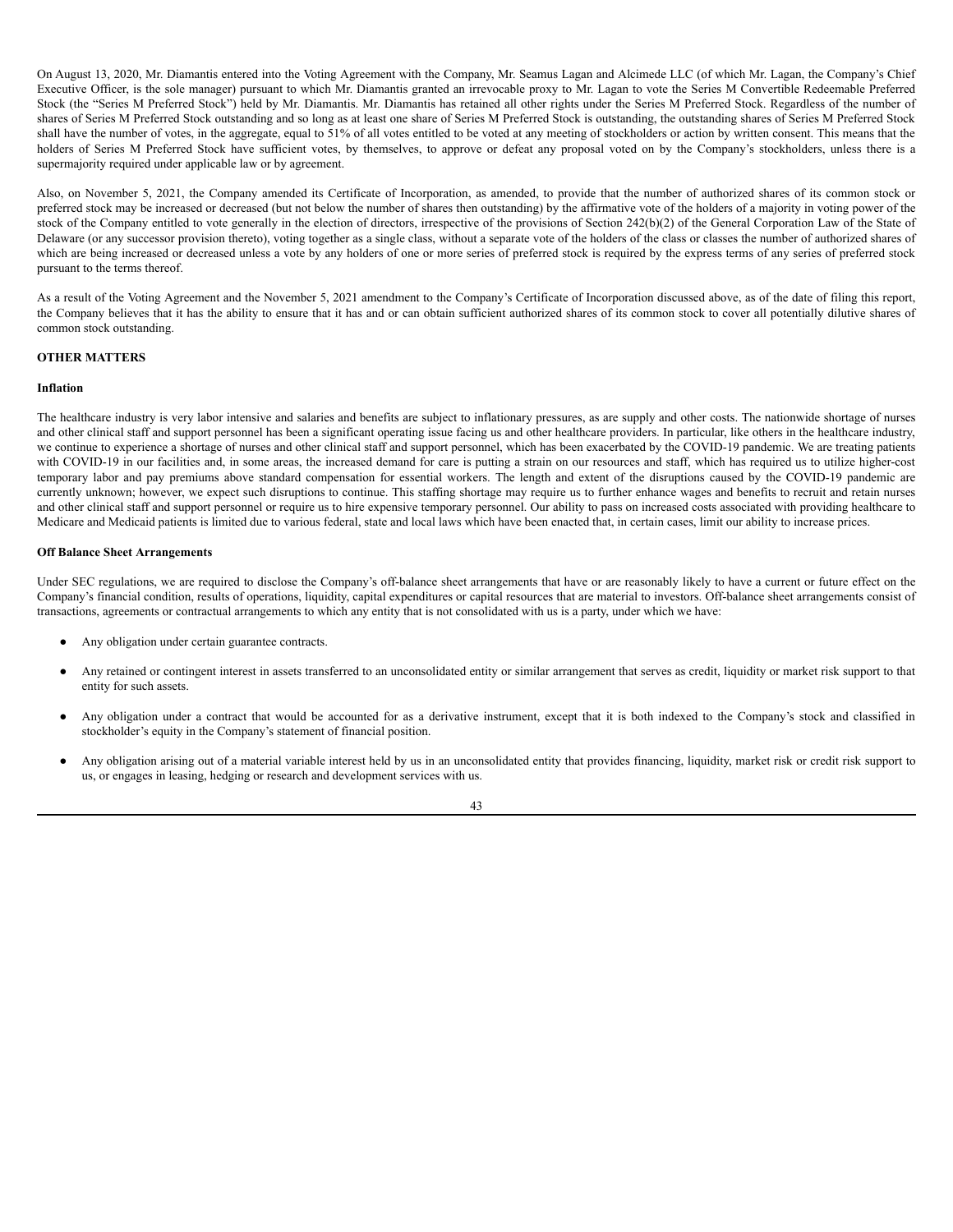As of March 31, 2022, the Company had no off-balance sheet arrangements that have, or are reasonably likely to have, a current or future effect on the Company's financial condition, results of operations, liquidity, capital expenditures or capital resources that is material to investors.

#### <span id="page-43-0"></span>**Item 3. Quantitative and Qualitative Disclosures About Market Risk.**

Not applicable

#### <span id="page-43-1"></span>**Item 4. Controls and Procedures.**

#### *(a) Evaluation of Disclosure Controls and Procedures*

We maintain disclosure controls and procedures that are designed to ensure that material information required to be disclosed in our periodic reports filed under the Securities Exchange Act of 1934, as amended (the "Exchange Act"), is recorded, processed, summarized, and reported within the time periods specified in the SEC's rules and forms and to ensure that such information is accumulated and communicated to our management, including our Chief Executive Officer and Interim Chief Financial Officer as appropriate, to allow timely decisions regarding required disclosure. Under the supervision and with the participation of our management, including our Chief Executive Officer, who also serves as our Interim Chief Financial Officer, we conducted an evaluation of our disclosure controls and procedures. Based on the foregoing evaluation, our management concluded that, as of March 31, 2022, our disclosure controls and procedures were not effective to provide reasonable assurance that the information required to be disclosed by us in reports that we file or submit under the Exchange Act is recorded, processed, summarized, and reported within the time periods specified in SEC rules and forms, and is accumulated and communicated to our management, including our Chief Executive Officer and Interim Chief Financial Officer, as appropriate, to allow timely decisions regarding required disclosure. Our management, including our Chief Executive Officer (Principal Executive Officer), who also serves as our Interim Chief Financial Officer (Principal Financial Officer), does not expect that our disclosure controls and procedures will prevent all errors and all fraud. A control system, no matter how well conceived and operated, can provide only reasonable, not absolute, assurance that the objectives of the control system are met. Further, the design of a control system must reflect the fact that there are resource constraints and the benefits of controls must be considered relative to their costs. Because of the inherent limitations in all control systems, no evaluation of controls can provide absolute assurance that all control issues and instances of fraud, if any, within our Company have been detected. These inherent limitations include, but are not limited to, the realities that judgments in decision-making can be faulty and that breakdowns can occur because of simple error or mistake. Additionally, controls can be circumvented by the individual acts of some persons, by collusion of two or more people, or by management override of the control. The design of any system of controls also is based in part upon certain assumptions about the likelihood of future events and there can be no assurance that any design will succeed in achieving its stated goals under all potential future conditions.

In our Annual Report on Form 10-K for the year ended December 31, 2021, we identified material weaknesses in our internal control over financial reporting. Insufficient staffing, accounting processes and procedures led to a lack of contemporaneous documentation supporting the accounting for certain transactions and the approval of certain cash disbursements. With the acquisitions of our hospitals, there are risks related to the timing and accuracy of the integration of information from various accounting systems whereby the Company has experienced delays in receiving information in a timely manner from its subsidiaries. Based on these material weaknesses in internal control over financial reporting, management concluded the Company did not maintain effective internal control over financial reporting as of December 31, 2021. As of March 31, 2022, we concluded that these material weaknesses continued to exist.

The Company expects improvements to be made on the integration of information issues during 2022 as we plan to move towards securing a prompt and accurate reporting system. The Company is continuing to further remediate the material weaknesses identified above as its resources permit. The Company is in the process of taking the following steps to remediate these material weaknesses: (i) increasing the staffing of its internal accounting department; and (ii) implementing enhanced documentation procedures to be followed by the internal accounting department.

Notwithstanding such material weakness, management believes that the unaudited condensed consolidated financial statements included in this Form 10-Q fairly present in all material respects the Company's financial condition, results of operations and cash flows for the periods and dates presented.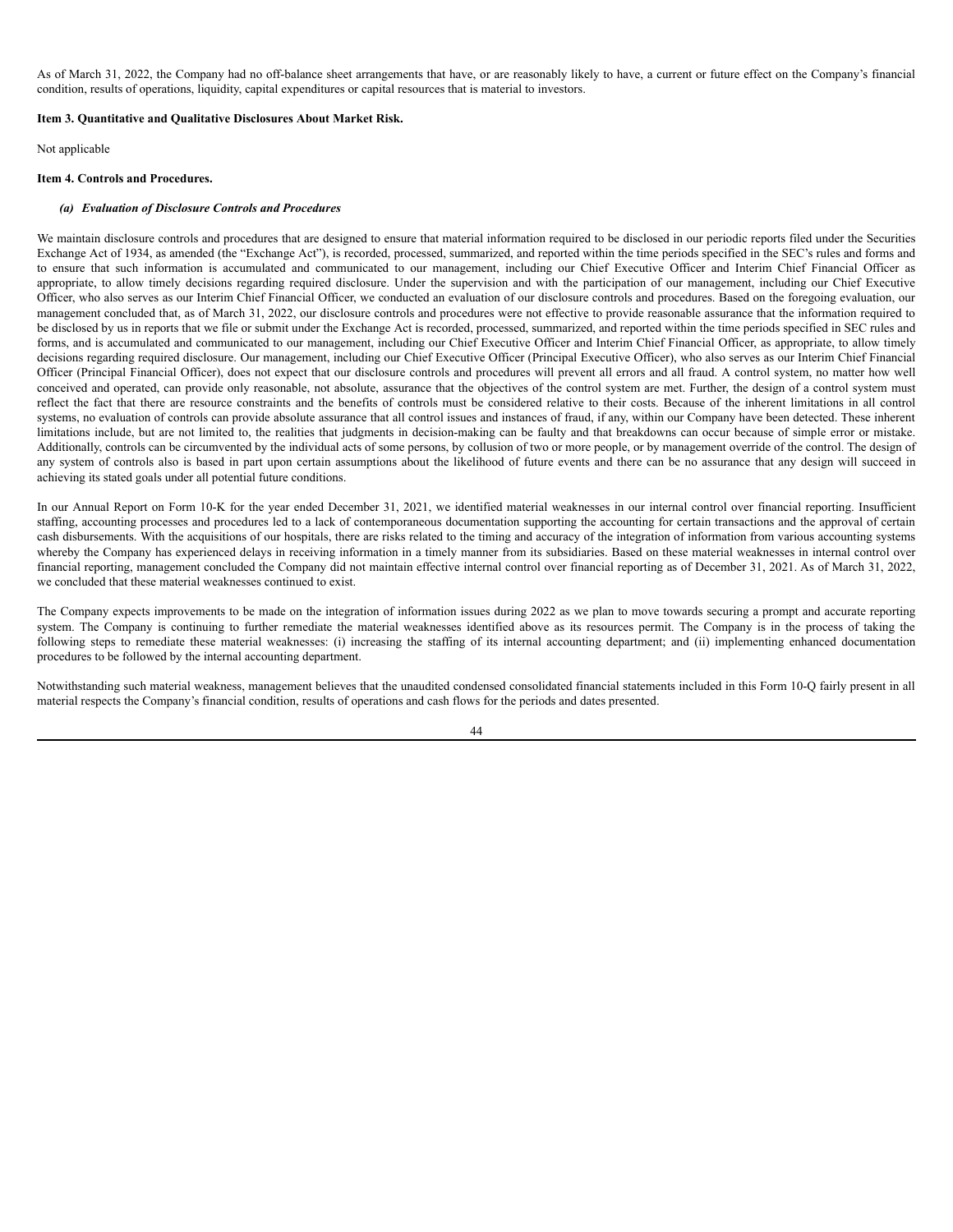# *(b) Changes in Internal Control over Financial Reporting*

During the three months ended March 31, 2022, there have been no changes in our internal control over financial reporting that have materially affected or are reasonably likely to materially affect our internal control over financial reporting except as disclosed above.

# <span id="page-44-0"></span>**PART II – OTHER INFORMATION**

#### <span id="page-44-1"></span>**Item 1. Legal Proceedings.**

From time-to-time, the Company may be involved in a variety of claims, lawsuits, investigations and proceedings related to contractual disputes, employment matters, regulatory and compliance matters, intellectual property rights and other litigation arising in the ordinary course of business. The Company operates in a highly regulated industry which may inherently lend itself to legal matters. Management is aware that litigation has associated costs and that results of adverse litigation verdicts could have a material effect on the Company's financial position or results of operations. Management, in consultation with legal counsel, has addressed known assertions and predicted unasserted claims, which are presented in Note 12 to the accompanying unaudited condensed consolidated financial statements.

#### <span id="page-44-2"></span>**Item 1A. Risk Factors.**

In addition to the other information set forth in this report, you should carefully consider the risk factors discussed in Part I, Item 1A of the 2021 Form 10-K which could materially affect our business, financial condition, or future results. There have been no material changes to the risk factors previously disclosed in our 2021 Form 10-K.

#### <span id="page-44-3"></span>**Item 2. Unregistered Sales of Equity Securities and Use of Proceeds.**

None.

<span id="page-44-4"></span>**Item 3. Defaults Upon Senior Securities.**

None.

#### <span id="page-44-5"></span>**Item 4. Mine Safety Disclosures.**

Not applicable.

#### <span id="page-44-6"></span>**Item 5. Other Information.**

None.

#### <span id="page-44-7"></span>**Item 6. Exhibits**

- 3.30 Certificate of Amendment to Certificate of [Incorporation](https://www.sec.gov/Archives/edgar/data/931059/000149315222006987/ex3-30.htm) of Rennova Health, Inc., filed March 11, 2022 (incorporated by reference to Exhibit 3.30 of the Company's Current Report on Form 8-K filed with the SEC on March 16, 2022).
- 10.1 Form of Securities Purchase Agreement, dated as of January 31, 2022, among Rennova Health, Inc. and the investors signatory thereto [\(incorporated](https://www.sec.gov/Archives/edgar/data/931059/000149315222002832/ex10-1.htm) by reference to Exhibit 10.1 of the Company's Current Report on Form 8-K filed with the SEC on February 1, 2022).
- 31.1 Rule 13a-14(a) [Certification](https://s3.amazonaws.com/content.stockpr.com/rennovahealth/sec/0001493152-22-014780/for_pdf/ex31-1.htm) by the Principal Executive Officer.\*
- 31.2 Rule 13a-14(a) [Certification](https://s3.amazonaws.com/content.stockpr.com/rennovahealth/sec/0001493152-22-014780/for_pdf/ex31-2.htm) by the Principal Financial Officer.\*
- 32.1 Certification by the Principal Executive Officer pursuant to 18 U.S.C. Section 1350, as adopted pursuant to Section 906 of the [Sarbanes-Oxley](https://s3.amazonaws.com/content.stockpr.com/rennovahealth/sec/0001493152-22-014780/for_pdf/ex32-1.htm) Act of 2002.\*\*
- 32.2 Certification by the Principal Financial Officer pursuant to 18 U.S.C. Section 1350, as adopted pursuant to Section 906 of the [Sarbanes-Oxley](https://s3.amazonaws.com/content.stockpr.com/rennovahealth/sec/0001493152-22-014780/for_pdf/ex32-2.htm) Act of 2002.\*\*
- 101.INS Inline XBRL Instance Document
- 101.SCH Inline XBRL Schema Document
- 101.CAL Inline XBRL Calculation Link base Document
- 101.DEF Inline XBRL Definition Link base Document
- 101.LAB Inline XBRL Label Link base Document
- 101.PRE Inline XBRL Presentation Link base Document
- 104 Cover Page Interactive Data File (embedded within the Inline XBRL document)
- **Filed herewith**
- Furnished herewith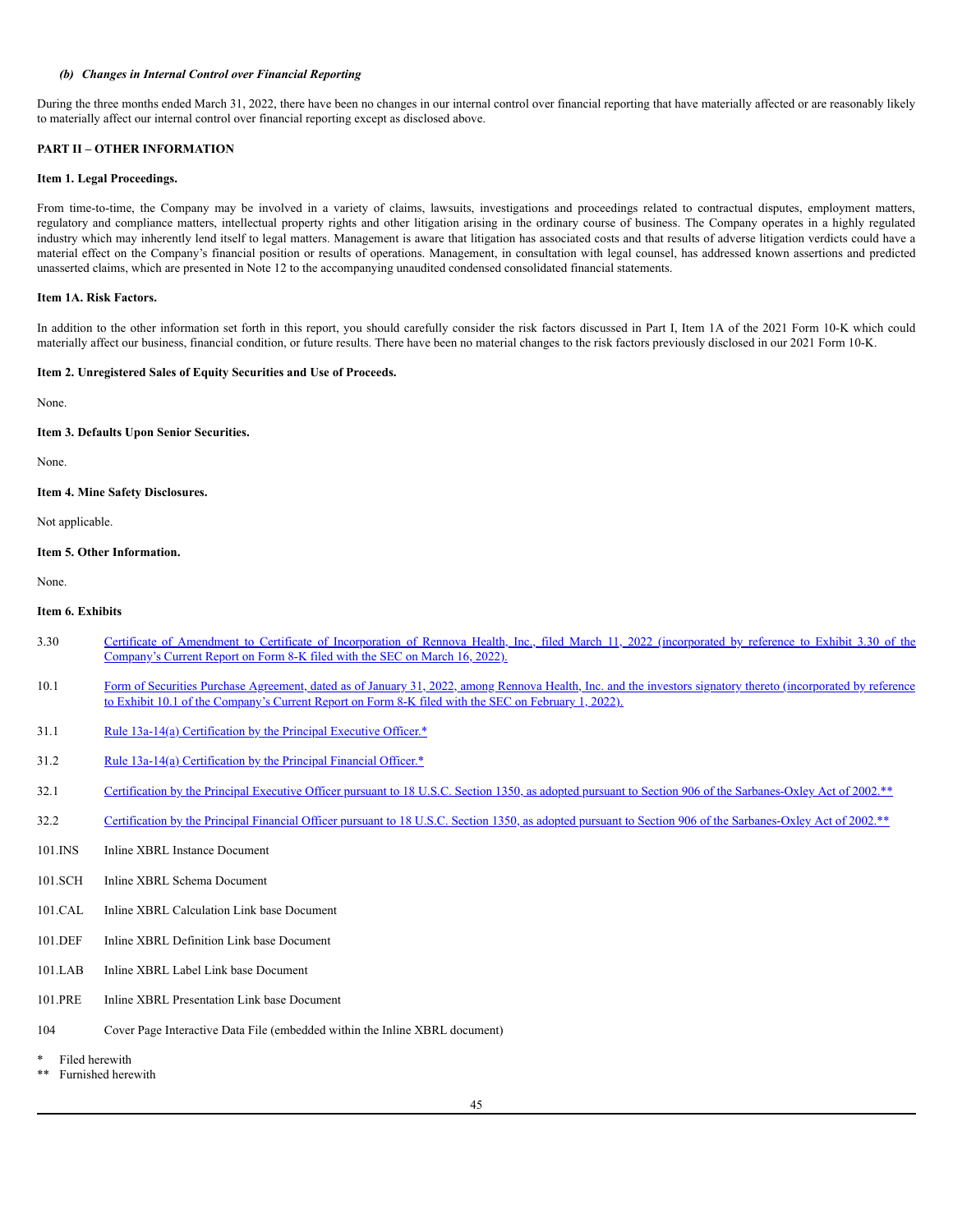# **SIGNATURES**

<span id="page-45-0"></span>Pursuant to the requirements of the Securities Exchange Act of 1934, the registrant has duly caused this report to be signed on its behalf by the undersigned thereunto duly authorized.

RENNOVA HEALTH, INC.

Date: May 23, 2022 *By: /s/ Seamus Lagan* Seamus Lagan Chief Executive Officer, President and Interim Chief Financial Officer (Principal Executive Officer and Principal Financial Officer)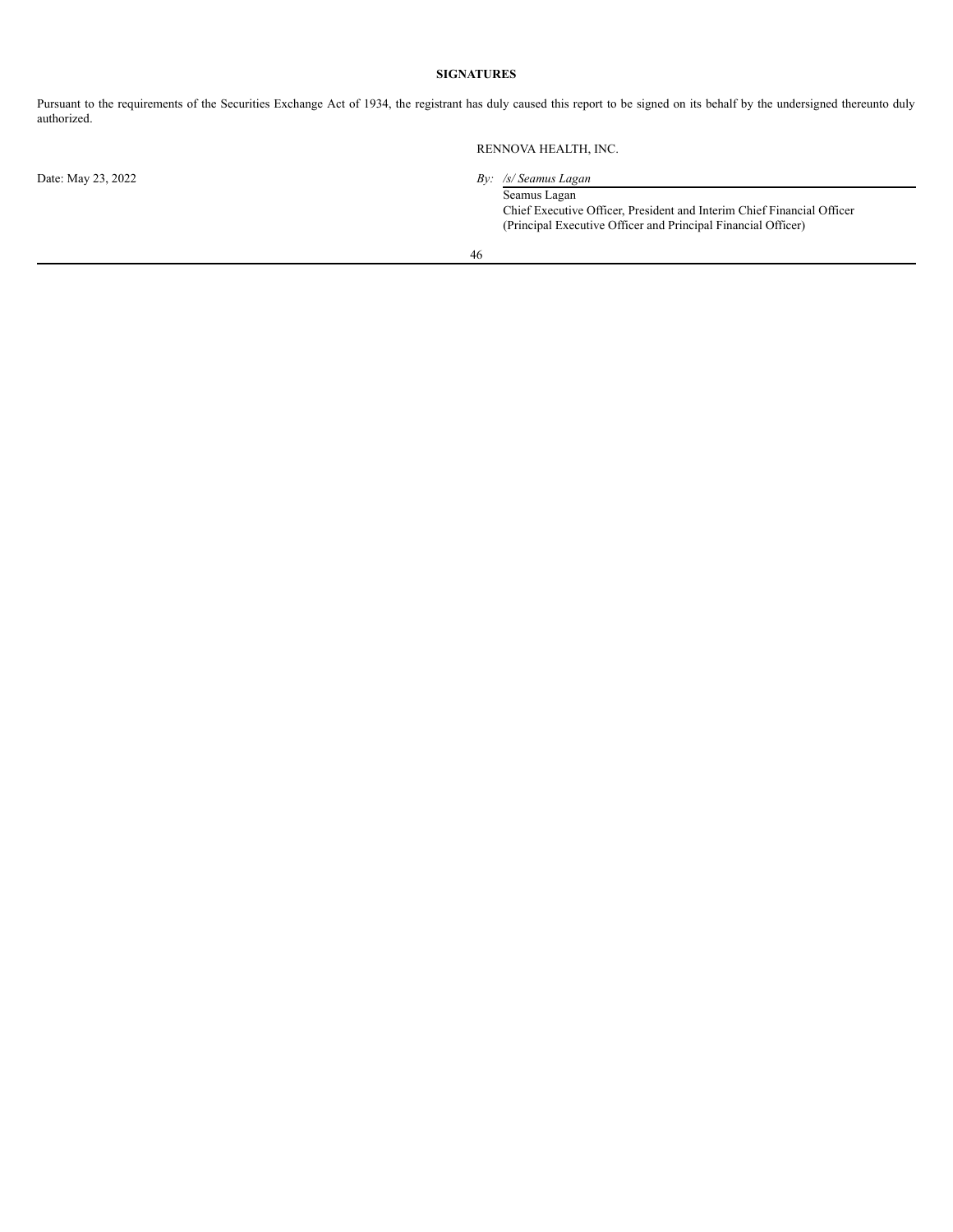## **CERTIFICATION OF PRINCIPAL EXECUTIVE OFFICER PURSUANT TO RULE 13A-14(a) OF THE SECURITIES EXCHANGE ACT OF 1934, AS ADOPTED PURSUANT TO SECTION 302 OF THE SARBANES-OXLEY ACT OF 2002**

#### I, Seamus Lagan, certify that:

- 1. I have reviewed this Quarterly Report on Form 10-Q of Rennova Health, Inc.;
- 2. Based on my knowledge, this report does not contain any untrue statement of a material fact or omit to state a material fact necessary to make the statements made, in light of the circumstances under which such statements were made, not misleading with respect to the period covered by this report;
- 3. Based on my knowledge, the financial statements, and other financial information included in this report, fairly present in all material respects the financial condition, results of operations and cash flows of the registrant as of, and for, the periods presented in this report;
- 4. The registrant's other certifying officer(s), if any, and I are responsible for establishing and maintaining disclosure controls and procedures (as defined in Exchange Act Rules 13a-15(e) and 15d-15(e)) and internal control over financial reporting (as defined in Exchange Act Rules 13a-15(f) and 15d-15(f)) for the registrant and have:
	- a. Designed such disclosure controls and procedures, or caused such disclosure controls and procedures to be designed under our supervision, to ensure that material information relating to the registrant, including its consolidated subsidiaries, is made known to us by others within those entities, particularly during the period in which this report is being prepared;
	- b. Designed such internal control over financial reporting, or caused such internal control over financial reporting to be designed under our supervision, to provide reasonable assurance regarding the reliability of financial reporting and the preparation of financial statements for external purposes in accordance with generally accepted accounting principles;
	- c. Evaluated the effectiveness of the registrant's disclosure controls and procedures and presented in this report our conclusions about the effectiveness of the disclosure controls and procedures, as of the end of the period covered by this report based on such evaluation; and
	- d. Disclosed in this report any change in the registrant's internal control over financial reporting that occurred during the registrant's most recent fiscal quarter (the registrant's fourth fiscal quarter in the case of an annual report) that has materially affected, or is reasonably likely to materially affect, the registrant's internal control over financial reporting; and
- The registrant's other certifying officer(s), if any, and I have disclosed, based on our most recent evaluation of internal control over financial reporting, to the registrant's auditors and the audit committee of the registrant's board of directors (or persons performing the equivalent function):
	- a. All significant deficiencies and material weaknesses in the design or operation of internal control over financial reporting which are reasonably likely to adversely affect the registrant's ability to record, process, summarize and report financial information; and
	- b. Any fraud, whether or not material, that involves management or other employees who have a significant role in the registrant's internal control over financial reporting.

*/s/ Seamus Lagan*

Seamus Lagan Chief Executive Officer (Principal Executive Officer)

Dated: May 23, 2022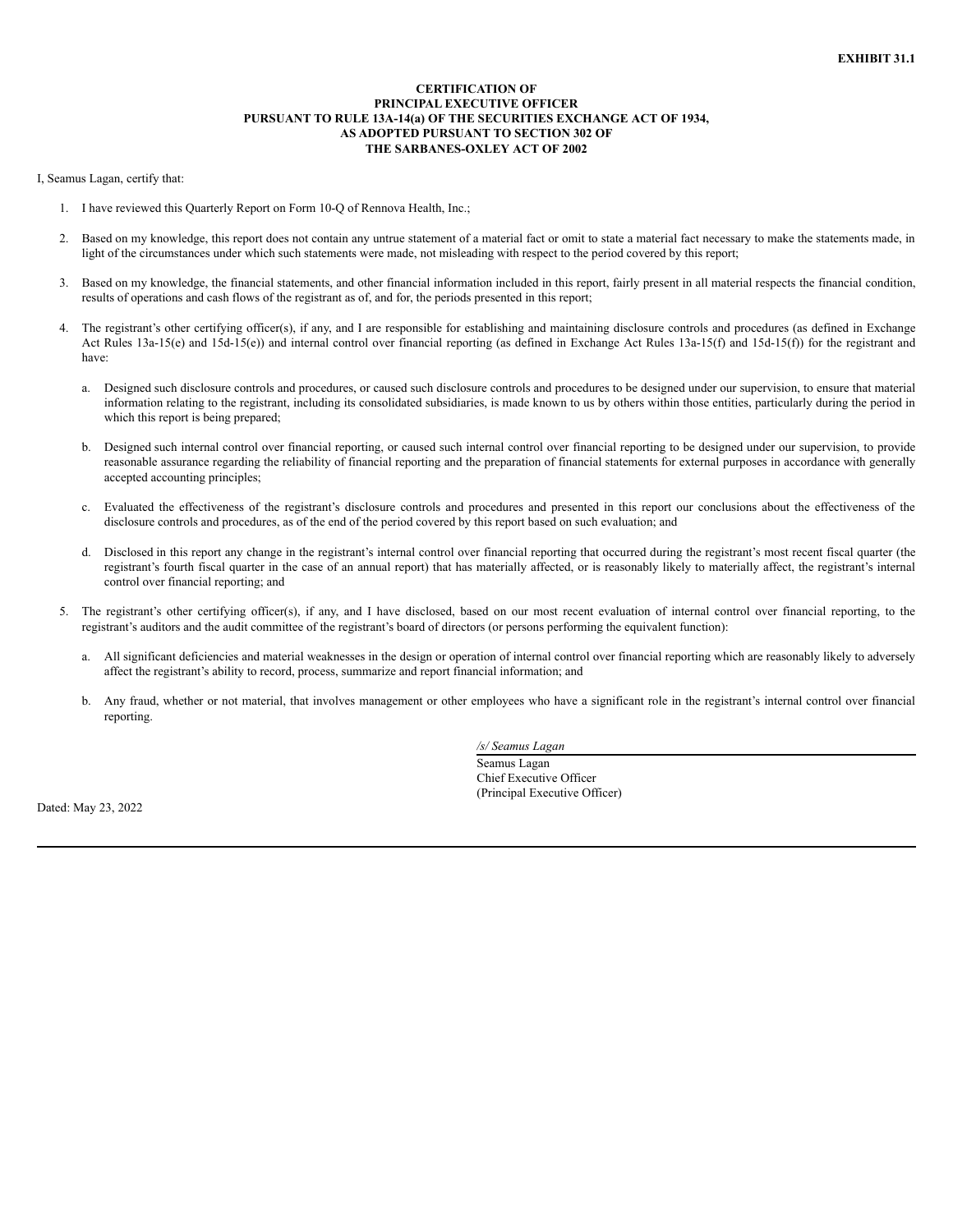## **CERTIFICATION OF PRINCIPAL FINANCIAL OFFICER PURSUANT TO RULE 13A-14(a) OF THE SECURITIES EXCHANGE ACT OF 1934, AS ADOPTED PURSUANT TO SECTION 302 OF THE SARBANES-OXLEY ACT OF 2002**

# I, Seamus Lagan, certify that:

- 1. I have reviewed this Quarterly Report on Form 10-Q of Rennova Health, Inc.:
- 2. Based on my knowledge, this report does not contain any untrue statement of a material fact or omit to state a material fact necessary to make the statements made, in light of the circumstances under which such statements were made, not misleading with respect to the period covered by this report;
- 3. Based on my knowledge, the financial statements, and other financial information included in this report, fairly present in all material respects the financial condition, results of operations and cash flows of the registrant as of, and for, the periods presented in this report;
- 4. The registrant's other certifying officer(s), if any, and I are responsible for establishing and maintaining disclosure controls and procedures (as defined in Exchange Act Rules 13a-15(e) and 15d-15(e)) and internal control over financial reporting (as defined in Exchange Act Rules 13a-15(f) and 15d-15(f)) for the registrant and have:
	- a. Designed such disclosure controls and procedures, or caused such disclosure controls and procedures to be designed under our supervision, to ensure that material information relating to the registrant, including its consolidated subsidiaries, is made known to us by others within those entities, particularly during the period in which this report is being prepared;
	- b. Designed such internal control over financial reporting, or caused such internal control over financial reporting to be designed under our supervision, to provide reasonable assurance regarding the reliability of financial reporting and the preparation of financial statements for external purposes in accordance with generally accepted accounting principles;
	- c. Evaluated the effectiveness of the registrant's disclosure controls and procedures and presented in this report our conclusions about the effectiveness of the disclosure controls and procedures, as of the end of the period covered by this report based on such evaluation; and
	- d. Disclosed in this report any change in the registrant's internal control over financial reporting that occurred during the registrant's most recent fiscal quarter (the registrant's fourth fiscal quarter in the case of an annual report) that has materially affected, or is reasonably likely to materially affect, the registrant's internal control over financial reporting; and
- The registrant's other certifying officer(s), if any, and I have disclosed, based on our most recent evaluation of internal control over financial reporting, to the registrant's auditors and the audit committee of the registrant's board of directors (or persons performing the equivalent function):
	- a. All significant deficiencies and material weaknesses in the design or operation of internal control over financial reporting which are reasonably likely to adversely affect the registrant's ability to record, process, summarize and report financial information; and
	- b. Any fraud, whether or not material, that involves management or other employees who have a significant role in the registrant's internal control over financial reporting.

*/s/ Seamus Lagan*

Seamus Lagan Interim Chief Financial Officer (Principal Financial Officer)

Dated: May 23, 2022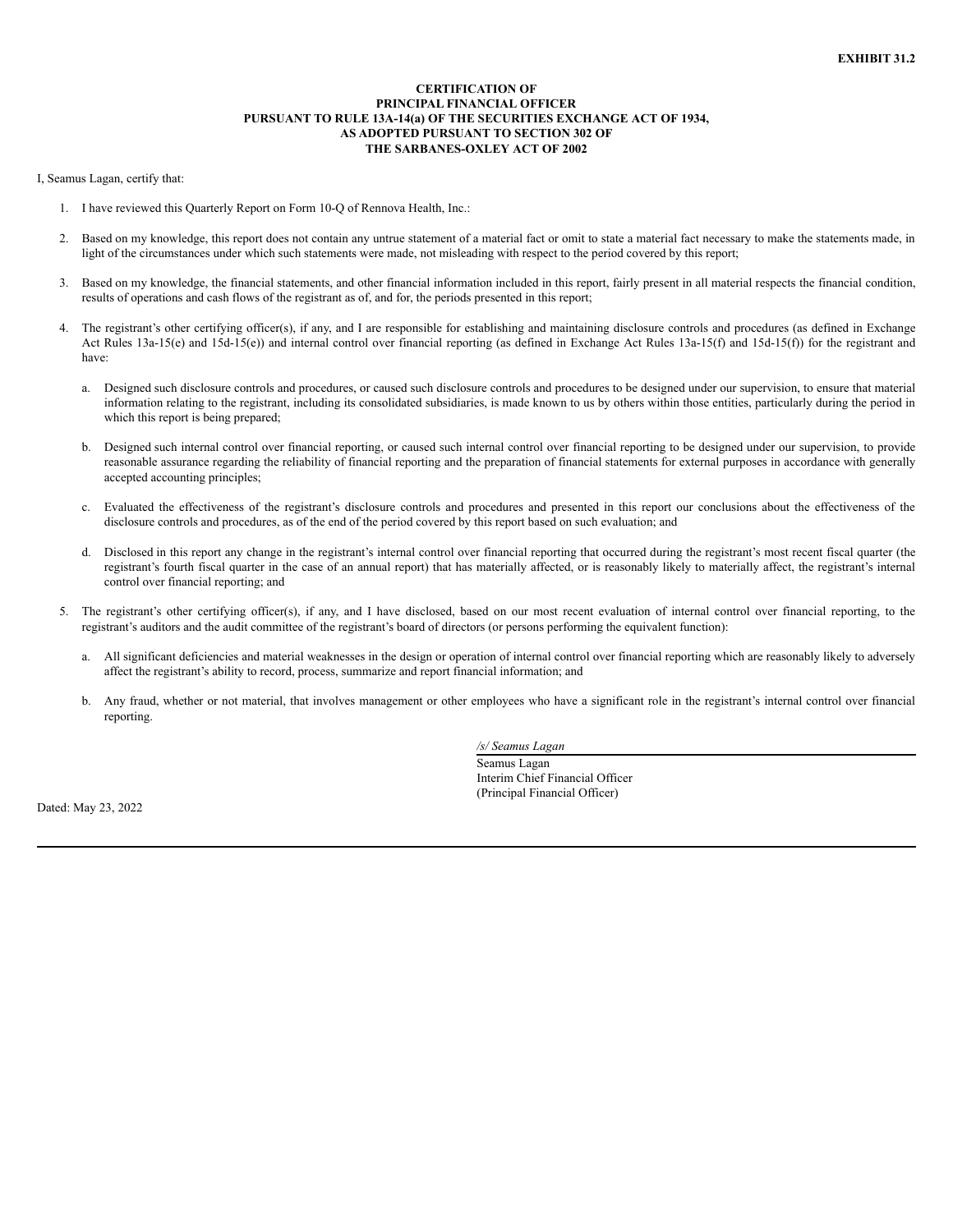## **CERTIFICATION PURSUANT TO 18 U.S.C. SECTION 1350, AS ADOPTED PURSUANT TO SECTION 906 OF THE SARBANES-OXLEY ACT OF 2002**

In connection with the Quarterly Report of Rennova Health, Inc., a Delaware corporation (the "Company"), on Form 10-Q for the period ended March 31, 2022 as filed with the Securities and Exchange Commission (the "Report"), I, Seamus Lagan, Chief Executive Officer of the Company, certify, pursuant to Sec. 906 of the Sarbanes-Oxley Act of 2002 (18 U.S.C. Sec. 1350), that to the best of my knowledge:

1. The Report fully complies with the requirements of section 13(a) or 15(d) of the Securities Exchange Act of 1934, as amended; and

2. The information contained in the Report fairly presents, in all material respects, the financial condition and results of operations of the Company.

*/s/ Seamus Lagan* Seamus Lagan Chief Executive Officer Dated: May 23, 2022